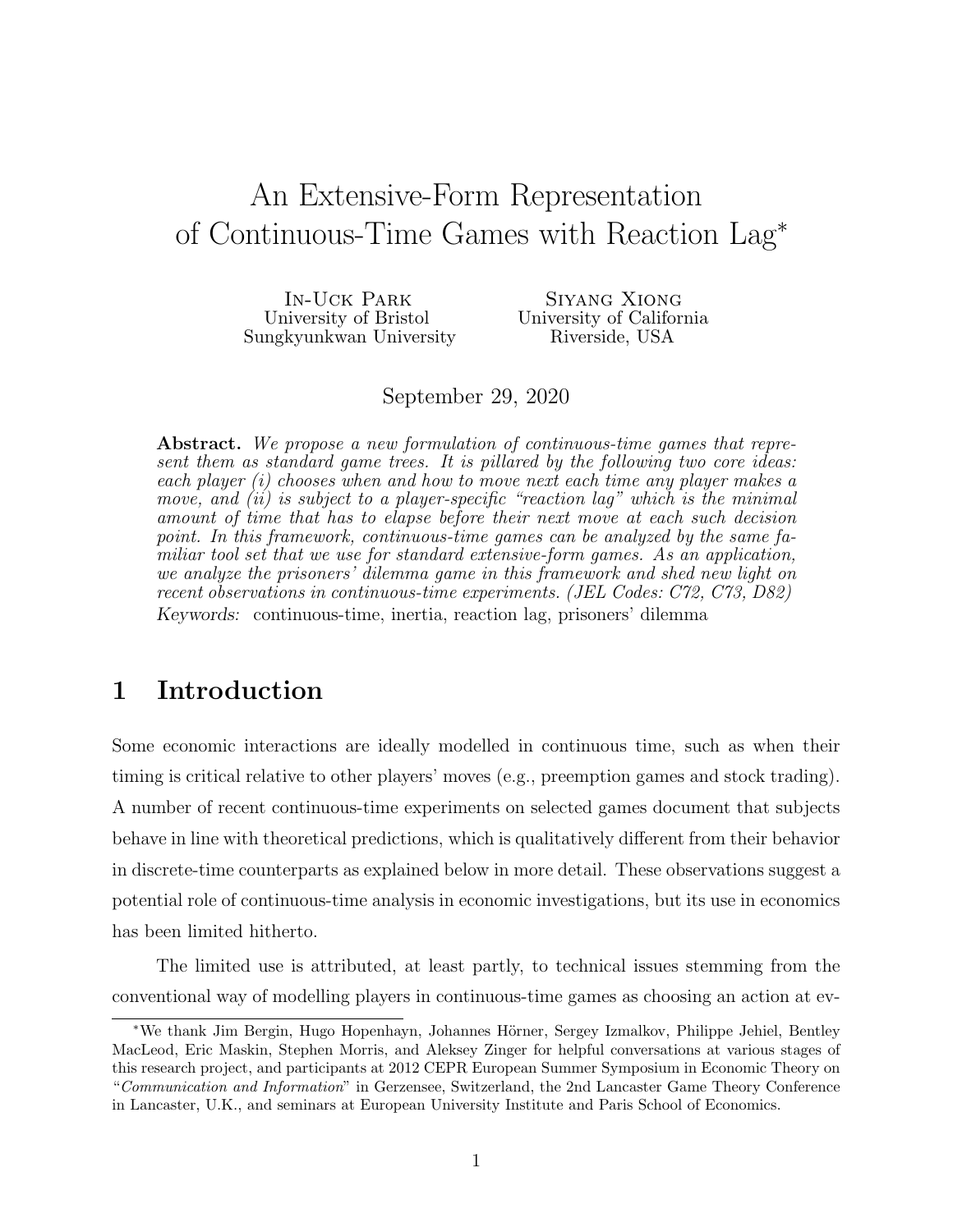ery point in time, contingently on the full history until then. Due to the well-known property that real numbers are not well-ordered, $<sup>1</sup>$  $<sup>1</sup>$  $<sup>1</sup>$  this modelling practice suffers from various technical</sup> issues (e.g., in defining players' strategies and/or the outcomes from strategy profiles—see below); moreover, it impairs the analytical power of inductive reasoning which is central to economic analysis of dynamic (extensive-form) games, because the immediately preceding or succeeding moves are typically ill-defined. For example, the natural and intuitive strategy of punishing any deviator immediately, known as the "grim-trigger" strategy, is not welldefined because the first instant of time to start punishment after a deviation is not pinned down in continuous time. These are non-trivial issues that get in the way of adapting the predominant paradigm of dynamic economic analysis to continuous-time environments.

Proposed in this paper is an alternative formulation of continuous-time games that we believe models players' dynamic action choices more realistically. Although time flows continuously, it is unrealistic to think that we incessantly make choices at every point in time. Rather, we tend to review the situation as new events unfold and plan and implement the next move at an appropriate future point in time, which may well be revised if the situation evolves yet again. In addition, we face the physical limitation of being unable to carry out the next move until some minimal time has elapsed since the previous move, referred to as their "reaction lag" in this paper, the exact length of which varies across people. In our formulation, therefore, players choose the time and action for their next move as history evolves subject to their reaction lag, rather than choosing an action at every instant of time.

We show that, modelled this way, continuous-time games are free from the technical issues mentioned above and representable as standard extensive-form games where immediately preceding or succeeding moves are clearly identified. As a result, they can be analyzed by the same logic and principles for extensive-form games, which have been thoroughly established and well-understood in economics. In addition, we may consider only behavior strategies for mixed strategies as Kuhn's Theorem applies to our framework (by Aumann (1964)). Our theory also adds new light to some recent experimental observations, as will be elaborated in due course.

To illustrate the issues inherent in continuous-time games, let us consider a prisoners' dilemma game played over an interval of time. The well-known grim-trigger strategy prescribes that a player, at any point in time, cooperates if the opponent has never defected

<span id="page-1-0"></span> ${}^{1}\text{A}$  totally ordered set S is well-ordered if every non-empty subset of S has a least element.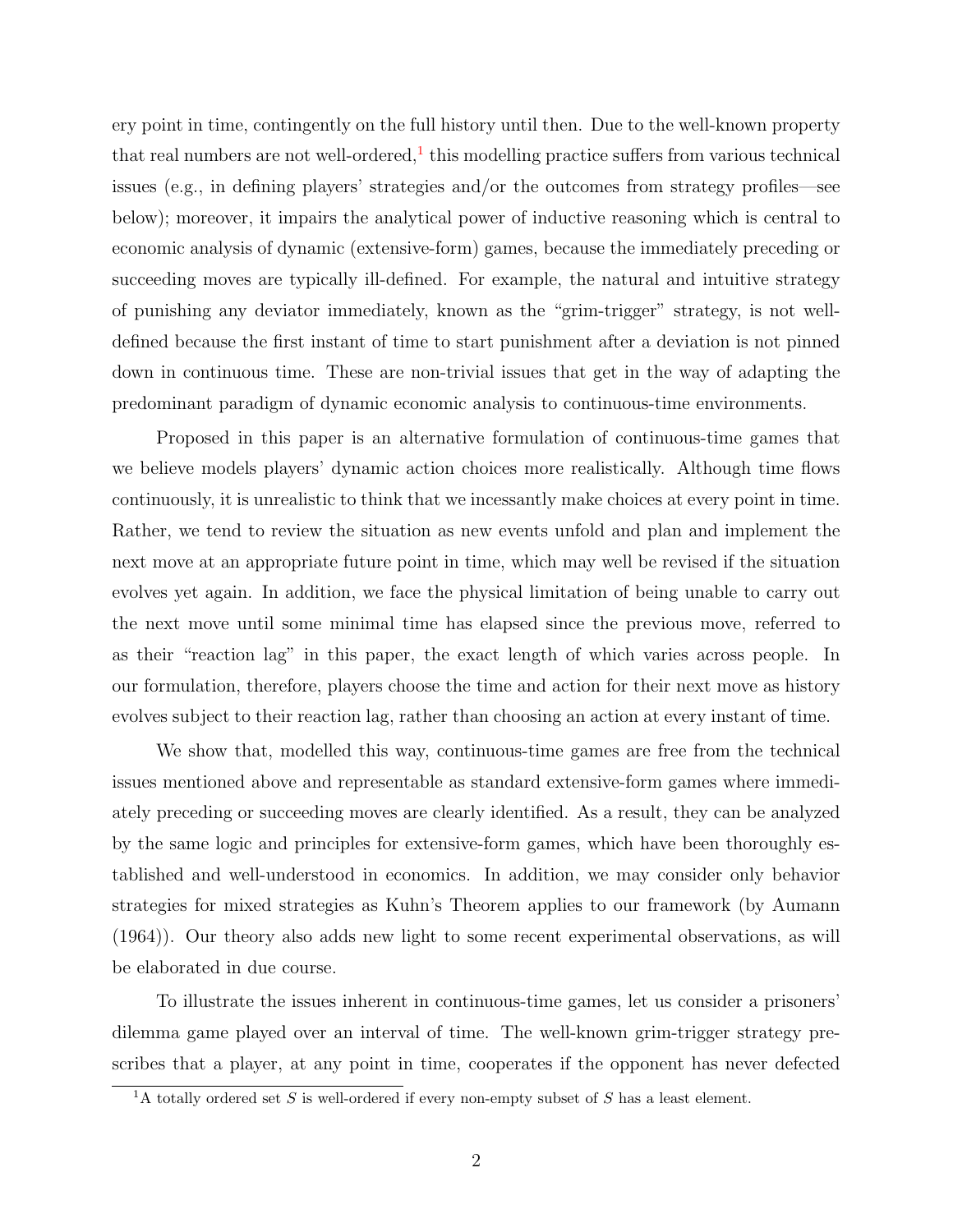before, but defects otherwise. In discrete-time versions of the prisoners' dilemma game, both agents adopting this strategy defines an outcome uniquely by induction, in which both cooperate in every period. In continuous time, however, the same strategy profile is consistent with both players cooperating until and *including* a certain time point  $t$  and both defecting at every point after  $t$ . As this holds true whenever  $t$  may be, it is consistent with a continuum of outcomes that differ in the switching time.[2](#page-2-0) Such indeterminacy stems from the lack of an immediately preceding time point which will inductively determine the player's action in the next time point. It is clear from this illustration that some structures must be imposed for a continuous-time model to be functional.

Of course, we are not the first to impose structures to overcome such pathological issues. A prominent early study is Simon and Stinchcombe (1989), who construct a continuous-time framework as the limit of discrete-time models with an infinitely fine grid, in the sense that for any strategy profile every sequence of increasingly fine grids imposed on it defines the same limit outcome. The restrictions imposed on admissible strategies for this, however, are rather complicated to formalize and verify.

Bergin (1992) and Bergin and MacLeod (1993) impose "inertia" on strategies in the sense that a player's action prevailing at any point in time must continue for a positive span of time. Thus, agents play a game by switching from an action to another at distinct time points as history unfolds (rather than choosing an action at every instant of time). This resolves the indeterminacy of outcomes because then any strategy profile divides the time into countable intervals of fixed action profiles. Yet, it falls short of reinstating inductive strategies or allowing for extensive-form representation of continuous-time games because an "earliest next time point to act" is still ill-defined as the current action may be switched to another in the arbitrarily near future.<sup>[3](#page-2-1)</sup> For instance, the grim-trigger strategy is not representable as a legitimate strategy with inertia, either. Building upon the notion of inertia, we address these issues by introducing individual-specific reaction lag, as outlined below.

<span id="page-2-0"></span>Inertia and reaction lags are not only modelling devices to resolve a technical issue,

<sup>2</sup>This issue was first observed by Anderson (1984) in this context and discussed subsequently by Simon and Stinchcombe (1989), Bergin (1992) and Bergin and MacLeod (1993). We refer to those papers for more detailed explanations.

<span id="page-2-1"></span><sup>3</sup>To elaborate, the span of time for an action to prevail can be arbitrarily short depending on the time and history. Hence, an infinite sequence of moves may occur at time points converging to a limit before the end of game (see footnote [13\)](#page-15-0). Such a sequence of moves leads neither to a strategic node with a well-defined preceding node nor a terminal node at which payoffs are specified, thus fails to be a part of a game tree.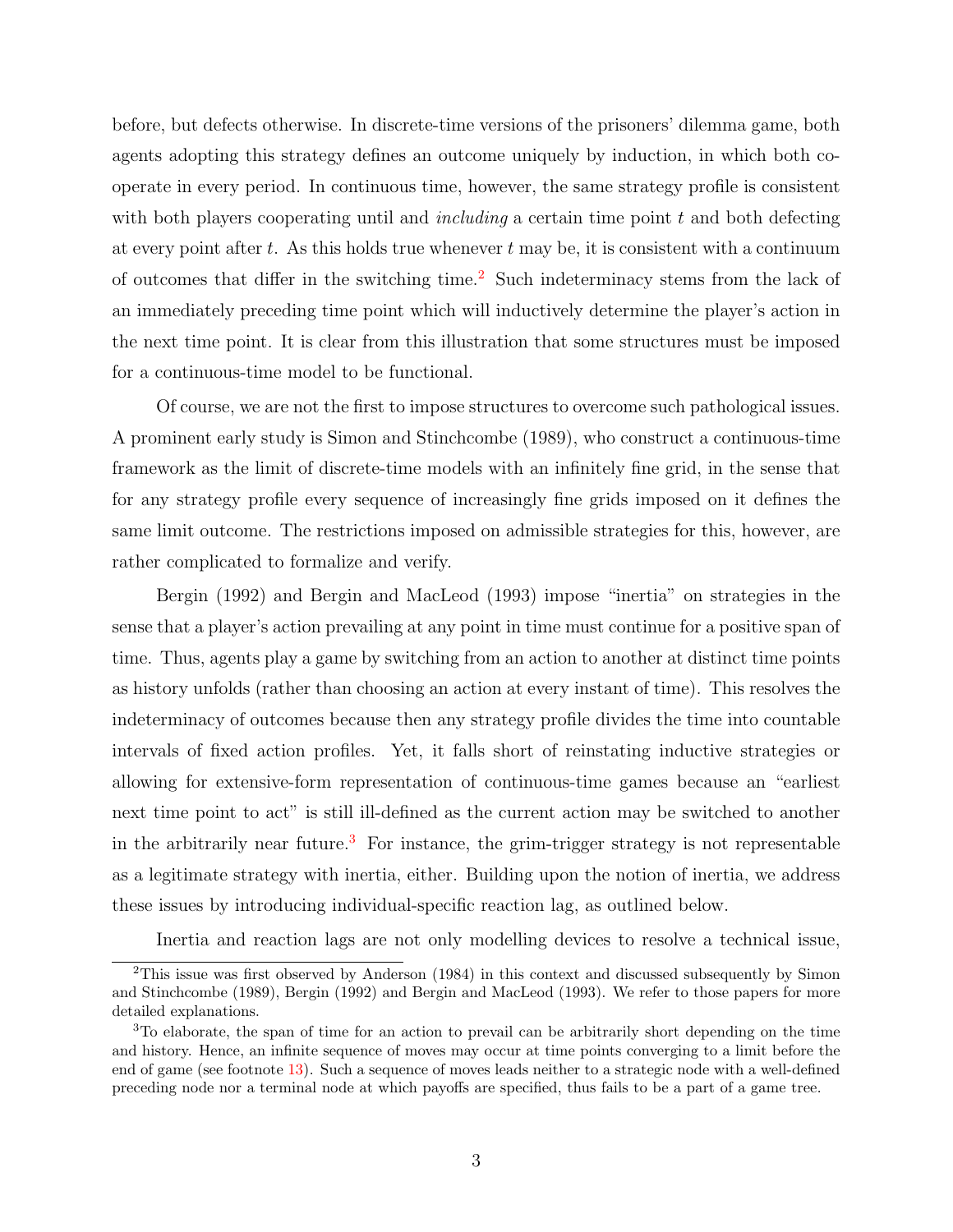but they also depict real-world phenomena. They may arise from various sources, such as physical limitation in implementing an action, time to process information or reach a decision through a hierarchical process (e.g., in case the player is a corporation), or some combination of them. As such, inertia is real but the exact extent to which it affects a player may vary depending on their identity and circumstances.

In light of the discussions above, we propose a new formulation of continuous-time games buttressed by the following two core ideas. One is to model each player as choosing when and how to move next each time any player makes a move. The other is to model the notion of inertia explicitly as a player-specific "reaction lag" which is the minimal span of time that has to elapse before their next move at each such decision point.

Then, at the initial node and every time there is a move, each player is in a welldefined information set where they choose the time and action of their next move subject to their reaction lag. Such a choice gets implemented at the chosen time, leading to the next information set for each player, unless pre-empted by the implementation of some other player's move chosen for an earlier time point, which leads to a different next information set for every player. As such, the game is represented as a standard extensive-form game (game tree) where a player's behavior strategy specifies time and action for the next move at every information set as described above. Hence, continuous-time games can be analyzed by the same tool set as that for extensive-form games. Not only is this model simpler and familiar to study than conventional models where a choice is made at each and every time point, we believe that it enhances realism as well (see Section 2).

Reaction lags applied to the players' own moves warrant enough inertia after each move to resolve the indeterminacy issue and well-define any finite-player and finite-action game. But, to have a well-defined notion of an earliest subsequent time to react (so that inductive strategies are defined unambiguously), reaction lags need be applied to opponents' moves as well. When the length of reaction lag differs across players, however, a technical issue arises on how to apply a new reaction lag if an opponent moves while a player is already in a reaction lag triggered by a previous move. We address this issue in Section 4 based on an interpretation of reaction lag as the time needed to deliberate on the best future course of action as the game evolves with players' moves.

Starting with the influential experimental findings by Friedman and Oprea (2012), a number of experiments document subjects' behavior in continuous time which is critically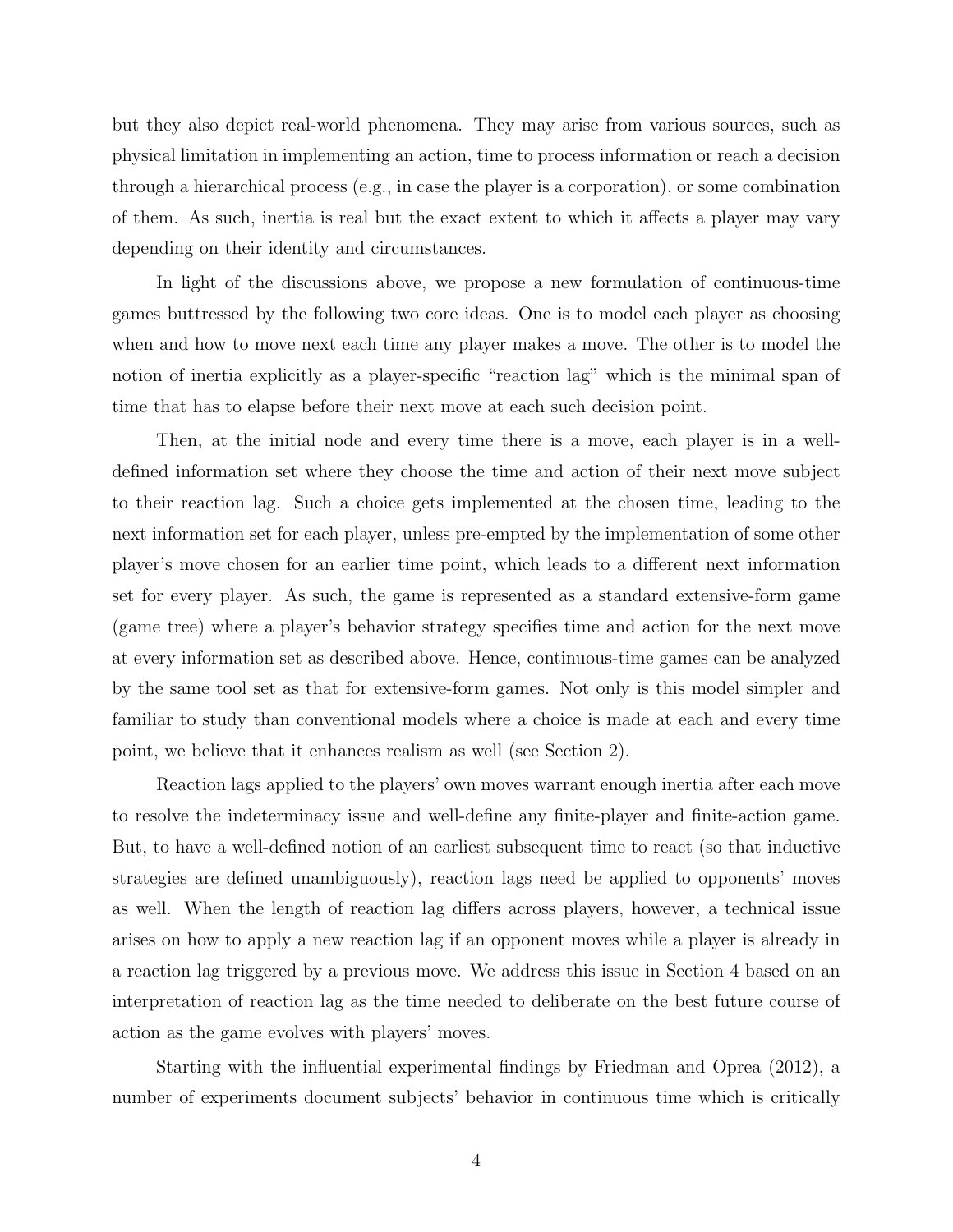different from that in discrete time in various contexts, including social dilemma (Bigoni, et al., 2015), market entry games (Calford and Oprea, 2017), and network formation (Choi, et al., 2020). In particular, Friedman and Oprea (2012) conduct the first experiment on a continuous-time prisoners' dilemma game and report that typically the two players cooperate until near the end of the game when one player defects first and the other follows suit immediately. In a market entry game where the firm's profit increases with their entry time up to an ideal point but starts to decline when pre-empted, Calford and Oprea (2017) specifically test the effect of inertia and report entry delays close to the ideal time when inertia is small. Such behavior is in sharp contrast to the unique equilibrium in the discrete-time version of the respective game, namely, immediate defection/entry. The authors rationalize the observed continuous-time behavior based on the notion of  $\epsilon$ -equilibrium (Radner, 1980).

Our theory also rationalizes the observed behavior: when the length of each player's reaction lag is their private information, the shorter is their reaction lag the longer is the player willing to wait before defecting/entering because they can cope better in case preempted. To our knowledge, this is the first theoretical rationalization as equilibrium of such behavior by  $fully$  rational players with a firm terminal time.<sup>[4](#page-4-0)</sup> Moreover, this equilibrium offers a testable implication: the earlier is the first defection, the longer should be the time until the follow-on defection in the sense of first-order stochastic dominance. We find this relationship in the experimental data reported by Friedman and Oprea (2012) – see Section 5.

We regard our work as complementing the recent experimental studies that demonstrate the potential usefulness of continuous-time analysis, by providing an alternative explanation of the observed behavior as equilibrium in a theoretical framework that models inertia explicitly. We hope that this will foster further work, both theoretical and experimental, facilitating more fruitful continuous-time analysis in the future when our sense of time becomes more continuous thanks to the ever-improving information technology.

We liken our approach of formulating continuous-time games to that of Harsanyi (1967) who formalized a loosely-understood notion of uncertain payoffs of players at the time, into games of incomplete information via the introduction of payoff types so that the well-

<span id="page-4-0"></span><sup>4</sup>Cooperation in finitely repeated prisoners' dilemma games has previously been explained due to some departure from common knowledge of the terminal date (Neyman, 1999) or from full rationality (e.g.,  $\epsilon$ equilibrium (Radner, 1980), bounds on the complexity of admissible strategies (Neyman, 1985)), or the presence of a committed type to a "tit-for-tat" strategy (Kreps, et al., 1982). The last explanation entails an equilibrium with a complex "end game" (the continuation game after the first defection) which is not well in line with the experimental observations.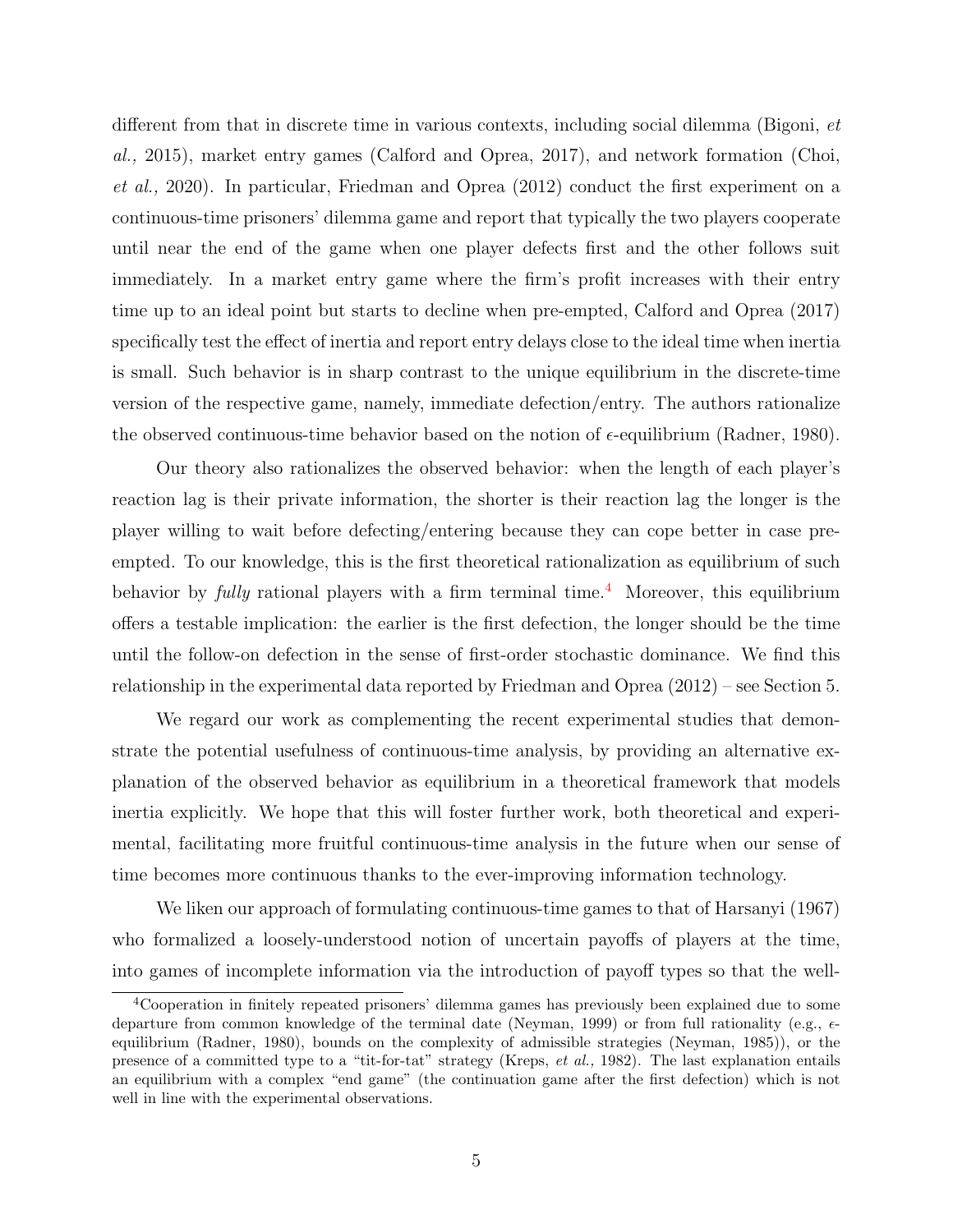established analytic tool for imperfect-information games could be readily applied. In parallel, we formalize the notion of inertia concretely via the introduction of reaction-lag types, transforming technically cumbersome continuous-time games into discrete-move games representable by extensive-form games that we are so competent with.

#### Related Literature

The idea that time is needed for players to respond to preceding moves has been introduced in previous studies, notably in continuous-time bargaining models. With a view to unifying various bargaining protocols, Perry and Reny (1993) build a continuous-time game with reaction lags similar to ours and replicate various existing bargaining outcomes from different protocols by varying the ratio of the reaction lag to own offers relative to that to opponent's offers. However, introducing reaction lags to otherwise conventional strategies does not resolve the indeterminacy problem.[5](#page-5-0) Hence, they additionally assume a condition equivalent to the inertia condition of Bergin and MacLeod (1993). As such, their reaction lags are not an indispensable ingredient of their analytic framework, but modelled as specific features of bargaining environments that influence the equilibrium outcome.

Motivated to explain the real-world phenomena (such as initial delays, agreements near the deadline and some failures thereof) not predicted by standard bargaining models, Ma and Manove (1993) study a continuous-time, alternating-offer bargaining model with a random reaction time after each offer. By virtue of the alternating-offer rule, the game is one in extensive form even without random reaction time, for which outcome is well-defined for every strategy profile. Once again, therefore, the random reaction time is introduced as a feature of bargaining environment that leads to the desired properties of the equilibrium. In contrast, reaction lags in our approach are an inherent constituent of analytical framework that reflects the reality as well as resolving technical problems.

Yuliy Sannikov achieved the latest breakthrough in continuous-time analysis by developing a new framework based on stochastic calculus methods that overcome tractability problems: the aforementioned technical problems of continuous-time games do not arise because history is monitored imperfectly via state variables (on which strategies are defined) that drift continuously and stochastically. As a result, studies of stochastic continuous-time games proliferated relatively recently, generating fresh insights in various settings including

<span id="page-5-0"></span><sup>&</sup>lt;sup>5</sup>Their counterexample involves strategies of offering 0 (1, resp.) at every rational (irrational, resp.)  $t > 0$ eligible for making an offer, which is infeasible in our framework where players choose when and how to move next.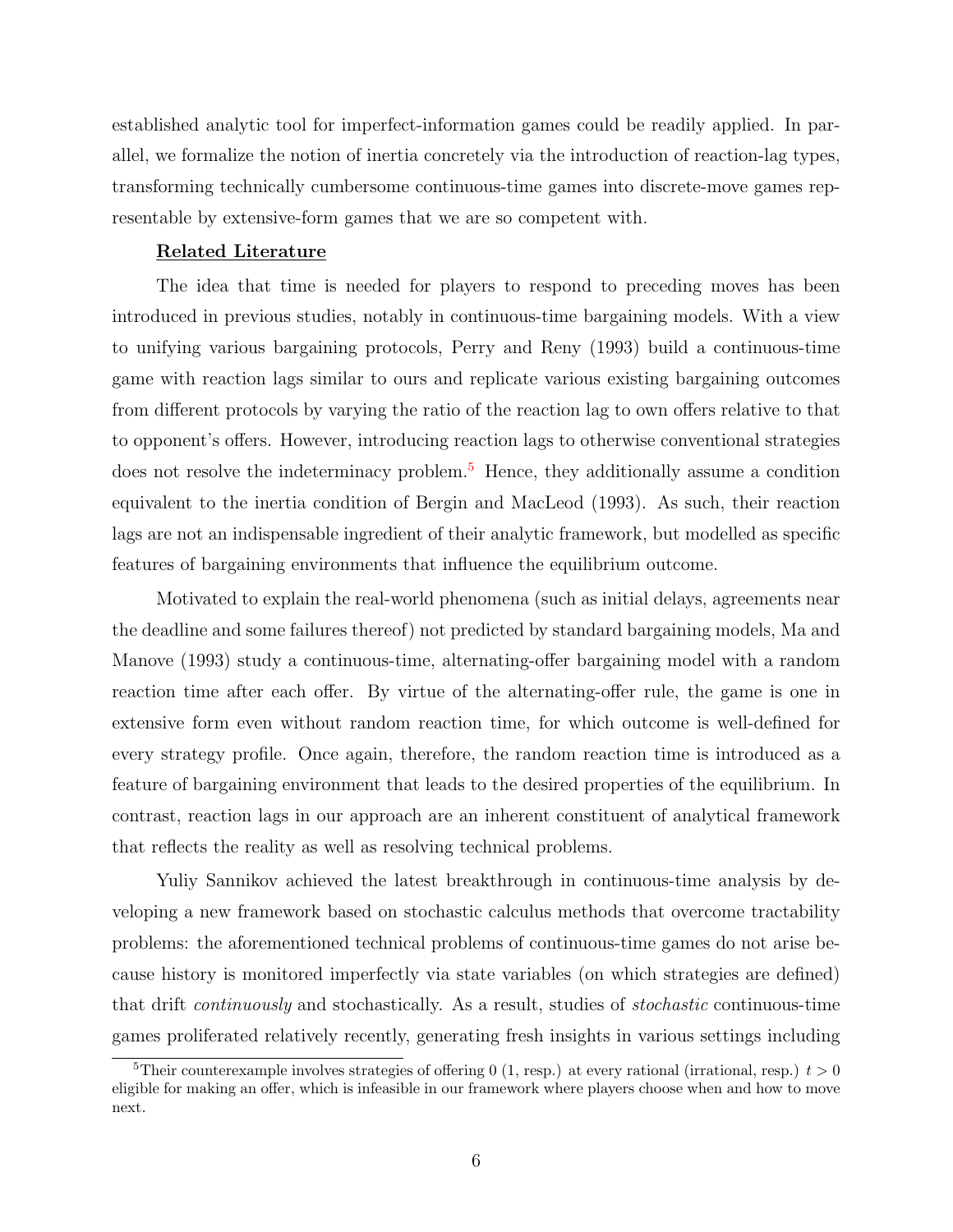repeated games with imperfect monitoring (Sannikov, 2007), optimal contract in principalagent problems (Sannikov, 2008) and finance (DeMarzo and Sannikov, 2006). Yet, dynamic interactions in many contexts are still primarily analyzed by *deterministic* games with discrete moves. Our approach is an attempt to facilitate such customary, deterministic analyses in continuous-time environments as well.

Kamada and Kandori (2020) study "revision games" in which players publicly revise their action choices prior to a game is actually played, at opportunities that arrive according to a Poisson process. Although they focus on a different role (how much cooperation may be sustained) of stochastic opportunities to change actions, modelling players' moves as such would warrant inertia if adapted to continuous-time games. It would be interesting to study how this alternative approach compares relative to ours, which we leave as future work.

The paper is organized as follows. Section 2 provides a conceptual illustration of our approach with a simple example. Section 3 lays down a simple benchmark model with minimal reaction lag constraints that highlights the link to the conventional approach, which is further developed in Section 4 to fully-fledged models allowing for incomplete information and mixed strategies. Section 5 applies our framework to the prisoners' dilemma game and sheds new light on recent experimental results. Section 6 concludes and Appendix contains deferred proofs.

### 2 Illustration of a continuous-time game as a game tree

Section [2.1](#page-6-0) reviews the conventional formulation of a continuous-time game. Although it may be the most intuitive way to define a continuous-time game, it appears to be overly convoluted to reflect real-life decision making and technically overloaded. Section [2.2](#page-7-0) illustrates with a simple example an alternative way of modelling real-life decision making processes, that admits representation by a standard game tree which is impossible for conventional continuous-time games.

#### <span id="page-6-0"></span>2.1 The conventional continuous-time games

Consider a set I of agents who choose an action from their respective action set  $A_i$ ,  $i \in I$ , at every instant t in a unit time interval  $[0, 1]$ , upon observing all players' past action choices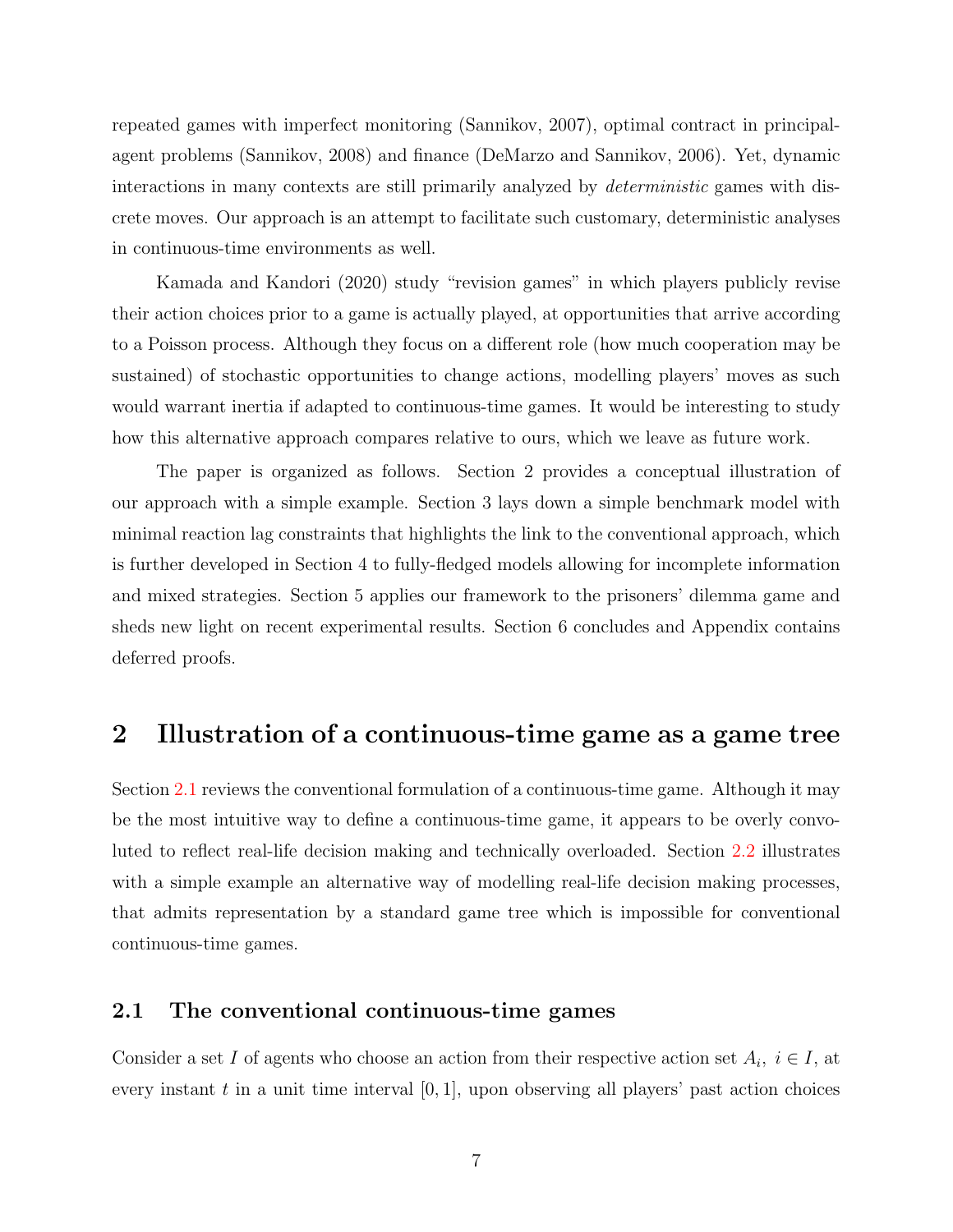prior to t. Formally, a history at time  $t \in [0,1]$  is a function  $h^t$  from  $[0,t)$  to  $A \equiv \prod_{i \in I} A_i$ , that is,  $h^t \in A^{[0,t)}$ ; and a strategy of agent i is a measurable function defined on the set of all histories:[6](#page-7-1)

<span id="page-7-2"></span>
$$
x_i: \cup_{t \in [0,1]} A^{[0,t)} \longrightarrow A_i. \tag{1}
$$

Let  $X_i^{\circ} \equiv (A_i)^{\cup_{t \in [0,1]} A^{[0,t)}}$  denote the set of all (pure) strategies of agent *i*. Then, a continuoustime game form is described by a tuple  $\langle I, (A_i)_{i\in I}, (X_i^{\circ})_{i\in I} \rangle$ . Provided that an "outcome" (a full record of action profiles  $o : [0,1] \to A$ ) is well-defined for every strategy profile  $x \in$  $X^{\circ} \equiv \prod_{i \in I} X_i^{\circ}$ , one describes a continuous-time game by additionally specifying a measurable utility function from the outcome space to  $\mathbb{R}^I$ .

Although [\(1\)](#page-7-2) is the most straightforward extension of extensive-form strategies as full contingent plans to continuous-time settings, it creates various technical problems including indeterminate outcomes, as discussed in the Introduction. To overcome such problems, specific restrictions are imposed on  $X_i^{\circ}$  to define admissible strategies by such authors as Simon and Stinchcombe (1989) and Bergin and MacLeod (1993).

The main insight of Bergin and MacLeod (1993) is that, if an inertia condition is imposed on  $X_i^{\circ}$ , a continuous-time game described above is well-defined in the sense that an outcome is uniquely determined by every strategy profile (that satisfies inertia). Throughout the paper, we impose the inertia condition which is described in detail in Section [3.3.](#page-14-0)

#### <span id="page-7-0"></span>2.2 An illustration of real-life decision making in continuous time

The conventional continuous-time strategy defined above, albeit conceptually intuitive, does not seem to reflect our real-life decision making aptly. To see this, suppose that two players play a game over a time interval [0, 1] by choosing an action from  $A_i = \{C, D\}.$ 

To facilitate illustration, let us consider a simple version of this game such that after the initial choice of actions at  $t = 0$ , each player may switch actions/move at most once during the game. We further focus on the case that the game starts with initial action choices  $(C, C)$  at time  $t = 0$ . Then, according to  $(1)$ , a continuation strategy of a player, say 2, specifies an action  $x_2(h^t) \in \{C, D\}$  contingently on every history  $h^t$  where  $t \in (0, 1]$ . The set of legitimate histories (in the sense that each player may switch actions at most once)

<span id="page-7-1"></span><sup>&</sup>lt;sup>6</sup>For expositional ease, we use  $A^{[0,0)}$  to denote the null history at time  $t = 0$ .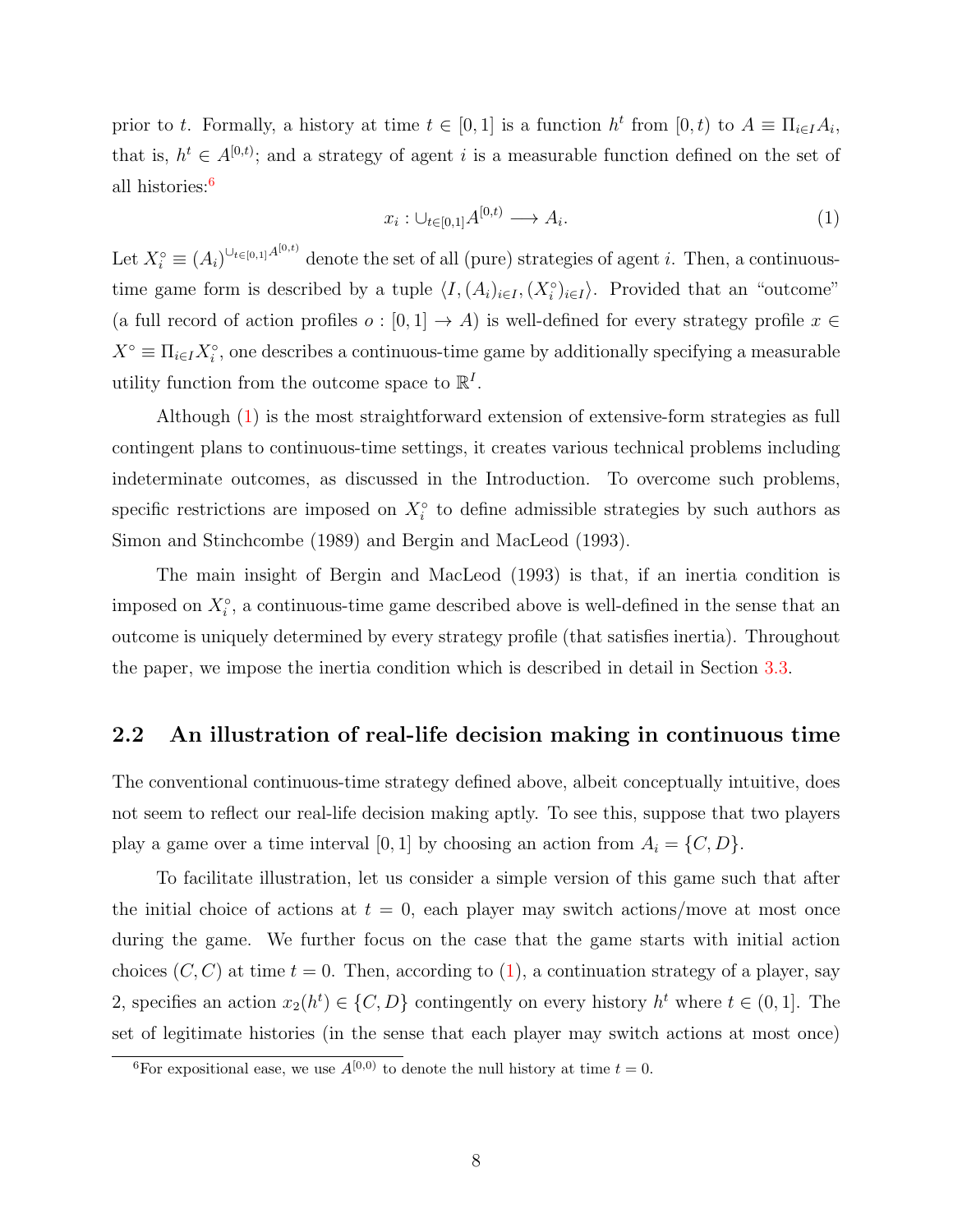are divided into

$$
H^{O} = \bigcup_{0 < t \leq 1} \{ h^{t} \mid h^{t}(s) = (C, C) \forall s < t \},
$$
\n
$$
H^{1} = \bigcup_{0 < t \leq 1} \left( \bigcup_{0 < t' < t} \{ h^{t} \mid h^{t}(s) = (C, C) \forall s < t', \ h^{t}(s) = (D, C) \forall s \in [t', t) \} \right),
$$
\n
$$
H^{2} = \bigcup_{0 < t \leq 1} \left( \bigcup_{0 < t' < t} \{ h^{t} \mid h^{t}(s) = (C, C) \forall s < t', \ h^{t}(s) = (C, D) \forall s \in [t', t) \} \right),
$$
\n
$$
H^{12} = \bigcup_{0 < t \leq 1} \left( \bigcup_{0 < t' < t} \{ h^{t} \mid h^{t} \mid_{t'} \in H^{O} \cup H^{1} \cup H^{2}, \ h^{t}(s) = (D, D) \forall s \in [t', t) \} \right)
$$

where  $h^t|_{t'}$  denotes  $h^t$  truncated at  $t' \leq t$ . In words,  $H^O$  is the set of histories with no switches;  $H<sup>1</sup>$  those in which only player 1 switched;  $H<sup>2</sup>$  those in which only player 2 switched; and  $H^{12}$  those in which both switched.

Thus, for example, a strategy for player 2 to switch to D at  $t=0.5$  if player 1 has not switched by then, but to not switch until the end otherwise, is described  $as<sup>7</sup>$  $as<sup>7</sup>$  $as<sup>7</sup>$ 

<span id="page-8-1"></span>
$$
x_2(h^t) = \begin{cases} C & \forall h^t \text{ where } t < 0.5 \text{ and } h^t \in H^O \cup H^1 \\ D & \forall h^t \text{ where } t \ge 0.5, \ h^t|_{0.5} \in H^O, \text{ and } h^t \in H^2 \cup H^{12} \text{ if } t > 0.5 \\ C & \forall h^t \in H^1 \text{ where } t \in [0.5, 1) \text{ and } h^t|_{0.5} \in H^1 \\ D & \forall h^t \in H^1 \text{ where } t = 1 \text{ and } h^t|_{0.5} \in H^1. \end{cases}
$$
(2)

This is an overly cumbersome and convoluted way to describe such a simple strategy, due to a conventional strategy requiring that players make a choice at every point in time.

A more natural way for each player  $i$  to play the game is: (i) upon observing the initial action choices  $(C, C)$  at  $t = 0$ , decides on a time, say  $s_i(0) \leq 1$ , to switch if the other player doesn't switch until then; (ii) otherwise, i.e., if the other player switches before the planned time to switch, say at  $t < s_i(0)$ , revises the time to switch as desired, say to  $s_i(t) \in (t, 1]$ . Then, each player i's (continuation) strategy is represented by a much simpler function

 $s_i : [0,1) \rightarrow (0,1]$  such that  $s_i(t) > t$ .

The example strategy [\(2\)](#page-8-1) is represented as  $s_2(0) = 0.5$  and  $s_2(t) = 1$  for  $t \in (0, 0.5)$ .

With strategies described in this way, the game can be represented by a game tree as in Figure 1.<sup>[8](#page-8-2)</sup> Moreover, any strategy profile  $(s_1, s_2)$  determines an outcome straightforwardly

<span id="page-8-2"></span><span id="page-8-0"></span><sup>7</sup>We omit here the off-equilibrium contingencies arising from player 2's own deviation.

<sup>&</sup>lt;sup>8</sup>After initial choices at  $t = 0$ , the ensuing subgame is drawn for the initial choice of  $(C, C)$  but is omitted for  $(C, D)$ ,  $(D, C)$  and  $(D, D)$  for visual clarity.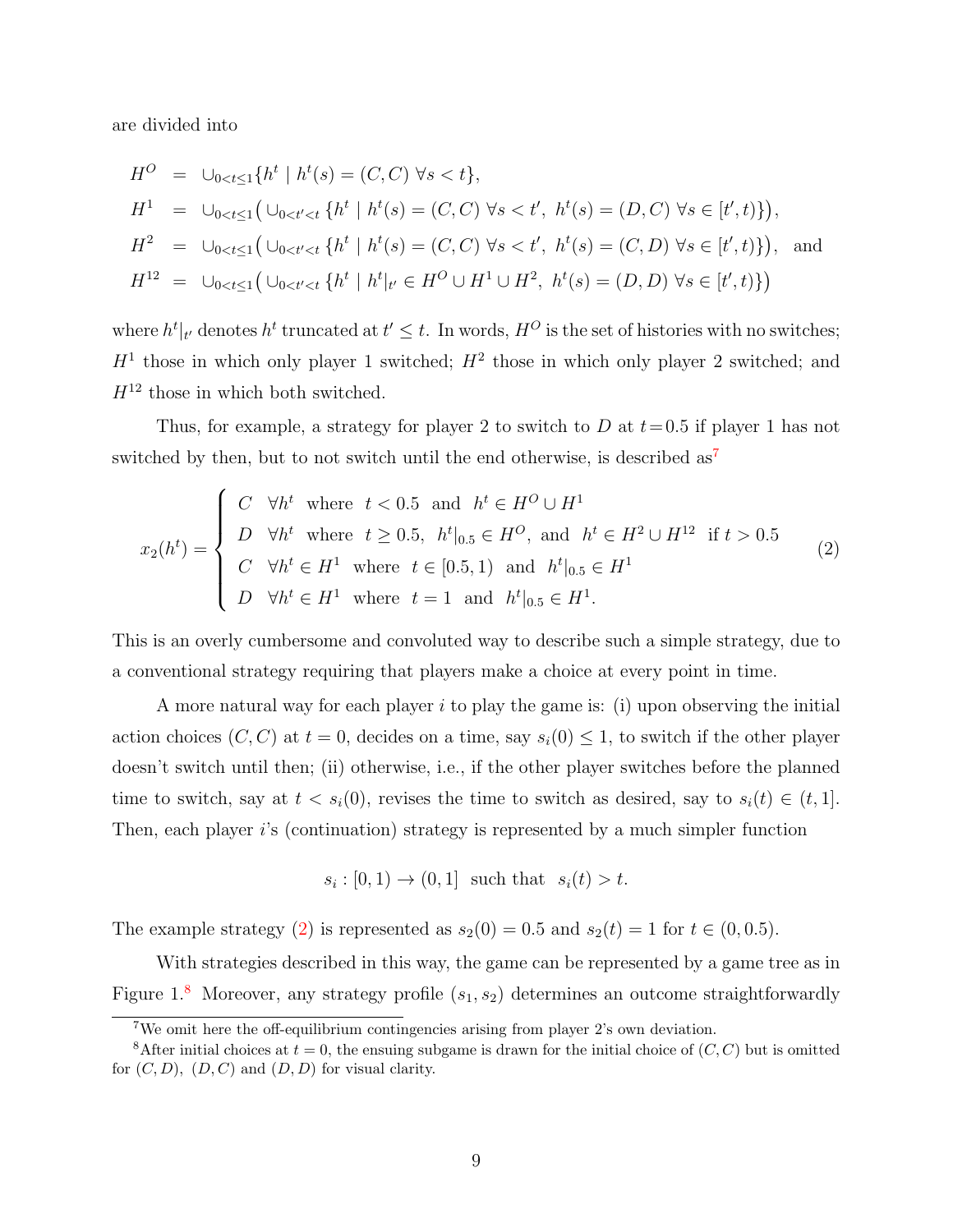as follows: if  $s_1(0) < s_2(0)$ , the action profile at t is

$$
\begin{cases}\n(C, C) & \forall t < s_1(0) = \min\{s_1(0), s_2(0)\} \\
(D, C) & \forall s_1(0) \le t < s_2(s_1(0)) \\
(D, D) & \forall s_2(s_1(0)) \le t \le 1\n\end{cases}
$$

and analogously for the cases that  $s_1(0) > s_2(0)$  and  $s_1(0) = s_2(0)$ .



Figure 1: Game Tree

Let us consider an even simpler version of the continuation game after the initial choices  $(C, C)$  at  $t = 0$ , in which no further moves are permitted once there is a switch of actions by either player (possibly by both players simultaneously). Then, each player's strategy is simply a time  $s_i(0) \in (0,1]$  to switch, and the player who chooses an earlier time gets to switch at that time. This corresponds to the practice, known as the "open-loop" approach, of modelling future action choices as committed once and for all at the beginning of the game, as opposed to the "closed-loop" approach of modelling them to be determined contingently on how history evolves. The open-loop approach is simple but fails sequential rationality, yet is innocuous if only the first move matters, e.g., as in the war of attrition. Our approach illustrated above is closed-loop because the players revise their future action plans as history evolves, but retains the simplicity of open-loop approach by modelling them as picking the time of their next move every time history evolves with a move (and only the first next move matters as it updates history), which allows for representation by a game tree.

This is in a sharp contrast to conventional continuous-time games which cannot be represented by standard game trees. In a game tree, a history, or equivalently, a node has the following two defining features: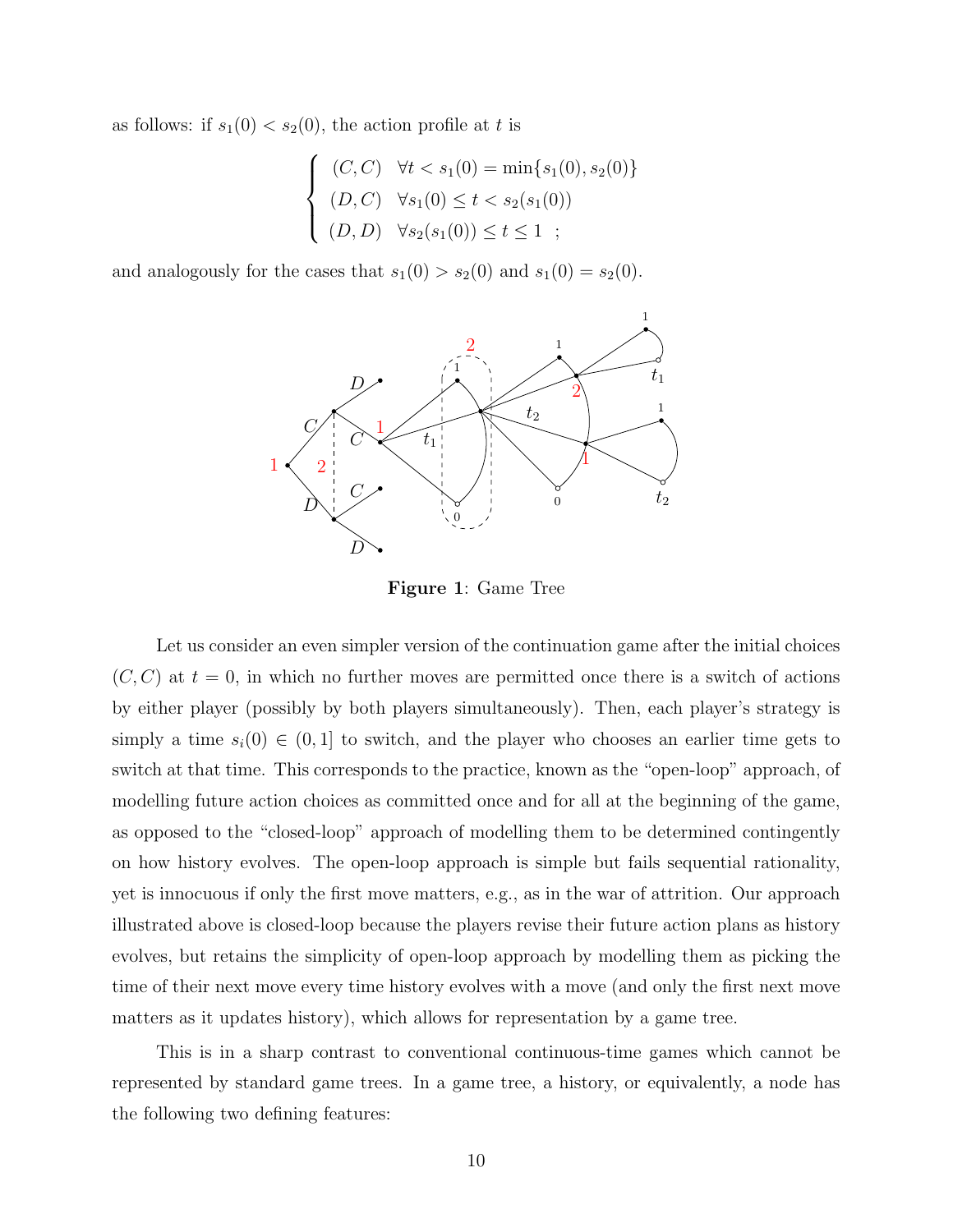- every non-initial node has a unique immediately-preceding node, and
- every choice at a non-terminal node leads to a unique immediately-succeeding node.

Neither of these features is shared by conventional continuous-time games. Being a full record of action profiles on a half-closed-half-open interval  $[0, t)$  for some t, a history in the conventional framework has no immediately-preceding history. Agents' choices at time t leads to a full record of action profiles on the closed interval  $[0, t]$ , which is not a legitimate history based on which to make subsequent moves in the conventional framework.

We illustrated above an alternative approach to model continuous-time games with a simple example, that admits a representation by a game tree which reflects real-life decision making sensibly for the given situation. We extend this approach to obtain a framework that represents as game trees a wide range of situations where potentially an arbitrarily large number of moves could be made by players. An advantage of our approach is obvious for this class of continuous-time games: the thoroughly established theory of extensive-form games can be readily applied to properly formulate and analyze such games. It is our hope that this approach will provide an analytic framework that can fruitfully accommodate various situations of time-sensitive dynamic interactions of economic interest.

# <span id="page-10-0"></span>3 A new approach – a complete-information benchmark with uniform inertia

We now formalize a new model of continuous-time games in the manner sketched in Section 2, in two stages. In this section, we introduce a simple benchmark version of the model in complete information and clarify the link to the conventional approach by showing that it is "equivalent" to the model of Bergin and MacLeod (1993) when their inertia is modified to have a uniform lower bound within each strategy (Proposition [1\)](#page-16-0). In the next section, we develop it further to accommodate player-specific lower bounds on inertia as a private type and mixed strategies.

To facilitate exposition, we formulate a model for a two-player game played over a unit time interval [0, 1] with a binary action set available for each player to choose from at each  $t \in [0,1].$  Thus, we let  $I = \{1,2\}$  denote the set of players and  $A_i = \{a_i, b_i\}$  the set of available actions for player  $i \in I$ . However, it can be generalized straightforwardly to any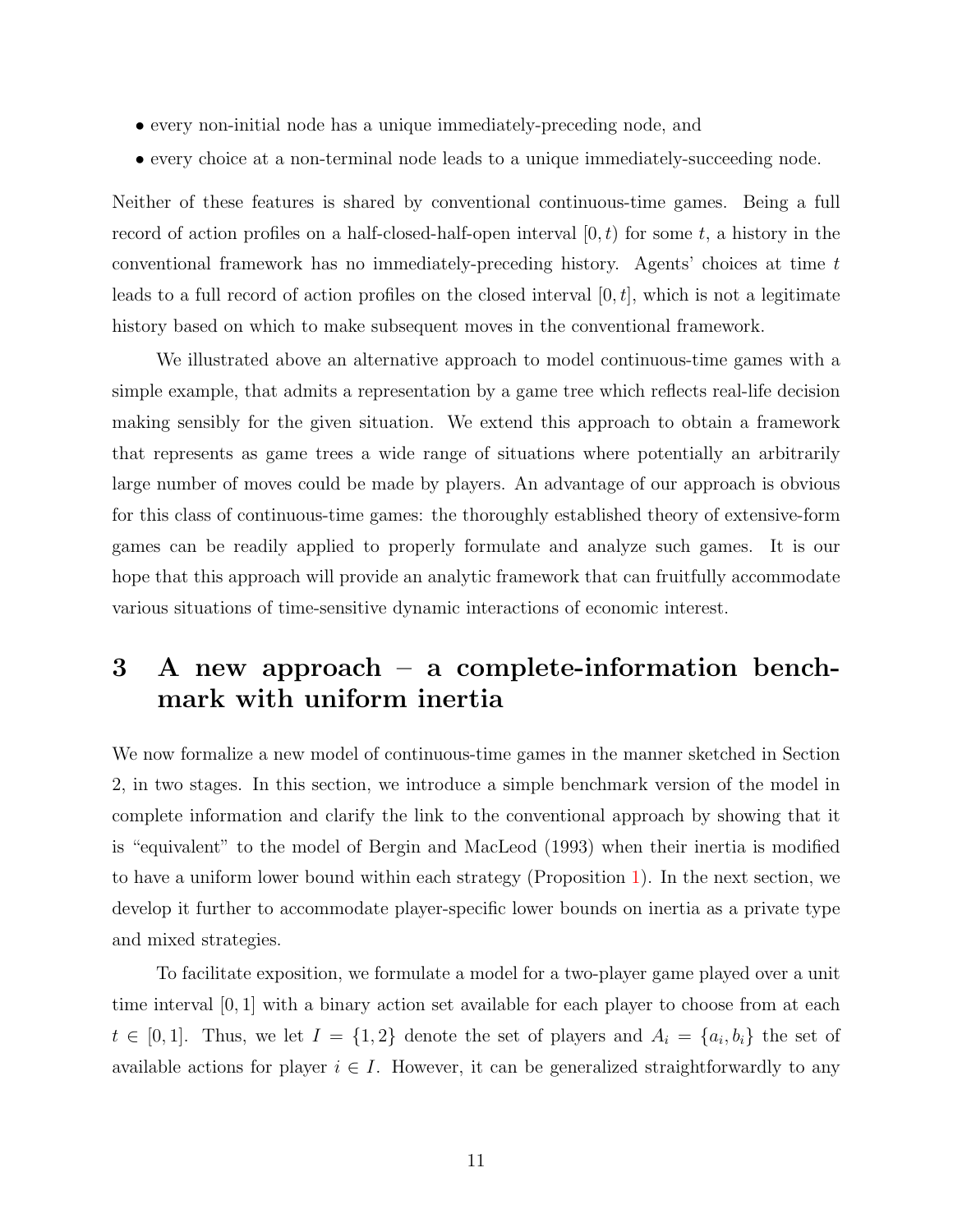finite-player game, with any finite action sets. $9$ 

Throughout the paper, for any topological space  $X$ , we consider the induced Borel sigma algebra, which we denote by  $\mathcal{B}[X]$ . For any metric space Y, we denote the set of probability distributions over Y by  $\Delta(Y)$  and endow it with weak\* topology. We endow Euclidean spaces with the Euclidean metric, and finite spaces with the discrete metric. We endow any product space with the product metric: for any two metric spaces,  $(X, d^X)$  and  $(Y, d^Y)$ , the product space  $X \times Y$  is endowed with the metric  $d^{X \times Y}$  defined as

$$
d^{X \times Y} [(x, y), (x', y')] = \max \{ d^X(x, x'), d^Y(y, y') \}.
$$

#### 3.1 Histories

The two players take an action each of their choice at  $t = 0$ , determining an *initial history*  $h^0 \in A_1 \times A_2$ , and may switch their actions at any time  $t \in T \equiv (0,1]$  subject to some regularity conditions described below. A "move" of a player refers to either their initial choice of action at  $t = 0$  or any subsequent change of actions. A "jump" refers to an instance of action switches taking place at one instant of time, described by a pair  $(t, I')$ where  $t \in T$  is the time of the instance and  $I' \in \mathcal{I} \equiv \{\{1\},\{2\},\{1,2\}\}\$ is the set of players who switch actions at that time.

A history, denoted by h, is a sequence of jumps together with an initial history  $h^0$ . Thus, the set of all histories with exactly k jumps, denoted by  $H^k$ , is defined as

$$
H^{0} = A_{1} \times A_{2},
$$
  
\n
$$
H^{1} = H^{0} \times (T \times \mathcal{I}),
$$
  
\n
$$
\vdots
$$
  
\n
$$
H^{k} = \left\{ \left[ h^{0}, (t^{1}, I^{1}), ..., (t^{k}, I^{k}) \right] \in H^{0} \times (T \times \mathcal{I})^{k} : 0 < t^{1} < t^{2} < ... < t^{k} \le 1 \right\},
$$
  
\n
$$
\vdots
$$

where  $(t^j, I^j)$  denotes the j-th jump. Each  $H^k$  is a product metric space and we use  $d^k$  to denote the (product) metric on  $H^k$ . The space of all histories<sup>[10](#page-11-1)</sup> is denoted by  $\mathcal{H} \equiv \bigcup_{k=1}^{\infty}$  $_{k=0}$  $H^k$ 

<span id="page-11-0"></span><sup>&</sup>lt;sup>9</sup>The possibility of changing action sets over time (contingently on history) can be accommodated straightforwardly as well, so long as they change subject to "inertia."

<span id="page-11-1"></span><sup>&</sup>lt;sup>10</sup>It will be clear that only finite jumps occur due to uniform inertia.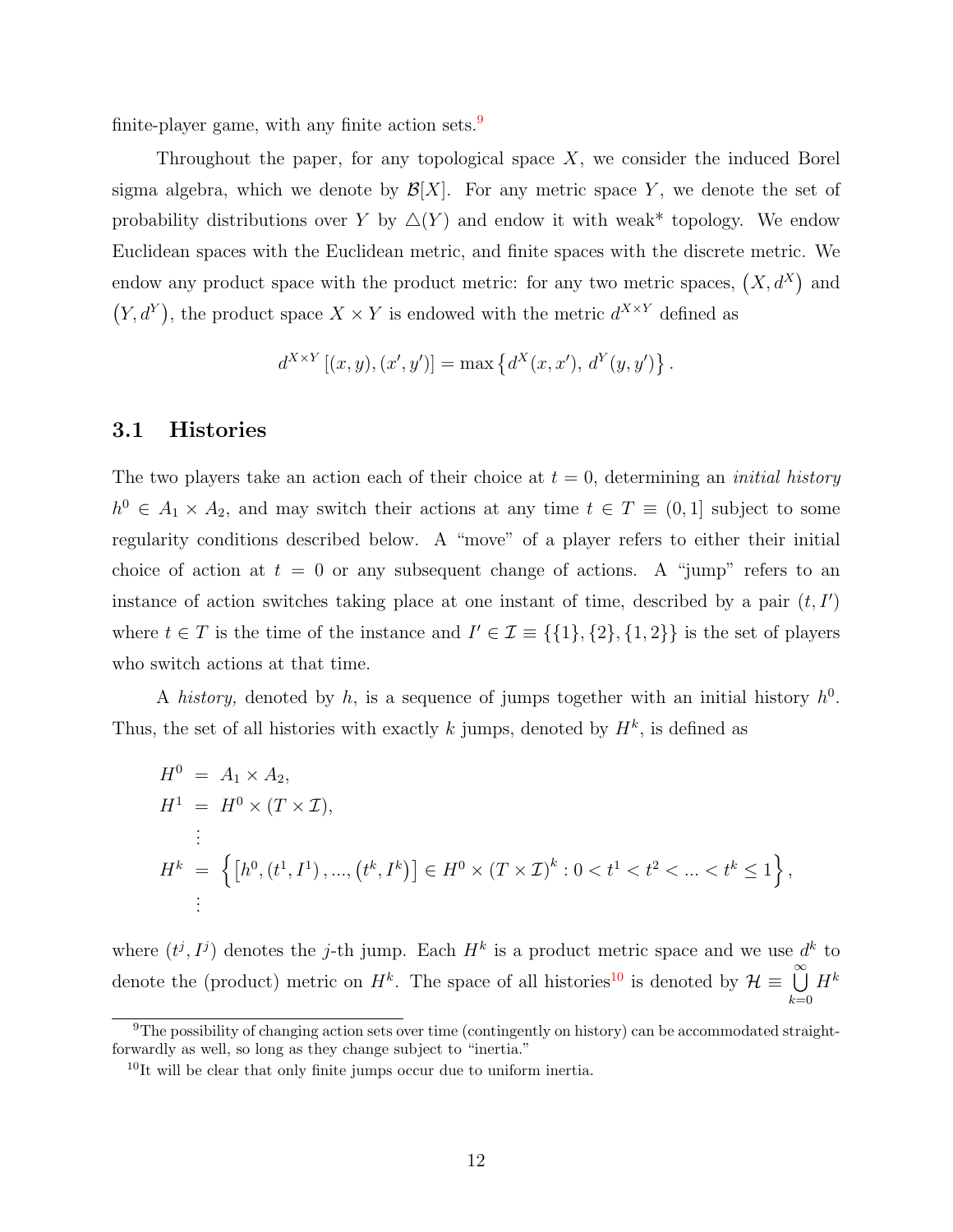with the metric d defined as

$$
d(h, h') = \begin{cases} d^{k}(h, h') & \text{if } \{h, h'\} \subset H^{k} \text{ for some non-negative integer } k, \\ 1 & \text{otherwise.} \end{cases}
$$

That is, any two histories of different "lengths" (i.e., numbers of jumps) are separated. Throughout the paper, we consider the Borel sigma algebra on  $\mathcal H$  induced by the metric d.

Each history  $h = [h^0, (t^1, I^1), ..., (t^k, I^k)]$  determines players' action profiles up to time  $t^k$  in the obvious manner. For example, under the history  $\left[h^0 = (a_1, a_2), \left(\frac{1}{4}\right)\right]$  $\frac{1}{4}, \{1\}\big), \left(\frac{1}{3}\right)$  $\left[\frac{1}{3}, I\right)\right]$ , the profile  $(a_1, a_2)$  prevails for  $t \in [0, \frac{1}{4}]$  $(\frac{1}{4})$ ; at time  $t=\frac{1}{4}$  $\frac{1}{4}$ , player 1 switches to  $b_1$  while player 2 stays put, hence the profile  $(b_1, a_2)$  prevails for  $t \in \left[\frac{1}{4}\right]$  $\frac{1}{4}, \frac{1}{3}$  $(\frac{1}{3})$ ; at time  $t=\frac{1}{3}$  $\frac{1}{3}$ , player 1 switches to  $a_1$ , and player 2 switches to  $b_2$ . Defining a mapping  $\psi : \mathcal{H} \to A_1 \times A_2$  that depicts the action profile induced by the last jump of a histiory (see Appendix  $A.1$  for a formal definition), a complete description of players' action profiles up to time  $t^k$  for history  $h = [h^0, (t^1, I^1), ..., (t^k, I^k)]$  is:

the profile 
$$
h^0
$$
 prevails during time interval  $[0, t^1)$ ;  
\nthe profile  $\psi([h^0, (t^1, I^1)])$  prevails during  $[t^1, t^2)$ ;  
\n $\vdots$   
\nthe profile  $\psi([h^0, (t^1, I^1), ..., (t^{k-1}, I^{k-1})])$  prevails during  $[t^{k-1}, t^k)$ ;  
\nthe profile at time  $t^k$  is  $\psi([h^0, (t^1, I^1), ..., (t^k, I^k)])$ .

By  $\tau_i(h)$  we denote the time of the last move of player i for history  $h \in \mathcal{H}$ :

$$
\tau_i(h) = \begin{cases} 0 & \text{if } h = [h^0, (t^1, I^1), ..., (t^k, I^k)] \text{ and } i \notin I^1 \cup ... \cup I^k, \\ t^{k'} & \text{if } h = [h^0, (t^1, I^1), ..., (t^k, I^k)] \text{ and } i \in I^{k'}, \text{ and } i \notin I^{k'+1} \cup ... \cup I^k. \end{cases}
$$

By  $\tau(h)$  we denote the time of the last move/jump of history  $h \in \mathcal{H}$ :

<span id="page-12-0"></span>
$$
\tau(h) = \max\{\tau_1(h), \tau_2(h)\}.
$$

#### 3.2 Strategies

A pure strategy of a player i consists of an initial action  $s_i^0 \in A_i$  and a measurable function  $s_i^+$  $i_t^+$  :  $\mathcal{H} \rightarrow (0,1]$ , where  $s_i^+$  $i<sub>i</sub>(h) \in (0,1]$  specifies the time point at which player i intends to make the next switch, conditional on reaching history h. We impose two assumptions on  $s_i^+$  $\frac{+}{i}$ .

<span id="page-12-1"></span>**Assumption 1** For each  $i \in I$ , we have  $s_i^+$  $i^+(h) > \tau(h) \ \ \forall h \in \mathcal{H}.$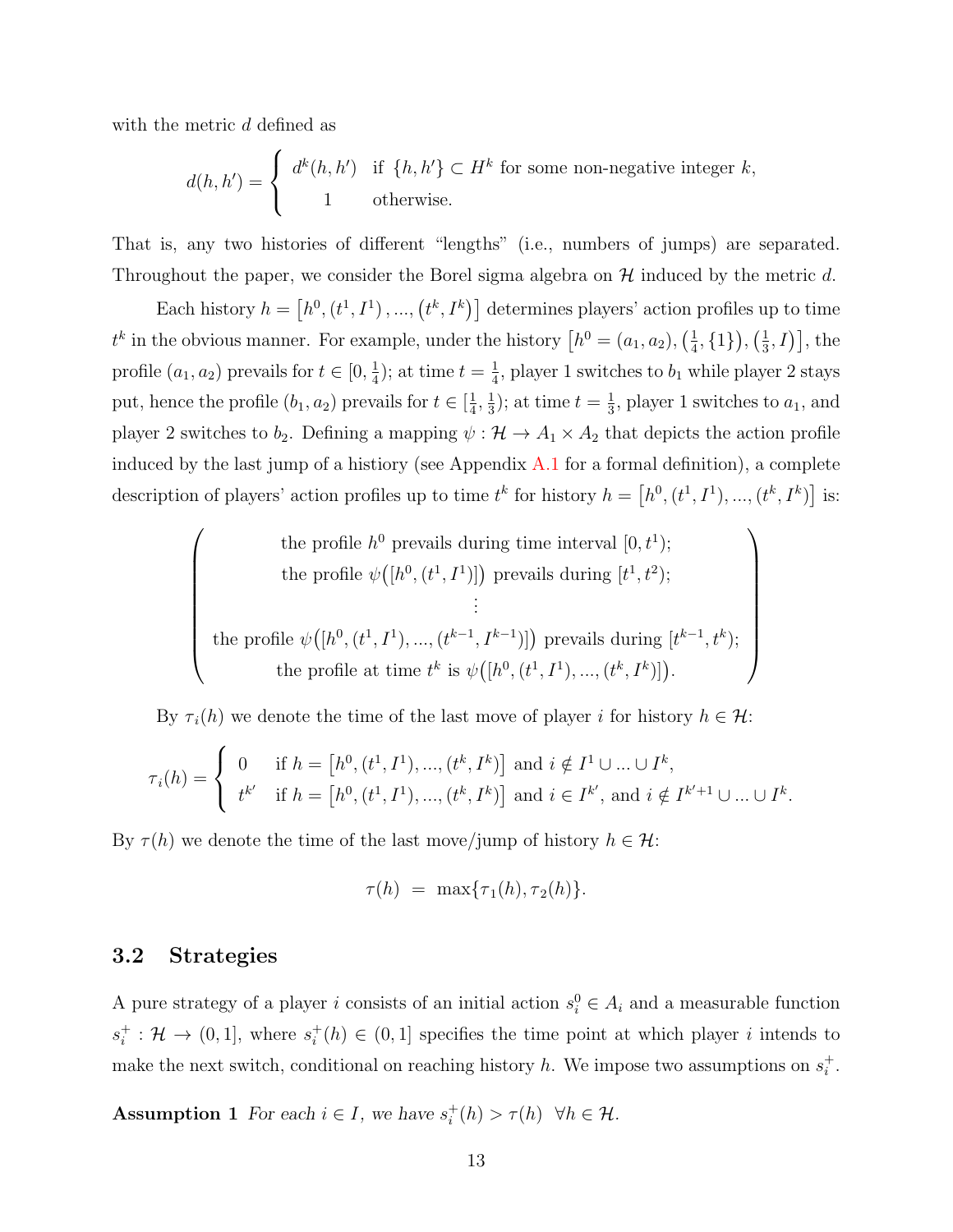Assumption 2 (uniform inertia) For each  $i \in I$  and  $s_i^+$ <sup>+</sup>, there exists an  $\varepsilon > 0$  such that

$$
s_i^+(h) \neq 1 \quad \Longrightarrow \quad s_i^+(h) - \tau_i(h) \geq \varepsilon, \quad \forall h \in \mathcal{H}.
$$

Assumption 1 says naturally that, upon reaching history  $h$ , players may take the next move only at a future time point. Assumption 2 says that, for each strategy of a player, there is a uniform bound  $\varepsilon > 0$  on inertia in the sense that any two moves of that player must be at least  $\varepsilon$  apart. There is one exception to this requirement due to our notational convention. If the player's previous move was within  $\varepsilon$  of the end  $(t=1)$  so that she cannot move again before the game ends, then we mandate that she must switch at the end of the game, i.e., at  $t = 1$ . This is because, for notational ease, we represent a strategy as a function  $s_i^+$  $i<sub>i</sub>$  (defined above) which disallows the option of never switching in the future, and adopt the convention of identifying that option with the choice of switching actions at the end of the game (i.e., at  $t = 1$ ). This is innocuous since the two choices are payoff-equivalent so long as the utility is the same for two outcomes that differ on a measure zero set of time, a condition we maintain throughout this paper. Note that the uniform bound  $\varepsilon$  is strategy-specific and may be arbitrarily short depending on the strategy.

Let  $S_i$  denote the set of player is strategies satisfying Assumptions [1](#page-12-0) and [2,](#page-12-1) and  $S \equiv \prod_{i \in I} S_i$ . Given a strategy profile  $(s_i^0, s_i^+)_{i \in I} \in S$ , the game proceeds as follows. At the initial node they choose  $h^0 = (s_1^0, s_2^0)$  and form an initial history. At the information set determined by the initial history  $h^0$ , each player  $i \in \{1,2\}$  chooses simultaneously and independently a time point  $s_i^+$  $i<sub>i</sub>$  (h<sup>0</sup>) for their first intended switch. The switch intended for an earlier time point (both switches if intended for the same time) gets implemented to form a jump, leading to the next node<sup>[11](#page-13-0)</sup> represented by

$$
h' = \left[ h^0, \left( t^1 = \min_{i \in I} \left\{ s_i^+(h^0) \right\}, \ I^1 = \arg \min_{i \in I} \left\{ s_i^+(h^0) \right\} \right) \right].
$$

Similarly, at history  $h'$ , each player  $i \in \{1, 2\}$  chooses simultaneously and independently a time point  $s_i^+$  $i<sub>i</sub>$  (h') for their next switch, which leads to the next node

$$
h'' = \left[ h^0, (t^1, I^1), (t^2 = \min_{i \in I} \{ s_i^+(h') \}, I^2 = \arg \min_{i \in I} \{ s_i^+(h') \} \right) \right].
$$

The game proceeds in an analogous manner until the end of the game is reached.

<span id="page-13-0"></span><sup>&</sup>lt;sup>11</sup>To be precise, it is an information set for the player who moves at the jump if the other player's choice at  $h^0$  is unimplemented and thus, unobserved. Such unobserved choices are strategically irrelevant as they do not affect the continuation game.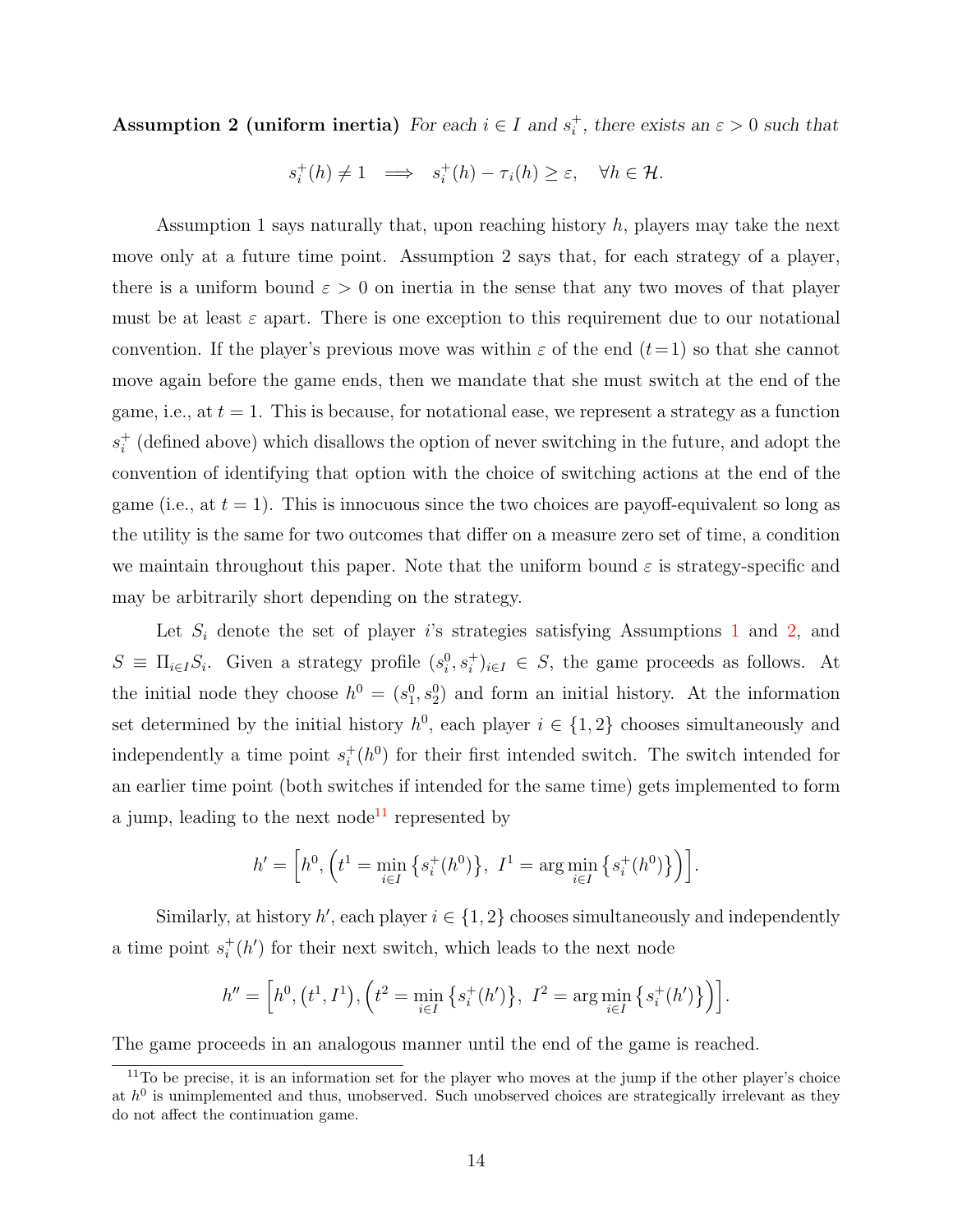Although the uniform bound  $\varepsilon$  may be arbitrarily short as noted above, players switch actions only finitely many times during a game, with their last switches at  $t = 1$  given the convention above. The set of terminal histories, denoted by  $\mathcal{H}^T$ , is thus defined as

$$
\mathcal{H}^T \equiv \left\{ \left[ h^0, \left( t^1, I^1 \right), \dots, \left( t^k, I^k \right) \right] \in \mathcal{H} : t^k = 1, \ I^k = \{1, 2\} \text{ and } k \in \mathbb{N} \right\}
$$

and each strategy profile  $(s_i^0, s_i^+)_{i \in I} \in S$  uniquely determines a terminal history in the manner described above. We denote this mapping as

$$
\Lambda\,:\,S\,\,\rightarrow\,\,\mathcal{H}^T.
$$

#### <span id="page-14-0"></span>3.3 Relation to the conventional continuous-time model

The benchmark model described above, although seemingly different from the conventional continuous-time model, is "equivalent" to the model of Bergin and MacLeod (1993) provided that their notion of inertia is modified to be uniform within each strategy. We first review their model in Seciton [3.3.1,](#page-14-1) and then establish the equivalence in Section [3.3.2.](#page-15-1)

#### <span id="page-14-1"></span>3.3.1 The Bergin-MacLeod model

It proves useful to reproduce the formulation of Bergin and MacLeod (1993). Let  $o: [0,1] \rightarrow$ A denote an outcome which records an action profile at every point  $t \in [0, 1]$ . Let  $\mathcal{O} \equiv A^{[0,1]}$ denote the set of all outcomes. Agent i's strategy is described by a measurable function

$$
x_i: \mathcal{O} \times [0,1] \rightarrow A_i.
$$

For each  $(o, t) \in \mathcal{O} \times [0, 1]$ , the interpretation is that at time t, agent i observes the truncated past outcome  $o|_{[0,t)} \in A^{[0,t)}$  (which is a conventional history  $h^t$ ) and chooses an action  $x_i(o, t) \in A_i$ . Hence, an agent's action depends only on the past history, in conformity with the standard, original formulation described in [\(1\)](#page-7-2). This is captured by the first of the two assumptions Bergin and MacLeod (1993) impose on legitimate strategies:

**Assumption BM1** Given  $x_i : \mathcal{O} \times [0,1] \rightarrow A_i$ , for any  $(o, o', t) \in \mathcal{O} \times \mathcal{O} \times [0,1]$ , we have

 $x_i(o,t) = x_i(o',t)$  if  $o(s) = o'(s)$  on a full-measure subset of  $s \in [0,t)$ .

Note that any two histories that differ on a measure 0 set are treated equivalently by every player in their strategy. Consequently, for any  $o \in \mathcal{O}$ ,  $x_i(o, \cdot)$  and  $\tilde{x}_i(o, \cdot)$  are equivalent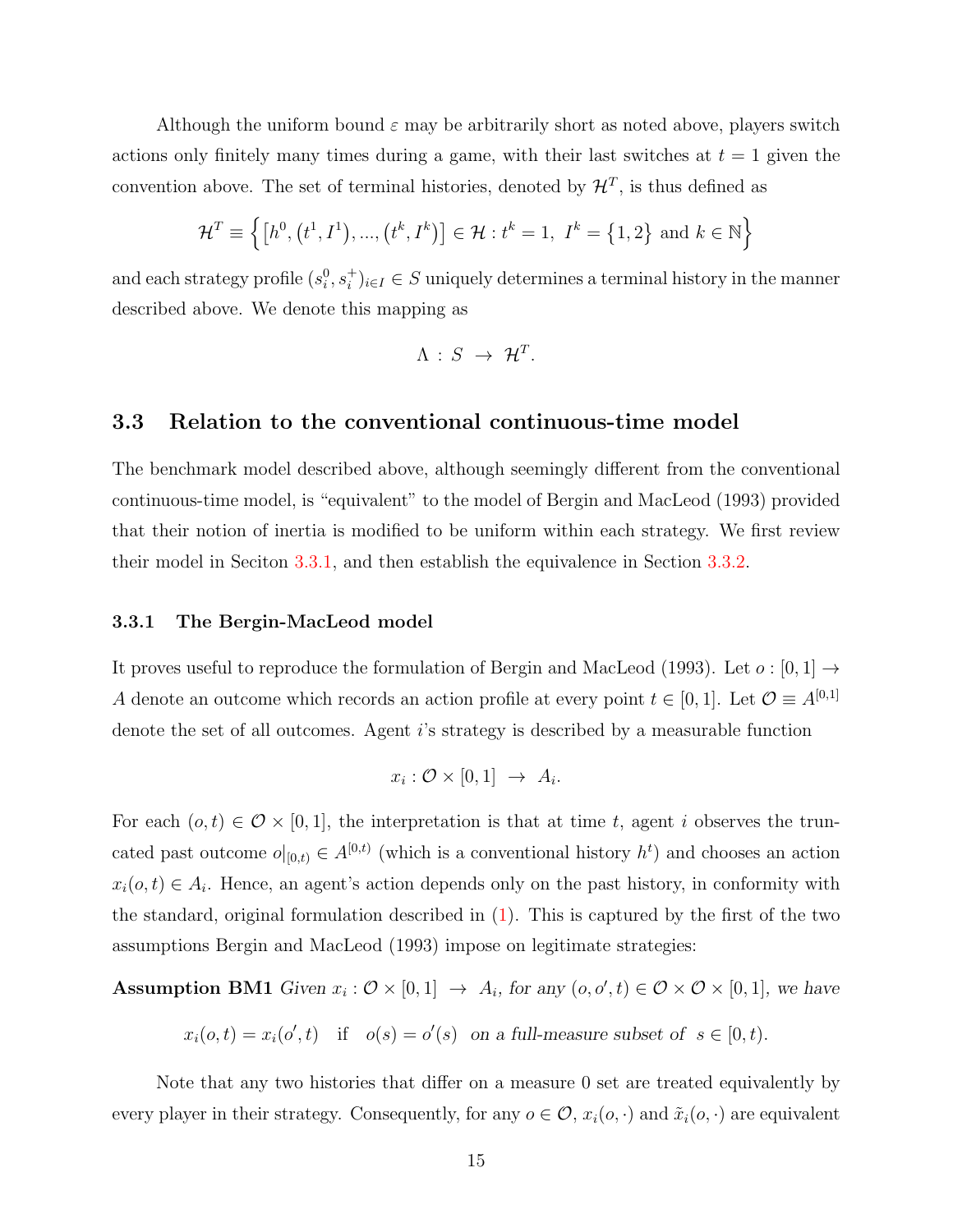for every player if they differ on a measure 0 set of  $t \in [0, 1]$ , because they induce the same action choices from all other players and thereby, identical total utilities for everyone. To facilitate exposition, therefore, whenever  $x_i(o, \cdot)$  is a constant on a full-measure subset of any interval  $[t, t') \neq \emptyset$ , without loss of generality we represent it with an equivalent  $x_i(o, \cdot)$ that assumes the same constant on the entire interval  $[t, t')$ .<sup>[12](#page-15-2)</sup> Then, the crucial "inertia" condition introduced by Bergin and MacLeod (1993) is expressed as follows.

**Assumption BM2 (inertia)** Given  $x_i : \mathcal{O} \times [0,1] \rightarrow A_i$ , for any  $(o,t) \in \mathcal{O} \times [0,1)$  there exists an  $\varepsilon > 0$  such that

$$
x_i(o, t) = x_i(o, t'), \quad \forall t' \in [t, t + \varepsilon).
$$

This implies that if agent i takes up a certain action at time  $t$ , agent i sticks with that action for a positive span of time from t. Let  $X_i^{BM}$  denote the set of agent i's strategies satisfying Assumptions BM1 and BM2, and  $X^{BM} \equiv \prod_{i \in I} X_i^{BM}$ . The main result of Bergin and MacLeod (1993) is that each  $x \in X^{BM}$  uniquely determines an outcome, and we denote this mapping by

$$
\Lambda^{BM} \,:\, X^{BM} \,\,\rightarrow\,\, \mathcal{O}.
$$

Note that any action chosen must prevail for a positive span  $\varepsilon$  of time by inertia, but  $\varepsilon$ may vary and be arbitrarily short depending on the time  $t$ , the chosen action, and the history. Therefore, a strategy profile  $x$  may entail an infinite sequence of action switches taking place at time points converging to a limit, say  $s < 1$  before the end of the game,<sup>[13](#page-15-0)</sup> determining a conventional history  $h^s \in A^{[0,s)}$ . Then, the players make action choices at time s based on the history  $h^s$ , from which a second sequence of action switches ensues according to the given strategy profile  $x$ . An outcome is uniquely determined through analogous processes repeated (as needed) until the end of game is reached.

#### <span id="page-15-1"></span>3.3.2 An equivalence

We now impose the following assumption in the Bergin-MacLeod model, which corresponds to Assumption [2](#page-12-1) of our benchmark model.

<span id="page-15-2"></span><sup>&</sup>lt;sup>12</sup>For example,  $x_i(o, t)$  assuming  $a_i$  for  $t \le 0.5$  and  $b_i$  for  $t > 0.5$ , is represented by  $x_i(o, t)$  assuming  $a_i$  for  $t < 0.5$  and  $b_i$  for  $t \ge 0.5$ . Without this convention of representing equivalent strategies, defining inertia is more complicated in order to accommodate all strategies in the same equivalence class—see Definition 1 in page 25 of Bergin and MacLeod (1993).

<span id="page-15-0"></span><sup>&</sup>lt;sup>13</sup> As a simple example, if player 1 switches actions at every time point  $t = 1/2 - 1/4^n$  for all  $n \in \mathbb{N}$  and player 2 never switches, an infinite sequence of switches entails converging to a limit point  $s = 1/2$ .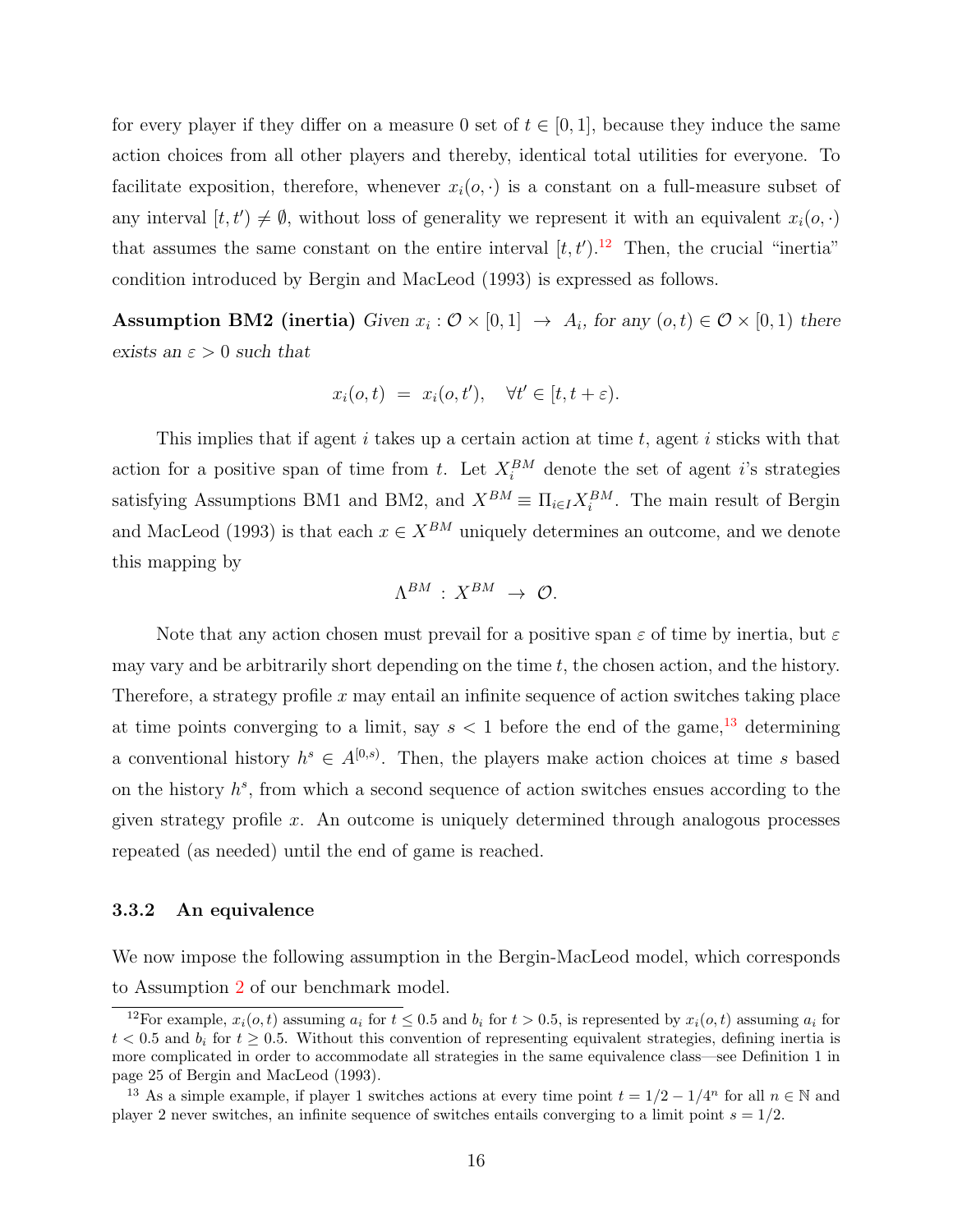Assumption UI (uniform inertia) Given  $x_i : \mathcal{O} \times [0,1] \rightarrow A_i$ , there exists an  $\varepsilon > 0$ such that for any  $(o,t)\in \mathcal{O}\times [0,1)$  there is  $\hat{t}\geq 0$  where  $\hat{t}\leq t<\hat{t}+\varepsilon$  and

$$
x_i(o, t) = x_i(o, t'), \quad \forall t' \in [\hat{t}, \hat{t} + \varepsilon) \cap [\hat{t}, 1].
$$

This is stronger than Assumption BM2 (inertia) because there is a uniform lower bound on inertia strategy-wise: it says that within each strategy there is a minimal span  $\varepsilon$  of inertia such that any action taken up at any time point must prevail for at least  $\varepsilon$  of time (or until game ends). This implies that every strategy profile entails a finite (albeit possibly arbitrarily large) number of action switches, precluding infinite sequences of moves feasible under inertia as described above. Let  $X_i$  denote the set of i's strategies satisfiying Assumptions BM1 and UI, and  $X \equiv \prod_{i \in I} X_i$ . Thus, we have  $X \subset X^{BM}$ .

We are now ready to state an equivalence of our benchmark model and a simplified version of the Bergin-MacLeod model. For this, we need a mapping that transforms in the obvious manner every terminal history in our model to an outcome in the Bergin-MacLeod model, denoted by

$$
\eta: \mathcal{H}^T \to \mathcal{O}.
$$
 (3)

<span id="page-16-0"></span>**Proposition 1** There exists a profile of surjective functions  $[\xi_i : X_i \to S_i]_{i \in I}$  such that

$$
\Lambda^{BM}[(x_i)_{i\in I}] = \eta \big[ \Lambda\big( [\xi_i(x_i)]_{i\in I} \big) \big], \quad \forall (x_i)_{i\in I} \in X. \tag{4}
$$

Proposition [1,](#page-16-0) proved in Appendix A.2, implies that one may represent the Bergin-MacLeod model in our framework provided that their strategies satisfy Assumption UI. Specifically, their strategy  $x_i$  is mapped to  $\xi_i(x_i)$  in our framework in such a way that the outcome induced by their strategy profile  $(x_i)_{i\in I}$  and the terminal history induced by the mapped strategy profile  $[\xi_i(x_i)]_{i \in I}$  match via  $\eta$ .

Uniform inertia ensures that, whichever strategies the players adopt, the game evolves with sequential moves taken at discrete time points reaching the end within finite steps. This warrants that all immediately succeeding and preceding nodes are clearly defined where relevant and therefore, the benchmark model is representable as a game tree (cf. footnote [14\)](#page-18-0).

However, although the lower bound  $\varepsilon$  of inertia is strictly positive in each strategy, a player may still choose a strategy where this lower bound is arbitrarily close to 0. Moreover, the lower bound of inertia applies from the time points of a player's own switches of actions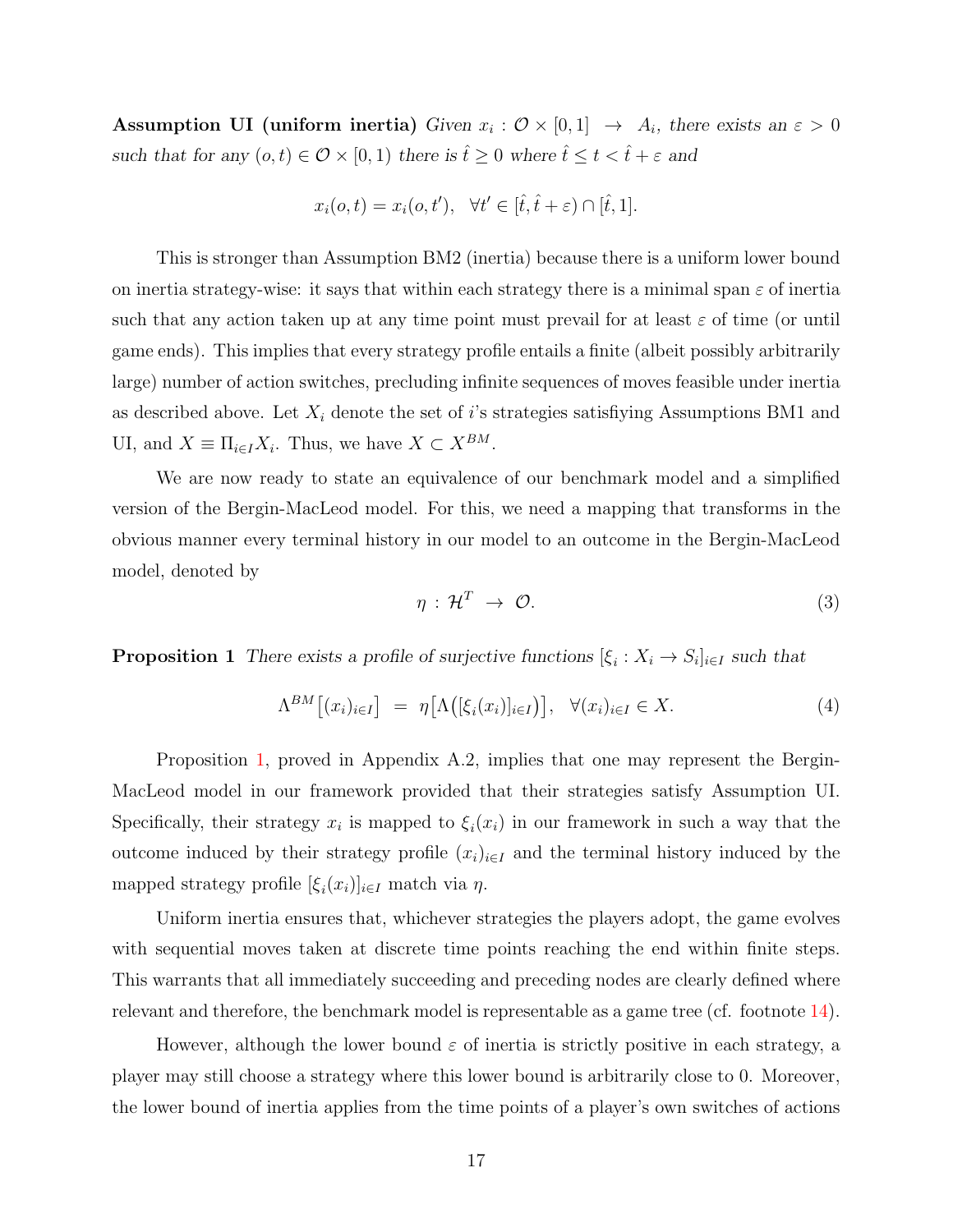but not from those of other player's switches of their actions. Therefore, inductive strategies that involve responding to certain moves "immediately" (i.e., as soon as possible), such as the grim-trigger strategy, remain ill-defined because the earliest instant a player may choose to act after certain moves of any player is still not pinned down.

As a matter of fact, the benchmark model captures the first of our two core ideas mentioned in Introduction but not the second, namely, interpersonal differences in their limitation in responding to changed situations without delay. We enrich the benchmark model with this feature in the next section, which also accommodates inductive strategies discussed above.

# 4 Extensive-form games with private reaction lag

In this section, we add two additional ingredients to the benchmark model of Section [3,](#page-10-0) namely, reaction-lag types and mixed behavior strategies.

Let  $\Theta_i = (0, 1)$  denote the set of reaction-lag types of player i, and there be a common prior  $\mu \in \Delta(\Theta)$  where  $\Theta \equiv \Pi_{i \in I} \Theta_i$ . A type  $\theta_i \in \Theta_i$  encodes the minimal span of time that has to elapse after the previous move before player i may make the next move, referred to as their "reaction lag," which is private information. A key difference from the previous, benchmark model is that the reaction lag,  $\theta_i$ , is a lower bound of inertia that is player-specific and thus, applies to all strategies that a  $\theta_i$ -type agent may employ. It captures interpersonal variations in response time, which may be due to varying efficiency in information processing and decision making and/or agility in implementing the decision.

We provide a sketch of an extensive-form game. First, nature chooses a type profile  $\theta \in \Theta$ . At the node corresponding to the chosen  $\theta$ , the two players simultaneously choose an action each from  $A_i$  to form an initial history  $h^0 \in A$ . At the succeeding node corresponding to  $h^0$ , the set of possibles choices for player i is the interval  $[\theta_i, 1]$  of feasible time points for the next switch of actions. The two players' simultaneous choices there, say  $(t_1, t_2)$ , lead to the next node corresponding to a history with a first jump at  $\min\{t_1, t_2\}$ , denoted by h'. At the node corresponding to h', the set of possibles choices for player i is either  $[\tau(h') + \theta_i, 1]$  if her reaction lag applies or  $(\tau(h'), 1]$  otherwise. The two players' simultaneous choices there determine the next jump and lead to the node of an updated history, and the game tree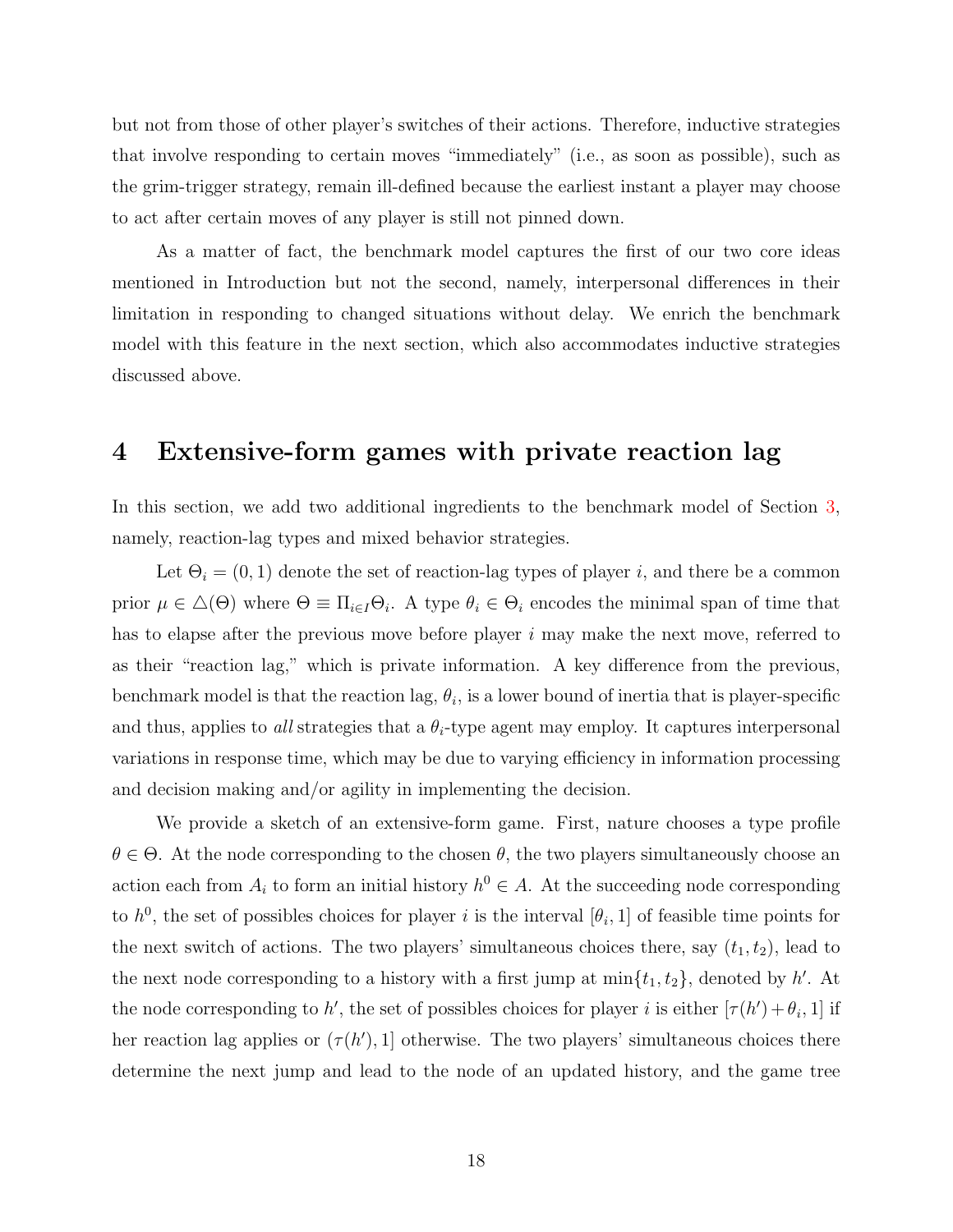continues analogously.[14](#page-18-0)

Thus, a strategy of a player  $i \in \{1,2\}$  consists of a measurable initial (mixed) action strategy  $\sigma_i^0 : \Theta_i \to \Delta(A_i)$  and a measurable function  $\sigma_i^+$  $i_i^+$ :  $\Theta_i \times \mathcal{H} \to \triangle(T)$  that represents a (mixed) switching strategy<sup>[15](#page-18-1)</sup> in the sense that  $\sigma_i^+$  $i^+_{i}(\theta_i, h) \in \Delta((\tau(h), 1])$  is a distribution of time points  $t \in T = (0, 1]$  at which type  $\theta_i$  intends to make the next switch, conditional on reaching history  $h$ . (Further restrictions will be specified below reflecting reaction lags). Note that we consider only behavior mixed strategies, which is innocuous since Kuhn's Theorem applies as explained later.

There are two kinds of "reaction lags", namely, in response to their own moves and to the opponent's moves. The former kind has been introduced in the benchmark model as Assumption [2](#page-12-1) (without private types  $\theta_i$  and in pure strategies), in addition to the obvious Assumption [1](#page-12-0) that the next move takes place in the future. These two assumptions are extended to mixed strategies straightforwardly as follows:  $\forall h \in \mathcal{H}, \forall \theta_i \in \Theta_i, \forall i \in I$ ,

Assumption 3  $\sigma_i^+$  $i^+_{i}(\theta_i, h) \in \Delta((\tau(h), 1])$ 

<span id="page-18-2"></span>Assumption 4  $\sigma_i^+$  $i^+_{i}(\theta_i, h) \in \triangle([\tau_i(h) + \theta_i, 1] \cup \{1\})$ 

That is, having made the last move at time  $\tau_i(h)$ , player i of type  $\theta_i$  may make a subsequent move at or after  $\tau_i(h)+\theta_i$ , subject to one exception due to the modelling convention explained earlier: if  $\tau_i(h) + \theta_i > 1$  then player i switches at  $t = 1$ , which is equivalent to making no more moves.

With regard to the reaction lag in response to the opponent's moves, one is tempted to simply replace  $\tau_i(h)$  with  $\tau(h)$  in Assumption [4](#page-18-2) and require that<sup>[16](#page-18-3)</sup>

<span id="page-18-5"></span><span id="page-18-4"></span>
$$
\sigma_i^+(\theta_i, h) \in \triangle([\tau(h) + \theta_i, 1] \cup \{1\}), \ \ \forall h \in \mathcal{H}, \ \forall \theta_i \in \Theta_i, \ \forall i \in I,
$$
\n
$$
(5)
$$

but this suffers from a pathological problem and more structure is needed. Prior to elaborating on this issue in Section [4.2,](#page-20-0) we first establish that the model is well-defined with Assumptions [3](#page-18-4) and [4](#page-18-2) only; and define an equilibrium notion that continues to be valid after reactions lags are applied to opponent's moves in Sections [4.2–](#page-20-0)[4.4.](#page-23-0)

<span id="page-18-0"></span><sup>&</sup>lt;sup>14</sup>This is also the game tree of the benchmark model of Section 3 with one change: the choice of  $\theta_i$  at the beginning is player i's strategic choice of a uniform bound  $\varepsilon$  of inertia (described in Assumption [2\)](#page-12-1).

<span id="page-18-1"></span><sup>&</sup>lt;sup>15</sup>Although some histories are irrelevant for each type  $\theta_i$ , we keep all histories for notational ease without loss of generality.

<span id="page-18-3"></span><sup>&</sup>lt;sup>16</sup>For expositional ease, we assume that agent  $\theta_i$ 's reaction lag to opponents' moves is of the length as that to their own moves. The analysis extends straightforwardly to the case that they differ.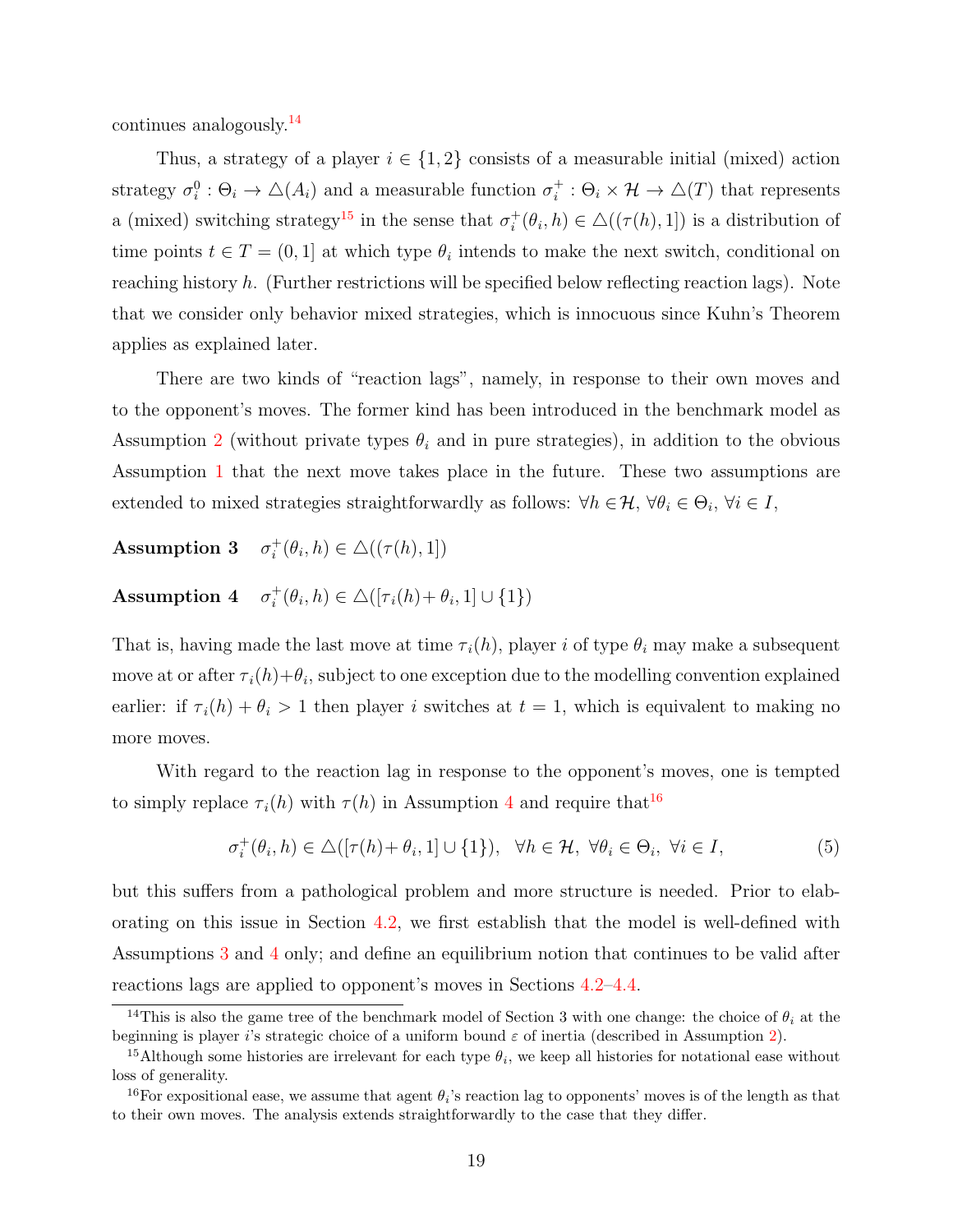#### <span id="page-19-0"></span>4.1 Equilibrium

Let  $\Sigma_i$  denote the set of player *i*'s behavior strategies  $\sigma_i = (\sigma_i^0, \sigma_i^+)$  that satisfy Assumptions [3–](#page-18-4)[4,](#page-18-2) and  $\Sigma \equiv \Pi_{i \in I} \Sigma_i$ . Given a strategy profile  $\sigma = (\sigma_i)_{i \in I} \in \Sigma$  and a realized type profile  $\theta = (\theta_i)_{i \in I}$ , the game proceeds as follows. At the initial node the players choose an action according to  $\sigma_i^0(\theta_i)$  to form an initial history  $h^0 \in A_1 \times A_2$ . At the information set determined by the initial history  $h^0$ , each player  $i \in \{1,2\}$  chooses simultaneously a time for their first switch according to their behavior strategy  $\sigma_i^+$  $i_t^+(\theta_i, h^0) \in \triangle([\theta_i, 1])$ ; denoting by  $t_i^1$  the realized choice of player  $i$  at this information set, the game proceeds to history  $h'$  defined as

$$
h' = [h^0, (t^1 = \min_{i \in I} \{t_i^1\}, I^1 = \arg\min_{i \in I} \{t_i^1\})].
$$

At the history  $h'$ , players choose their next switch times  $t_i^2$  according to their respective behavior strategy  $\sigma_i^+$  $i^+(\theta_i, h')$ , and the game proceeds to history  $h''$  defined as

$$
h'' = [h^0, (t^1, I^1), (t^2 = \min_{i \in I} \{t_i^2\}, I^2 = \arg\min_{i \in I} \{t_i^2\})].
$$

The game proceeds in an analogous manner until a terminal history is reached, ending the game.

Generally, together with strategy sets  $\Sigma_i$  for  $i \in I$ , any measurable utility function defined on the set of terminal histories  $\mathcal{H}^T$  (i.e., terminal nodes) determines a continuoustime game. In various situations, however, a player derives flow utility from the prevailing action profile at every time point and their total utility is the sum of flow utility over the duration of the game. Below, we elaborate such a model where player  $i$ 's flow utility is  $u_i: A \to \mathbb{R}$ .

Let  $\hat{u}_i : \mathcal{H} \to \mathbb{R}$  denote the sum of realized flow utility of player i upon reaching a history  $h \in \mathcal{H}$ , that is,  $\widehat{u}_i(h^0) = 0$  and for every  $h = [h^0, (t^1, I^1), ..., (t^k, I^k)] \in \mathcal{H}$ ,

$$
\widehat{u}_i(h) = u_i(h^0) \times t^1 + \sum_{\ell=1}^{k-1} u_i\Big(\psi([h^0, (t^1, I^1), \cdots, (t^{\ell}, I^{\ell})])\Big) \times (t^{\ell+1} - t^{\ell}).
$$

Given Assumptions [3](#page-18-4)[–4,](#page-18-2) it is straightforward to show that a terminal history gets reached with finite moves (hence, with probability 1) for any  $(\theta, \sigma) \in \Theta \times \Sigma$ . Let  $\Upsilon^{(\theta, \sigma)}$  denote the distribution of terminal histories induced by  $(\theta, \sigma)$ . Define  $U_i : \Theta \times \Sigma \to \mathbb{R}$  for each  $i \in \{1, 2\}$ as

$$
U_i(\theta,\sigma) \equiv \int_{\mathcal{H}^T} \widehat{u}_i(h) d\Upsilon^{(\theta,\sigma)},
$$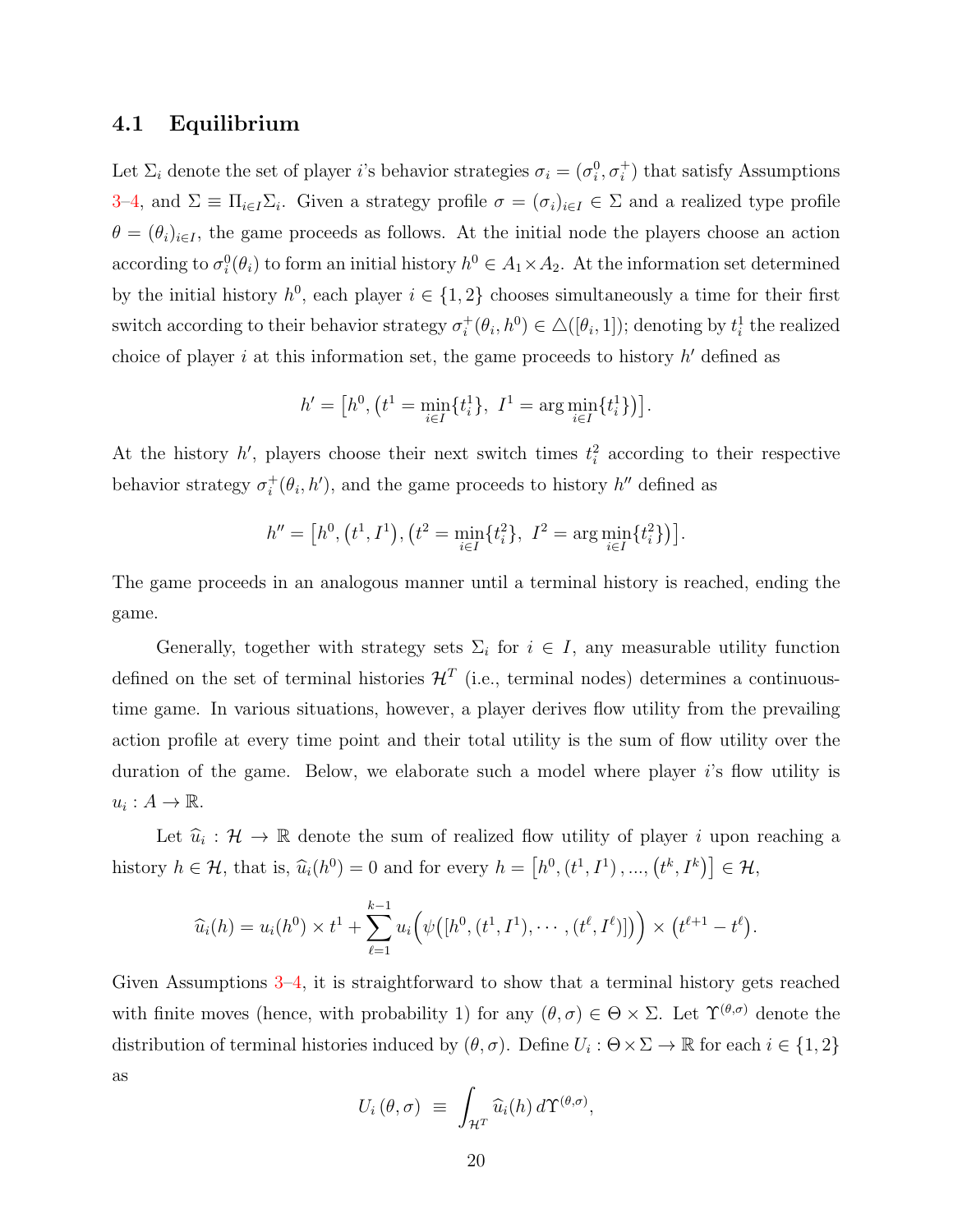that is,  $U_i(\theta, \sigma)$  is the expected utility of type  $\theta_i$  of player i, conditional on  $\sigma$  being played by the players and her opponent being of type  $\theta_{-i}$ . The following result establishes the measurability of  $U_i$ .

<span id="page-20-1"></span>**Proposition 2** For any  $i \in I$  and any  $(\theta_i, \sigma) \in \Theta_i \times \Sigma$ , the function  $\widehat{U}_i(\cdot | \theta_i, \sigma) : \Theta_{-i} \to \mathbb{R}$ defined as

$$
U_i (\theta_{-i} | \theta_i, \sigma) \equiv U_i (\theta_i, \theta_{-i}, \sigma)
$$

is measurable.

The proof of Proposition [2](#page-20-1) is relegated to Appendix [A.3.](#page-34-0) In light of this result, the expected utility of type  $\theta_i$ , given  $\sigma$ , is calculated as

$$
\int_{\Theta_{-i}} \widehat{U}_i(\theta_{-i} | \theta_i, \sigma) \,\mu[d\theta_{-i} | \theta_i] \equiv \int_{\Theta_{-i}} U_i(\theta_i, \theta_{-i}, \sigma) \,\mu[d\theta_{-i} | \theta_i].
$$

We are now ready to define (Bayesian Nash) equilibrium of the base model.

Definition 1 A strategy profile  $\sigma \in \Sigma$  constitutes an equilibrium if for every  $i \in I$  and every  $\theta_i \in \Theta_i$ ,

$$
\int_{\Theta_{-i}} U_i(\theta_i, \theta_{-i}, \sigma) \,\mu[d\theta_{-i}|\theta_i] \ \geq \int_{\Theta_{-i}} U_i(\theta_i, \theta_{-i}, \sigma'_i, \sigma_{-i}) \,\mu[d\theta_{-i}|\theta_i], \ \ \forall \sigma'_i \in \Sigma_i.
$$

Clearly, an equilibrium exists whenever a pure-strategy Nash equilibrium exists for the stage game. In particular, it is an equilibrium for both players to start with a stage game equilibrium  $a \in A$  and never switch until the end.

#### <span id="page-20-0"></span>4.2 Reaction lag to opponent's moves

Let us use a concrete example to illustrate the issue with the condition  $(5)$ , i.e., requiring that each player i may move only after their reaction lag  $\theta_i$  has elapsed since the latest move by either player. Suppose their types are  $\theta_1 = 0.1$  and  $\theta_2 = 0.15$  and player 1 switches at every interval of 0.1 starting from  $t = 0.1$ . Then, the earliest time at which player 2 may move after the initial action is  $t = 0.15$  by [\(5\)](#page-18-5), but player 1 pre-empts by switching at  $t = 0.1$ , pushing back the earliest time at which player 2 may move to a later time point of  $t = 0.25$ . But, player 1 switches again at  $t = 0.2$ , 0.3, and so on, preventing player 2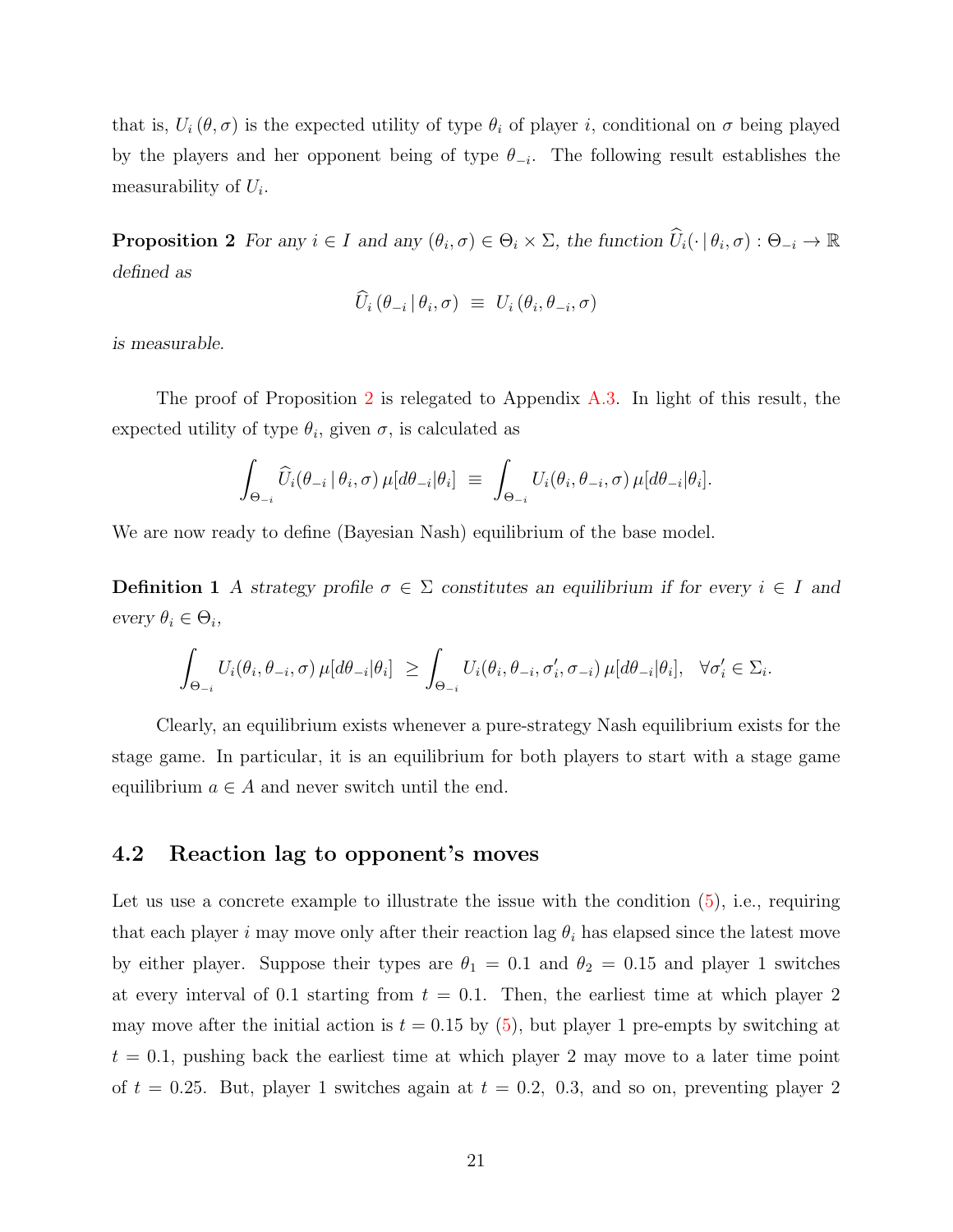from making any move until  $t = 0.35, 0.45,$  and so on, successively, thereby blocking player 2 from moving at all throughout the entire game.

As such, the condition [\(5\)](#page-18-5) leads to a pathological problem: a player with a shorter reaction lag may prevent the opponent from moving at all by switching actions with intervals shorter than the opponent's reaction lag. This is clearly unreasonable and artificially precludes proper implementation of perfectly sensible strategies such as the grim-trigger strategy.

To be guided on how this pathological problem may be alleviated, let us examine what the reaction lag may be capturing in reality when it is triggered by other players' moves. Other players' moves generate new information relevant for the player in question to devise a best course of play in the continuation game. Hence, the reaction lag may depict the minimum amount of time for the player to process the newly-arrived information and come up with a revised plan of how to play the continuation game optimally.

Interpreted this way, the exact length of reaction lag may differ in each instance, depending on how complex the newly-arrived information is. In principle, such variations could be incorporated by modelling the reaction lag as a function of the history (as well as the agent's type). However, it is hard to quantify precise magnitudes of such variation across histories because they depend on various factors, such as personal traits of the agent and the particular situation in question. Therefore, we abstract from such detailed variations and model the reaction lag as the minimum deliberation time for newly-available information independently of its (hard to quantify) complexity. In fact, insofar as complexity-dependent variations are small relative to this minimum lag, their effect should be insignificant.

With the reaction lag interpreted as such, the impact of additional moves made during a reaction lag hinges on whether the extra information generated by such moves can be subsumed in the current deliberation. If it can be subsumed fully, at the end of each reaction lag the agent comes up with a plan of how to play the continuation game optimally reflecting all the moves taken during the reaction lag. If it cannot be subsumed, upon completion of the ongoing deliberation at the end of the current reaction lag, a new reaction lag should start for the agent to deliberate on the new information generated by the moves taken during the reaction lag just ended.

We formalize these two polar cases into two alternative models below, which resolves the pathological problem mentioned above. Intermediate cases can be modelled by postulating a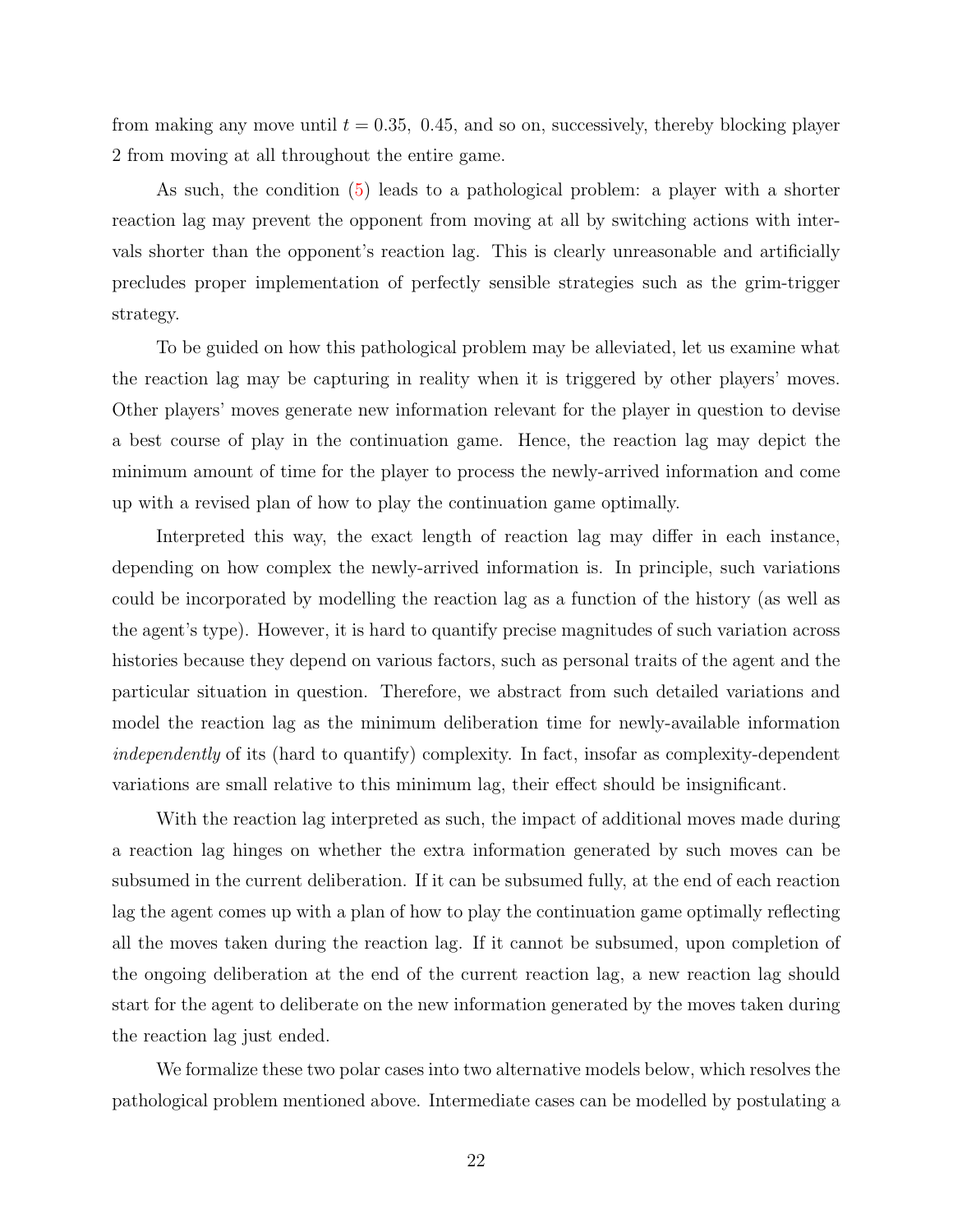probability that each move during a reaction lag can be subsumed in the ongoing deliberation, for instance. One may also allow for the option of discarding the current deliberation and starting a new reaction lag each time a move takes place that cannot be subsumed in the ongoing deliberation. Although these variant models could be suitable for certain situations, the differences should be small in general.

Section [4.3](#page-22-0) formalizes the case in which the opponent's moves during a player's reaction lag are subsumed in the current deliberation without affecting the length of the on-going reaction lag, which is referred to as the nested reaction-lag model. Section [4.4](#page-23-0) formalize the other case in which such moves of the opponent cannot be subsumed in the current deliberation and thus, trigger another reaction lag of full length at the expiration of the current one. We call such a model the deferred reaction-lag model. Both models are welldefined in the sense described in Section [4.1](#page-19-0) as they satisfy Assumptions [3–](#page-18-4)[4,](#page-18-2) thus so is the equilibrium in Definition 1.

#### <span id="page-22-0"></span>4.3 Nested reaction-lag model

In this model, players are assumed to deliberate on the opponent's moves taken during an ongoing reaction lag in the current reaction lag. We recursively define a function  $\gamma_i : \Theta_i \times$  $\overset{\infty}{\cup}$  $_{k=0}$  $H^k \to [0, 1]$  that depicts, for every legitimate history h, the start time of the "pertinent" reaction lag during which player i of type  $\theta_i$  deliberates on the history updated by the last jump of h. Note that it is the reaction lag that is either ongoing or launched at  $\tau(h)$  so that, in particular,  $\gamma_i(\theta_i, h) \leq \tau(h)$ .

Clearly,  $\gamma_i(\theta_i, h^0) = 0$  for every initial history  $h^0 \in H^0$  because the initial action choices at  $t = 0$  launch an initial reaction lag for every player. Next, for each history with one jump  $[h^0, (t^1, I^1)] \in H^1$ , define

$$
\gamma_i(\theta_i, [h^0, (t^1, I^1)]) = \begin{cases} 0 & \text{if } t^1 < \theta_i, \\ t^1 & \text{if } t^1 \ge \theta_i, \end{cases} \forall \theta_i \in \Theta_i \ \forall i \in I.
$$

That is, the pertinent reaction lag is the initial one if the first jump takes place during the initial reaction lag for agent  $\theta_i$ ; but it is launched at the time of the first jump otherwise.

Given  $\gamma_i$  defined for all  $(\theta_i, h) \in \Theta_i \times H^k$  for  $k \geq 1$ , define for  $[h, (t^{k+1}, I^{k+1})] \in H^{k+1}$ ,

$$
\gamma_i(\theta_i, [h, (t^{k+1}, I^{k+1})]) = \begin{cases} \gamma_i(\theta_i, h) & \text{if } t^{k+1} < \gamma_i(\theta_i, h) + \theta_i, \\ t^{k+1} & \text{if } t^{k+1} \ge \gamma_i(\theta_i, h) + \theta_i. \end{cases}
$$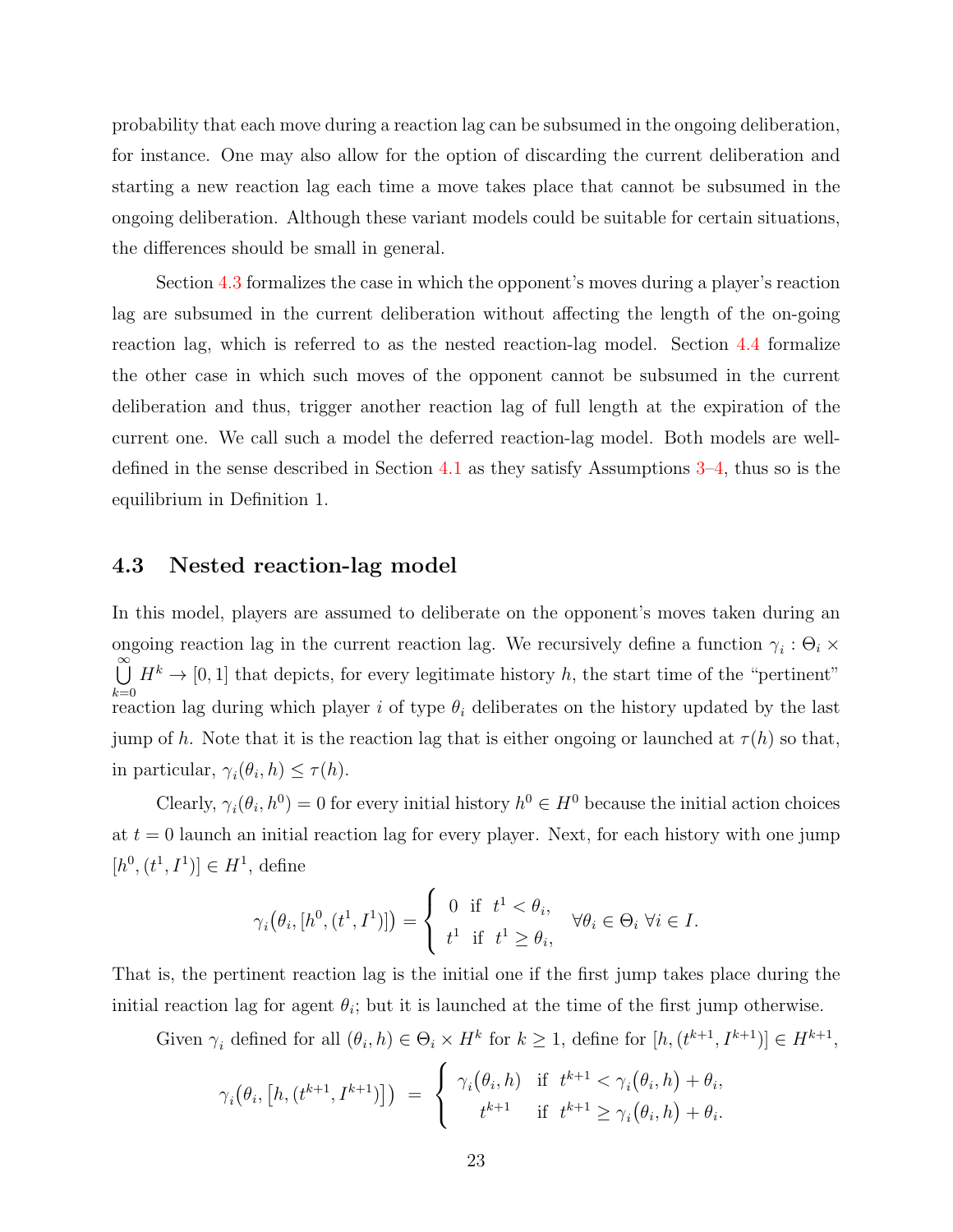That is, if a new jump takes place while the pertinent reaction lag of the previous history is still going on for player  $i$ , the start time of the pertinent reaction lag remains unchanged for the updated history; but if a jump occurs after it has ended, a new reaction lag that starts at that point is the pertinent reaction lag for the updated history.

An agent  $\theta_i$  deliberates on each history h during the corresponding pertinent reaction lag and chooses a behavior strategy which is a probability distribution of time points for her next move that may take place at or after the expiration of the pertinent reaction lag. Each time the opponent moves during an on-going reaction lag (so that the pertinent reaction lag stays put), the behavior strategy chosen for the updated history replaces the previously chosen behavior strategy.

We call this model the "nested reaction-lag model" and denote it by  $\Sigma^{nest} \equiv \prod_{i \in I} \sum_{i=1}^{nest}$ , which is formally defined as

<span id="page-23-1"></span>
$$
\Sigma_i^{nest} = \left\{ (\sigma_i^0, \sigma_i^+) \in \Sigma_i : \begin{array}{c} \sigma_i^+(\theta_i, h) \in \triangle([\gamma_i(\theta_i, h) + \theta_i, 1] \cup \{1\}), \\ \forall \theta_i \in \Theta_i, \forall h \in \mathcal{H}. \end{array} \right\}.
$$
 (6)

We regard this model as the continuous-time game formulation with a minimal structure of reaction lag that fulfils our desiderata, namely, representation in extensive form, warranting well-defined outcomes and payoffs for all strategy profiles as well as well-defined immediate responses. The grim-trigger strategy, for instance, is unambiguously defined and specifies that if an opponent defects at t, an agent i of type  $\theta_i$  "immediately" follows suit by defecting at the expiration of her pertinent reaction lag, that is, at  $\gamma_i(\theta_i, h) + \theta_i$  where h is the history formed by the opponent's defection at t (i.e.,  $\tau(h) = t$ ).

#### <span id="page-23-0"></span>4.4 Deferred reaction-lag model

Next, we consider the other polar model: the opponent's moves during a player's reaction lag are not subsumed in the current deliberation and thus, trigger another reaction lag of full length at the expiration of the current one. Specifically, suppose that a history h launched agent  $\theta_i$ 's reaction lag at  $t = \tau(h) < 1 - \theta_i$ . Then, during her current reaction lag  $(t, t + \theta_i)$ , agent  $\theta_i$  deliberates only on the information contained in the history h and comes up with an optimal response  $\sigma_i^+$  $i_t^+(\theta_i, h) \in \Delta([t+\theta_i, 1])$ . If there have been additional moves during the reaction lag  $(t, t+\theta_i)$  and/or at time  $t+\theta_i$  upon its expiration, thus forming an updated history h' as of time  $t + \theta_i$ , then agent  $\theta_i$  goes through another, subsequent reaction lag for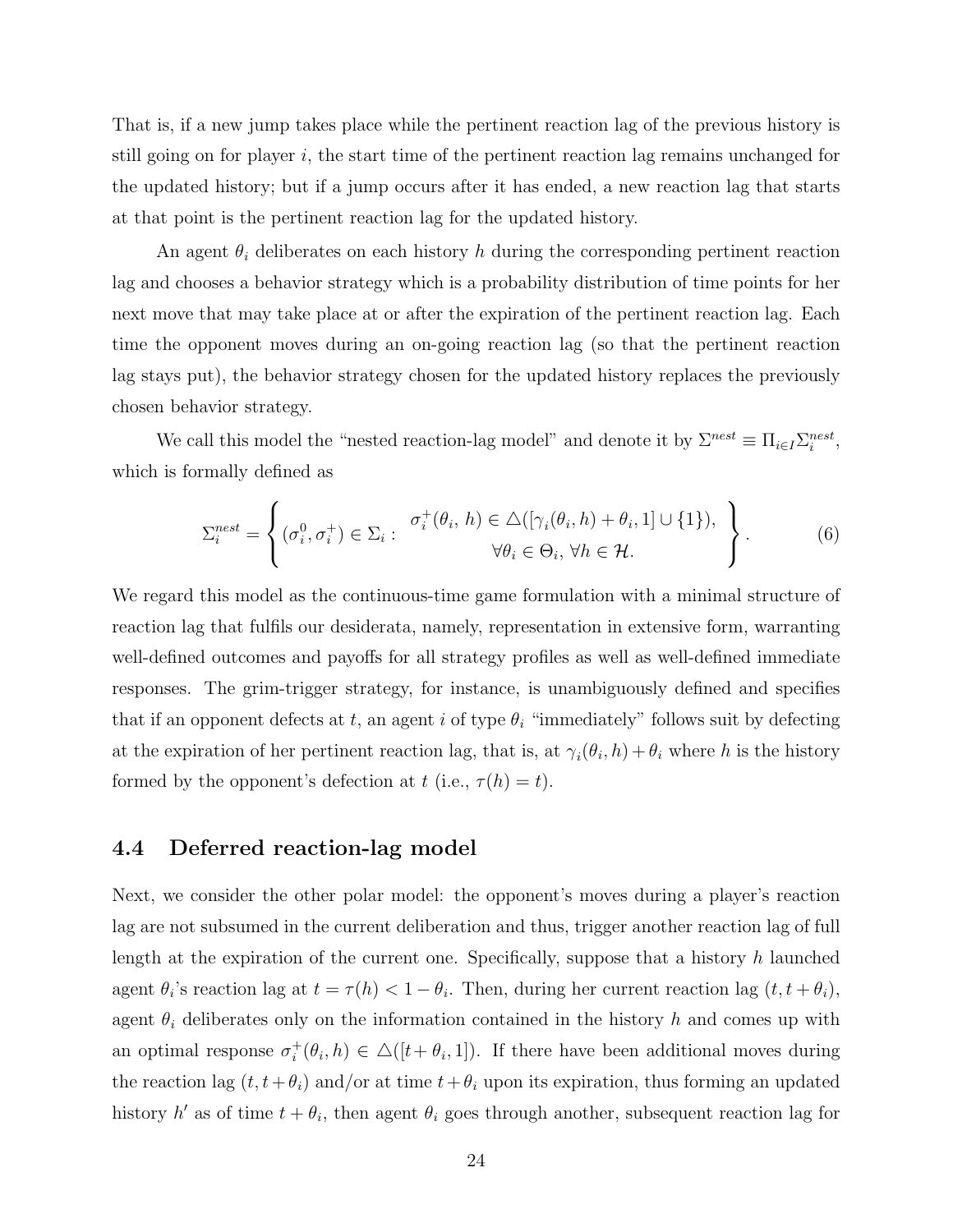$(t + \theta_i, t + 2\theta_i)$  to deliberate on the history h'.

Consider the case that agent  $\theta_i$ 's optimal response  $\sigma_i^+$  $i^+(\theta_i, h)$  places a full mass on  $\tau(h)+\theta_i$ , that is, agent  $\theta_i$  chose to make an "immediate reaction" by taking an action as soon as possible in response to the move that took place and triggered the current reaction lag at  $t = \tau(h)$ . Then, even if the opponent has made additional moves during the current reaction lag, agent  $\theta_i$  gets to carry out her immediate reaction at  $\tau(h) + \theta_i$ , i.e., upon expiration of the current reaction lag and before a subsequent reaction lag gets launched.[17](#page-24-0) Since the first time to react to a previous move is pinned down as such, inductive strategies such as the grim-trigger strategy are well-defined. In addition, a quicker player cannot prevent the slower player from moving at all, resolving the aforementioned pathological problem.

We call this model the "deferred reaction-lag model" and denote it by  $\Sigma^{df} \equiv \prod_{i \in I} \Sigma_i^{df}$ . To formally define  $\Sigma_i^{df}$ , we modify  $\gamma_i(\theta_i, h)$  to  $\widetilde{\gamma}_i(\theta_i, h)$  to depict the start time of the pertinent reaction lag for any given history  $h$ , in such a way that the last jump of  $h$  is deliberated during the corresponding pertinent reaction lag. This modified pertinent reaction lag for h is either the one launched by the last jump at  $\tau(h)$ , or the one to be launched by the last jump upon expiration of the ongoing reaction lag.<sup>[18](#page-24-1)</sup> Hence,  $\tilde{\gamma}_i(\theta_i, h) \ge \tau(h)$ .

Clearly,  $\widetilde{\gamma}_i(\theta_i, h^0) = 0 = \gamma_i(\theta_i, h^0)$  for every  $h^0 \in H^0$ . For each history with one jump  $[h^0, (t^1, I^1)] \in H^1$ , define

$$
\widetilde{\gamma}_i(\theta_i, [h^0, (t^1, I^1)]) = \begin{cases} \theta_i & \text{if } t^1 < \theta_i, \\ t^1 & \text{if } t^1 \ge \theta_i, \end{cases} \forall \theta_i \in \Theta_i \ \forall i \in I.
$$

Given  $\widetilde{\gamma}_i$  defined for all  $(\theta_i, h) \in \Theta_i \times H^k$  for  $k \ge 1$ , define recursively for  $[h, (t^{k+1}, I^{k+1})] \in$  $H^{k+1}$ ,

$$
\widetilde{\gamma}_i(\theta_i, [h, (t^{k+1}, I^{k+1})]) = \begin{cases}\n\widetilde{\gamma}_i(\theta_i, h) & \text{if } t^{k+1} \leq \widetilde{\gamma}_i(\theta_i, h), \\
\widetilde{\gamma}_i(\theta_i, h) + \theta_i & \text{if } \widetilde{\gamma}_i(\theta_i, h) < t^{k+1} < \widetilde{\gamma}_i(\theta_i, h) + \theta_i, \\
t^{k+1} & \text{if } \widetilde{\gamma}_i(\theta_i, h) + \theta_i \leq t^{k+1},\n\end{cases}
$$

That is, if a jump occurs while the pertinent reaction lag for the previous history is still upcoming (i.e., hasn't started), then the upcoming one is the pertinent reaction lag for the

<span id="page-24-0"></span><sup>&</sup>lt;sup>17</sup>Alternatively, agent  $\theta_i$  may be assumed to decide whether to carry out or not the immediate reaction before the subsequent reaction lag starts. This could be a sensible variant of the model for some situations.

<span id="page-24-1"></span><sup>&</sup>lt;sup>18</sup>For example, suppose a new reaction lag of agent  $\theta_i$  started at t and the opponent moves at  $t' \in (t, t + \theta_i)$ forming a history h. Then,  $\gamma_i(h) = t$  and  $\tilde{\gamma}_i(h) = t + \theta_i$ . That is, in the nested reaction-lag model the move<br>at t' does not report is reaction lag and the portinent one remains  $(t + A)$ , while in the deferred reaction lag at t' does not renew i's reaction lag and the pertinent one remains  $(t, t+\theta_i)$ ; while in the deferred reaction-lag model, it renews *i*'s reaction lag with a delay and the pertinent one becomes  $(t + \theta_i, t + 2\theta_i)$ .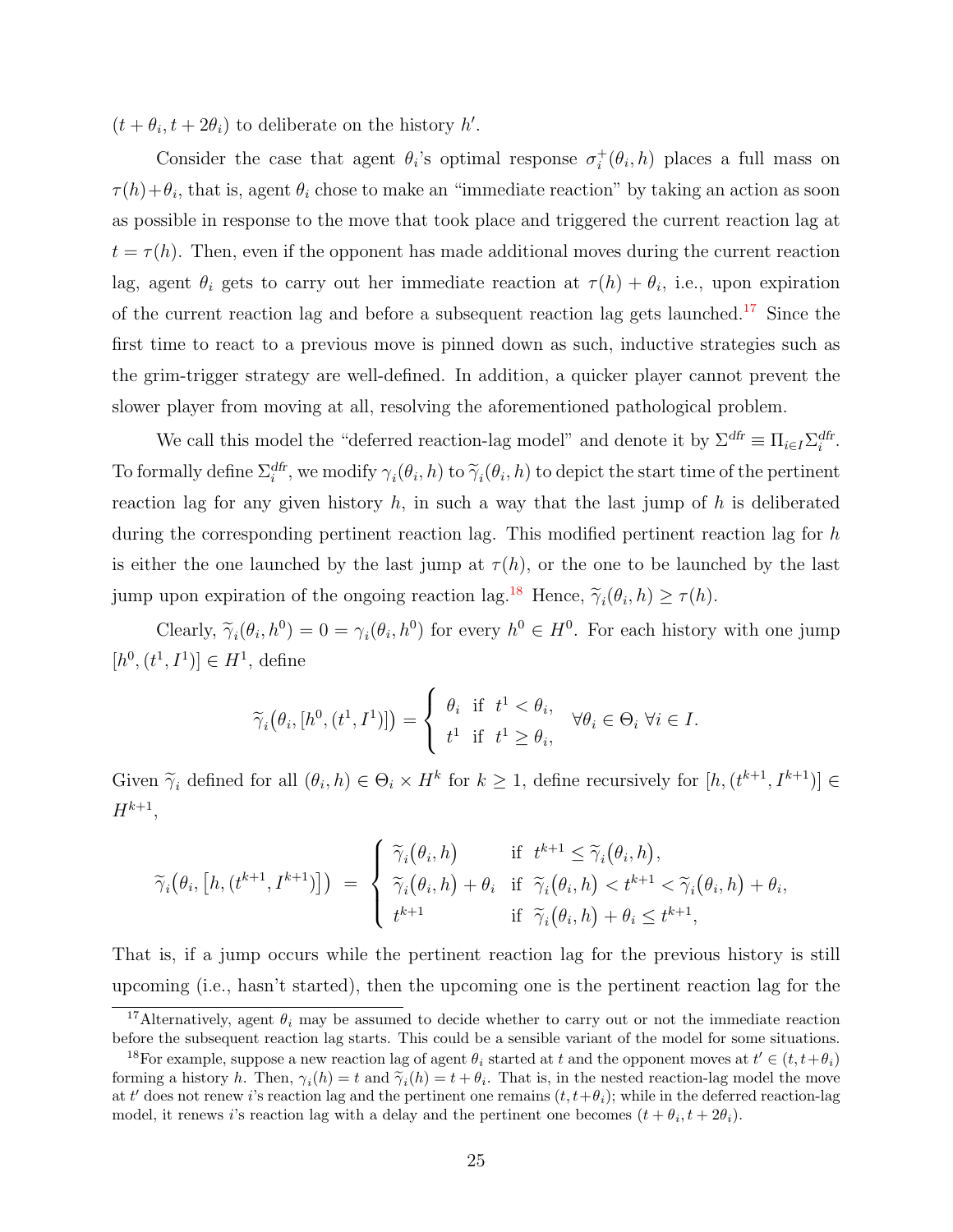updated history as well. If a jump occurs after the pertinent reaction lag for the previous history has started but before it ends, then due to start upon expiration of the current reaction lag is a new one which is the pertinent reaction lag for the updated history. If a jump occurs after the pertinent reaction lag for the previous history is over, the pertinent reaction lag for the updated history is the one that starts at the time of the jump.

With  $\tilde{\gamma}_i$  defined as above, agent  $\theta_i$  chooses a behavior strategy for every history h, which is a probability distribution of time points for her next move that may be taken at or after the expiration of the corresponding pertinent reaction lag, subject to the constraint that her previously chosen strategy remains valid for the time points before the pertinent reaction lag corresponding to h has started. This constraint is relevant only for histories whose corresponding pertinent reaction lags are yet to start.

To state this constraint formally, for each non-initial history  $h$  we define the "preceding" history as the truncation of h at the penultimate jump and denote it by  $h^-$ . Then,  $\Sigma_i^{df}$  is defined as

<span id="page-25-0"></span>
$$
\Sigma_{i}^{\text{dfr}} = \begin{cases}\n\sigma_{i}^{+}(\theta_{i}, h) \in \Delta(\{\widetilde{\gamma}_{i}(\theta_{i}, h)\} \cup [\widetilde{\gamma}_{i}(\theta_{i}, h) + \theta_{i}, 1] \cup \{1\}), \text{ and} \\
(\sigma_{i}^{0}, \sigma_{i}^{+}) \in \Sigma_{i}: \n\sigma_{i}^{+}(\theta_{i}, h)(\{\widetilde{\gamma}_{i}(\theta_{i}, h)\}) = \frac{\sigma_{i}^{+}(\theta_{i}, h^{-})(\{\widetilde{\gamma}_{i}(\theta_{i}, h)\})}{\sigma_{i}^{+}(\theta_{i}, h^{-})(\{\widetilde{\gamma}_{i}(\theta_{i}, h), 1\})} \text{ if } \tau(h) < \widetilde{\gamma}_{i}(\theta_{i}, h) \\
(\text{and the denominator is non-zero}), \\
\forall \theta_{i} \in \Theta_{i}, \forall h \in \mathcal{H}.\n\end{cases}
$$
\n(7)

The fraction in the second line of  $(7)$  reflects that the behavior strategy at  $h^-$  for the time point  $t = \tilde{\gamma}_i(\theta_i, h) > \tau(h)$  remains valid conditional on reaching that time point.

#### 4.5 Kuhn's Theorem

Kuhn's Theorem (1953) facilitates analysis of finite extensive-form games that satisfy the condition known as Perfect Recall, by establishing the result that one may focus on behavior strategies without loss of generality. Aumann (1964) extended this result to extensive-form games with infinite strategy sets and countable moves under certain sequential structures of information. Since this result applies to our continuous-time models proposed above, we lose no generality by considering behavior strategies, including mixed strategies, as we have done. However, the result of Aumann (1964) does not apply to previous formulations of continuous-time games such as Simon and Stinchcombe (1989), Bergin (1992) and Bergin and MacLeod (1993), where only pure strategies are considered.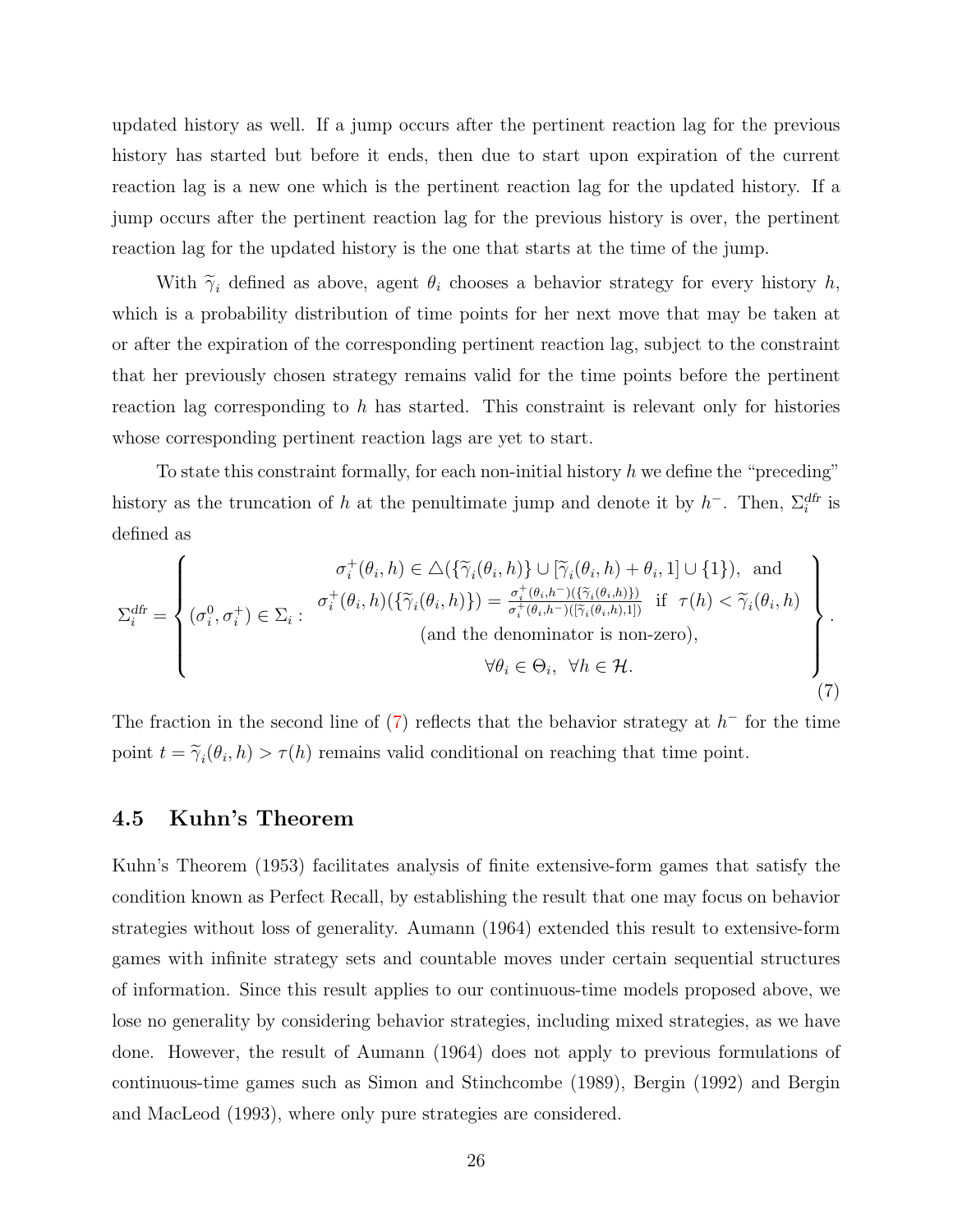### 5 Application to Prisoners' Dilemma

Consider two players  $i = 1, 2$ , who play a prisoners' dilemma game (PD) represented by

<span id="page-26-0"></span>
$$
1\langle 2 \quad C \quad D
$$
  
\n
$$
C \quad (1,1) \quad (0,h)
$$
  
\n
$$
D \quad (h,0) \quad (\ell,\ell)
$$
  
\n(8)

where  $0 < \ell < 1 < h$  over a unit time interval [0, 1]. We analyze this game by applying the continuous-time game framework introduced in the previous section. In particular, we demonstrate that our model accommodates an equilibrium that exhibits the typical behavior observed in the experiment by Friedman and Oprea (2012), namely, the two players cooperate until near the end of the game when one player defects first and the other follows suit immediately. To our knowledge, this is the first paper that theoretically justifies such a behavior as an equilibrium (apart from  $\epsilon$ -equilibrium). Moreover, from our equilibrium emerges a clear and testable implication which is borne out by the experimental data.

We will characterize below the following equilibrium: Starting with  $(C, C)$ , the two players continue cooperation until their respective time of planned defection,  $\tau^*(\theta_i) \in [0,1]$ for  $i \in \{1,2\}$ , which is a decreasing function of their type  $\theta_i$ . Thus, the slower player of the two (the one with a longer reaction lag) reaches her defection time first and defects at that time. The other player, being pre-empted, follows suit as soon as possible, i.e., upon expiration of her reaction lag. Thus, cooperation continues until near the end provided that the reactions lags are small (which should be the case in laboratory environments). Our analysis is valid under both the nested and deferred reaction-lag models.

Let us start with an informal insight underlying the result. A key to sustaining cooperation in finite-horizon settings of the prisoners' dilemma is how to prevent unraveling from the end of the game. Consider two players currently cooperating. Because cooperation is a dominated option in the short term, either player may continue to cooperate only if she believes that doing so would induce the opponent to cooperate longer than otherwise. In discrete-time settings, this is not possible in the last period because players cannot influence each other's behavior at that point, and backward induction unravels cooperation all the way back to the first period.

In continuous-time environments where there is no last period, players may hope to prolong their opponent's cooperation by extending their own cooperation longer. However,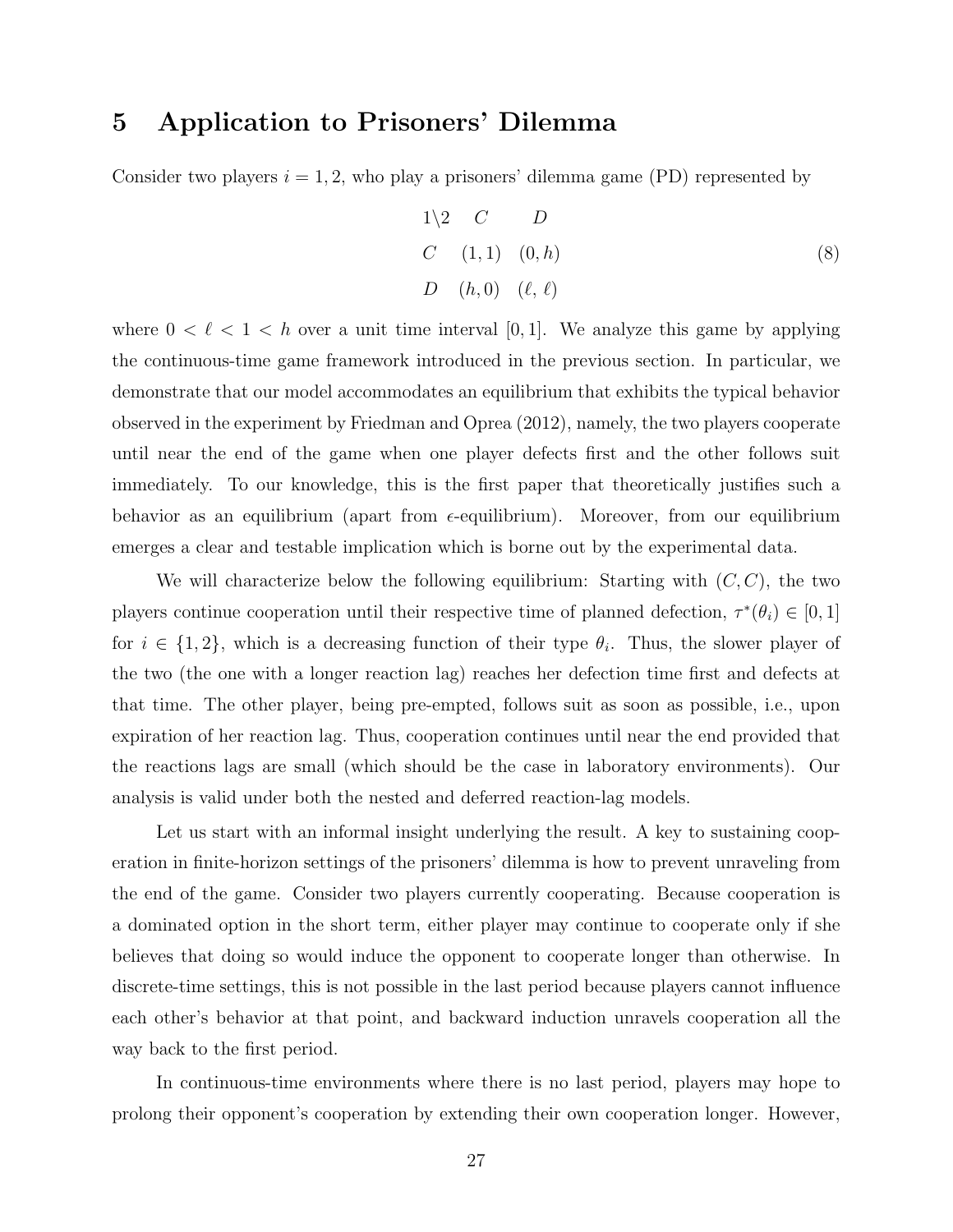both players still aspire to pre-empt their opponent by defecting first before the game ends. How may this dilemma be reconciled to sustain cooperation in the face of eventual defection? We show that this dilemma can be resolved when player's reaction lag is private information. The intuition is that the quicker a player can respond, the longer she is willing to continue cooperation because she can cope better when pre-empted. Then each player perceives the opponent's defection time as a random variable, and at any point in time toward the end, there always is a chance that the opponent, being sufficiently quick, will cooperate a little longer, which in turn justifies each player's willingness to cooperate a little longer if she is quick enough herself.

This equilibrium provides us with a clear testable implication: the later in the game is the first defection, the shorter is the time until the opponent follows suit. We find some evidence supporting this relationship in the data reported by Friedman and Oprea (2012) on their experiments, as detailed later.

We now characterize the equilibrium for the case that the players' types,  $\theta_1$  and  $\theta_2$ , are independent random variables represented by an atomless cdf F on  $\Theta_i = (0, \bar{\theta})$  with full support where  $\bar{\theta}$  is small. The equilibrium strategy, which is symmetric and in pure strategy, is described as follows: the initial action choice at  $t = 0$  is  $s_i^0 = C$ , and

- $(a) s_i^+$  $\tau_i^+(\theta_i, h) = \tau^*(\theta_i)$  if  $h = (C, C) \in H^0$  where  $\tau^* : \Theta_i \to (0, 1)$  is a continuous and strictly decreasing function such that  $0 < \tau^*(\theta) < 1 - \theta$ ;
- (b)  $s_i^+$  $i^+(\theta_i, h)$  for any  $h \neq (C, C)$  is for player i to switch to D at the earliest time possible, unless her current action is D in which case she stays put until  $t = 1$ .

Note that part (b) pertains to the history formed by the first defection along the equilibrium path, as well as all off-equilibrium contingencies. Along the equilibrium-path, therefore, one player defects at some point in the time interval  $[\underline{t}, \overline{t}] \equiv [\tau^*(\overline{\theta}), \tau^*(0)] \subset (0, 1)$ , soon after which the other player follows suit.

To verify that the strategy profile above constitutes an equilibrium, first consider the continuation game prompted by any history  $h \neq (C, C)$ , i.e., other than the equilibrium initial history. Then, by (b), both players will switch to  $D$  as soon as possible and keep to D until the end, unless their current action is already  $D$  in which case they stay put. It is clear that this strategy is optimal for both players conditional on the opponent adopting the same strategy (since  $D$  is the dominant strategy in the stage game).

Given such an off-equilibrium strategy and the switching strategy (a) after the initial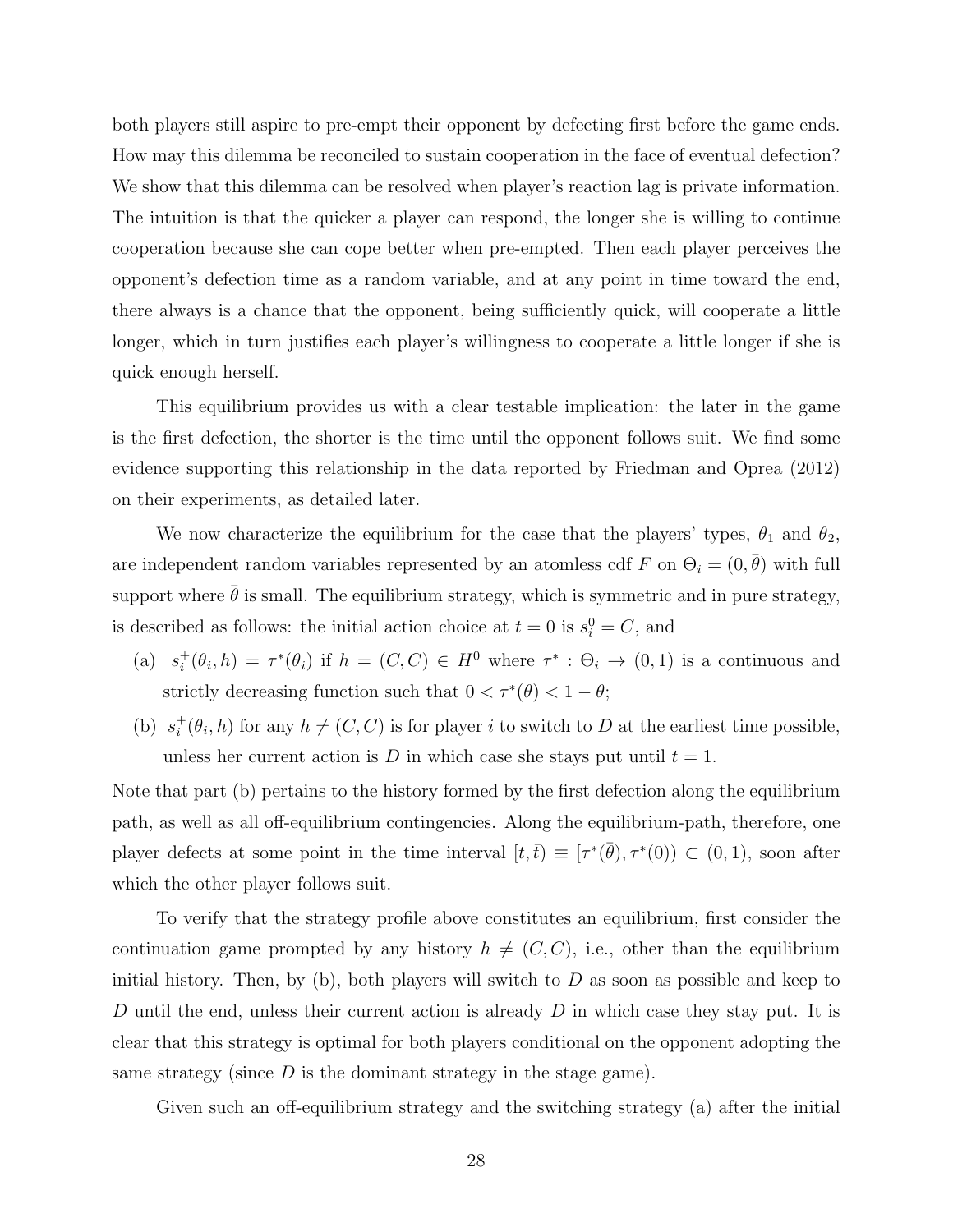history, it is straightforward to see the optimality of the initial action choice  $s_i^0 = C$ .

Thus, it remains to verify optimality of their strategy at the initial history  $h^0 = (C, C)$ , i.e., (a) above. To show it is suboptimal for either player to defect at some  $t < \tau^*(\bar{\theta})$ , observe that if player i did then player  $-i$  would follow suit at  $t + \theta_{-i} < 1$  and  $(D, D)$  would prevail until the end according to (b). If player i delayed her defection from t, say to  $\tau^*(\bar{\theta})$ , then player  $-i$ 's defection would be delayed by the same amount as well, after which  $(D, D)$ would prevail. Clearly, the latter is better for player i because it prolongs the duration of a cooperation payoff of 1 while curtailing a smaller non-cooperation payoff of  $\ell < 1$  later. Hence, defecting at any  $t < \tau^*(\bar{\theta})$  is suboptimal.

Finally, to verify the optimal defection time  $\tau^*(\theta_i)$  for player i of type  $\theta_i$  after the initial history  $h^0 = (C, C)$ , note that her expected payoff from choosing to defect at  $t \in [\underline{t}, \overline{t})$  is

<span id="page-28-0"></span>
$$
\int_0^{\vartheta(t)} \left[ t + \theta h + (1 - t - \theta) \ell \right] dF(\theta) + \int_{\vartheta(t)}^{\bar{\theta}} \left[ \tau^*(\theta) + (1 - \tau^*(\theta) - \theta_i) \ell \right] dF(\theta) \tag{9}
$$

where  $\vartheta(t) \equiv \tau^{*-1}(t)$ , the inverse function of  $\tau^*$ . Here, the first integral is her payoff when she doesn't get pre-empted because her opponent's type  $\theta$  is such that  $\tau^*(\theta) > t$ , and the second integral is that when she gets pre-empted. Differentiating  $(9)$  with respect to t, we get

<span id="page-28-1"></span>
$$
(1 - \ell)F(\vartheta(t)) + \left(\vartheta(t)(h - \ell) + \theta_i\ell\right)f(\vartheta(t))\vartheta'(t) \tag{10}
$$

where  $f(\theta) \equiv F'(\theta) > 0$  on  $(0, \bar{\theta})$ . As  $(10)$  strictly decreases in  $\theta_i$ , if it assumes 0 at  $\theta_i = \vartheta(t)$ , i.e.,

<span id="page-28-2"></span>
$$
\vartheta'(t) = \frac{-(1-\ell)F(\vartheta(t))}{h\vartheta(t)f(\vartheta(t))},\tag{11}
$$

then [\(10\)](#page-28-1) is positive for all  $\theta_i < \vartheta(t)$  and negative for all  $\theta_i > \vartheta(t)$ . If [\(11\)](#page-28-2) holds at all  $t \in (\underline{t},\overline{t})$ , therefore, upon reaching  $\underline{t}$  without a defection, it is uniquely optimal for agent  $\theta_i$  to defect at  $\tau^*(\theta_i)$ . Consequently, the postulated equilibrium must satisfy [\(11\)](#page-28-2) for all  $t \in (\underline{t},\overline{t})$ . Conversely, if there is a solution  $\vartheta$  to the differential equation [\(11\)](#page-28-2) on some nonempty interval  $(\underline{t},\overline{t}) \subset (0,1)$  such that  $\vartheta(t) \to \overline{\theta}$  as  $t \to \underline{t}$  and  $\vartheta(t) \to 0$  as  $t \to \overline{t}$ , then there is an equilibrium described by (a) and (b) above.

Let us examine when such a solution exists. Note that  $(11)$  is an autonomous differential equation. That is, it does not directly depend on the independent variable,  $t$ , so that its solution is time-invariant in the sense that it continues to be a solution when it is "shifted by a constant", i.e., when redefined as  $\vartheta(t) = \vartheta(t+c)$  for any  $c \in \mathbb{R}$ . Therefore, if a solution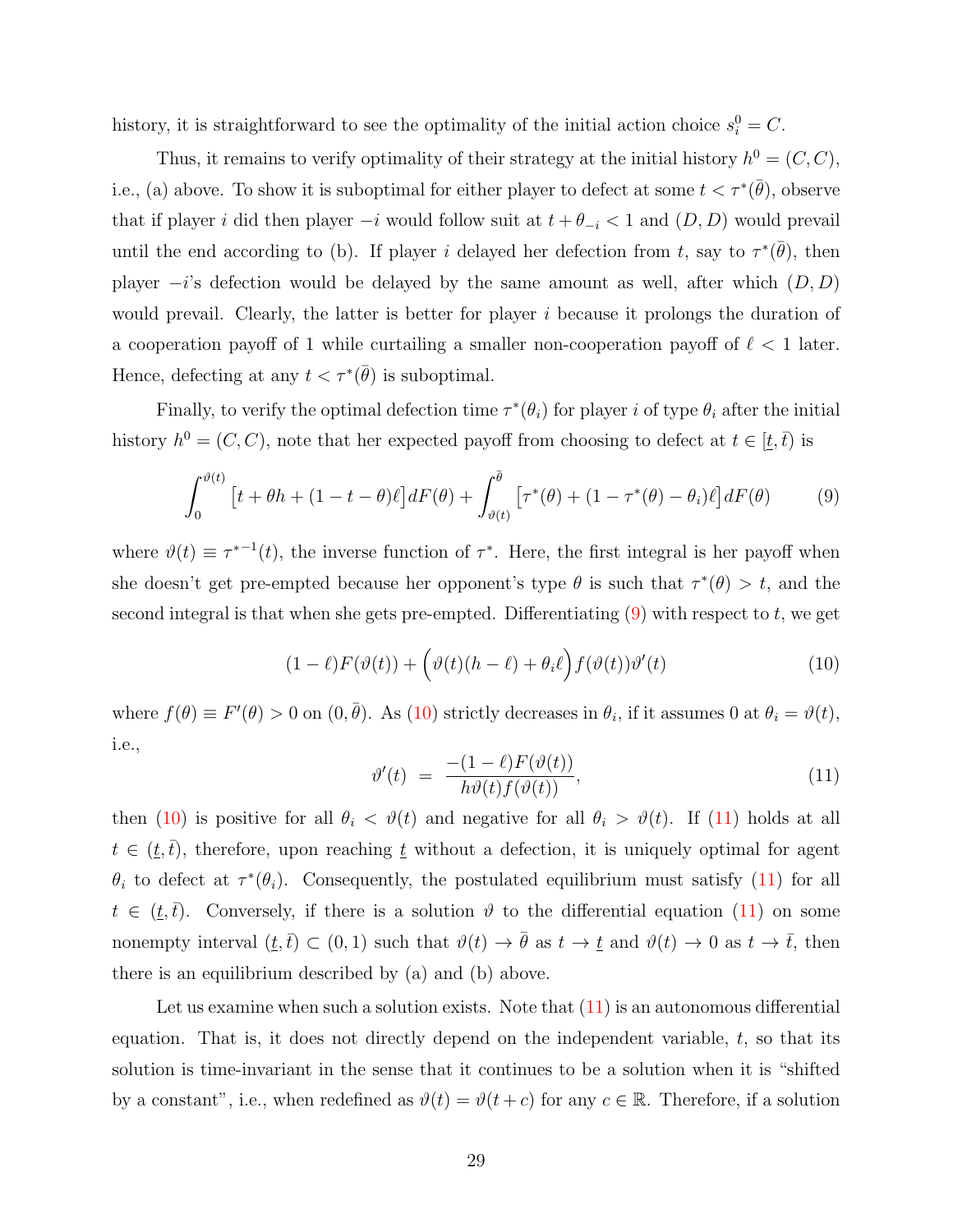to [\(11\)](#page-28-2) exists defined on an open interval of length less than 1 and mapped onto  $(0, \bar{\theta})$ , then it can be "shifted" to constitute an equilibrium.

By standard results in ODE (Theorems 3 and 4 in Hurewicz (1958), p.28), there is a unique solution to [\(11\)](#page-28-2) defined on a neighborhood of any  $t_0 \in \mathbb{R}$  subject to an arbitrary initial condition  $\vartheta(t_0) = \theta_0 \in (0, \bar{\theta})$ . For the unique solution  $\vartheta$  to constitute a legitimate equilibrium strategy  $\tau^*$  when inverted,  $\vartheta$  must map onto  $\Theta$  within a bounded domain (recall the duration of the game is "normalized" to a unit interval). A sufficient condition for this to be the case is

<span id="page-29-0"></span>
$$
\lim_{\theta \to 0} \frac{F(\theta)}{\theta f(\theta)} > 0 \tag{12}
$$

because then the RHS of [\(11\)](#page-28-2) is uniformly bounded away from 0 for  $\vartheta(t) \in (0, \bar{\theta})$ . The condition [\(12\)](#page-29-0) means that F does not vanish to an infinite order at  $\theta = 0$  and is satisfied by a wide class of distribution functions including those such that  $F(\theta) = \theta^n$  for  $\theta$  near 0 for any  $n \in (0,\infty)$ .<sup>[19](#page-29-1)</sup> The equilibrium characterization above is summarized below.

**Proposition 3** Consider the game  $(8)$  played over a unit interval  $[0, 1]$  subject to  $(6)$  or  $(7)$ . If  $\bar{\theta} > 0$  is small enough and [\(12\)](#page-29-0) is satisfied, there is a continuum of equilibria described by (a) and (b) above, that differ only in  $\tau^*$  by an addition of a constant. The most efficient one of these is the one with  $\lim_{\theta \to 0} \tau^*(\theta) = 1$ .

If F is uniform, for example, the most efficient equilibrium is characterized by  $\tau^*(\theta)$  =  $1 - \frac{h}{1 - h}$  $rac{h}{1-\ell}\theta.$ 

According to the equilibria described above, if the first defection takes place at time  $t \in (\tau^*(\bar{\theta}), \tau^*(0))$  by one player, the other player's reaction lag is distributed according to the truncated cdf  $F(\theta)/F(\vartheta(t))$  on  $(0, \vartheta(t))$ . Since a slower player defects earlier according to  $\vartheta(t)$ , the earlier is the first defection, the longer should be the time until the follow-on defection in the sense of first-order stochastic dominance. We find that this relationship is indeed observed in the experimental data reported by Friedman and Oprea (2012) on subjects who played the prisoners' dilemma game precisely described above.

Specifically, using their data, we plot in Figure 2 the cdf's of the time gaps between the first and follow-on defections for two groups of experiment rounds that differ in the times of the first defection: the first group (plotted in blue) comprise rounds where the first defection

<span id="page-29-1"></span><sup>&</sup>lt;sup>19</sup>An example that fails the condition is  $F(\theta) = e^{-1/\theta}$  for  $\theta > 0$  and  $F(0) = 0$ .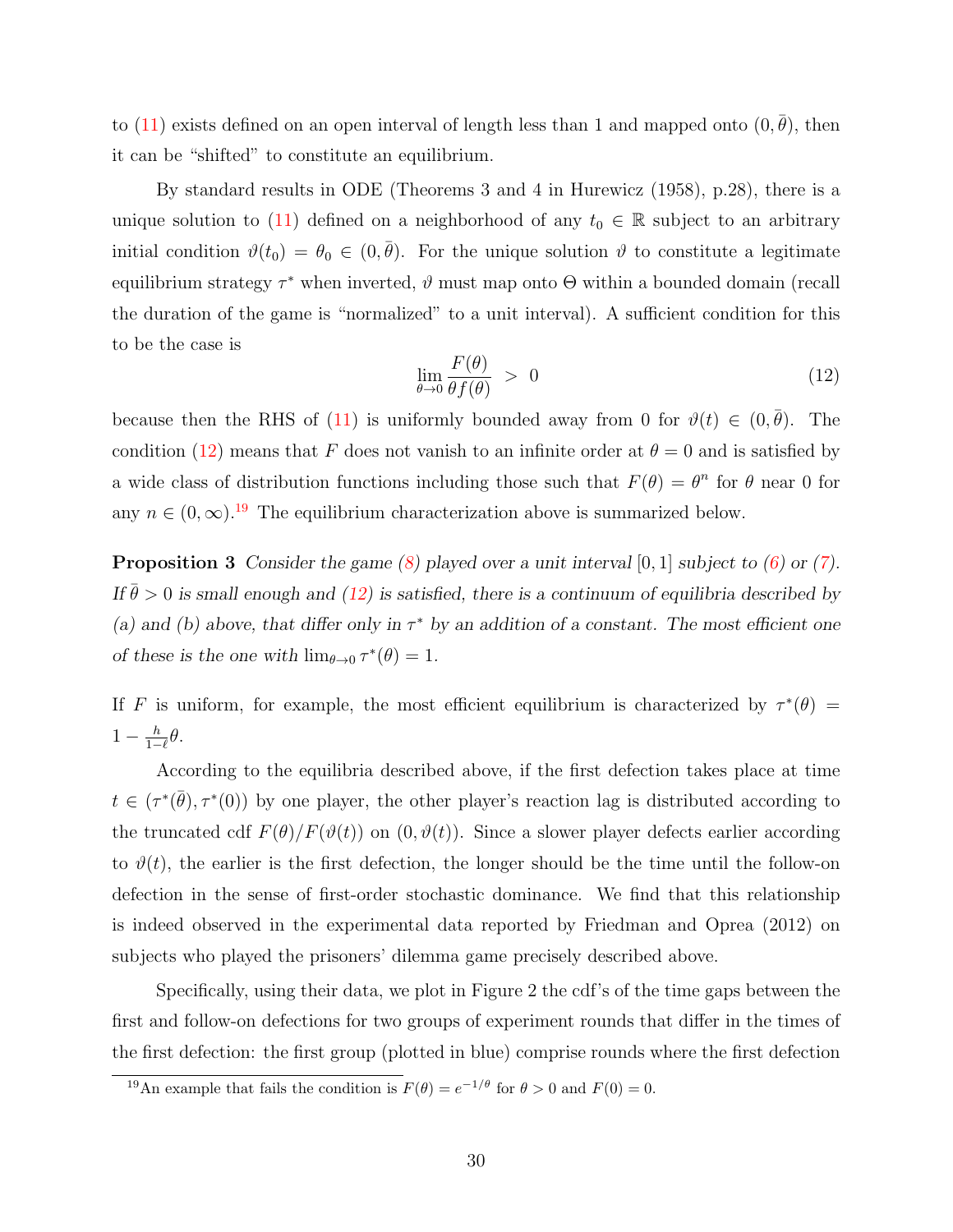

took place between 1.25 and 2 seconds before the game ends, while for the second group (in black) it took place between 0.5 and 1.25 second before the game ends. It appears visibly clear that the distribution of time gaps for the first group (blue, earlier first defections) first-order stochastically dominates that for the second group (black).<sup>[20](#page-30-0)</sup>

To confirm the statistical significance, we ran the Kolmogorov-Smirnov test and reject the null hypothesis with 85% confidence level that the two groups follow the same distribution (Kolmogorov-Smirnov  $D = 0.3104$ ,  $n1 = 30$ ,  $n2 = 32$ ,  $P < 0.15$ ). We also ran the Mann-Whitney U test, which revealed that the second group is significantly larger than the first group: median latencies in the two groups are 0.5275 and 0.7765, and the distributions in the two groups differ significantly (Mann-Whitney  $U = 343$ ,  $n1 = 30$ ,  $n2 = 32$ ,  $P < 0.1$ two-tailed).

### 6 Conclusion

We proposed a new framework for modelling continuous-time games, which represents them as standard extensive-form games so that the familiar and predominant analytic apparatus can be readily applied. It differs from the conventional framework in two key respects: players choose when and how to move next each time there is a move by a player (rather

<span id="page-30-0"></span> $20$ We plot the cdf's for rounds 15–32 to capture the behavior of subjects experienced in playing the game.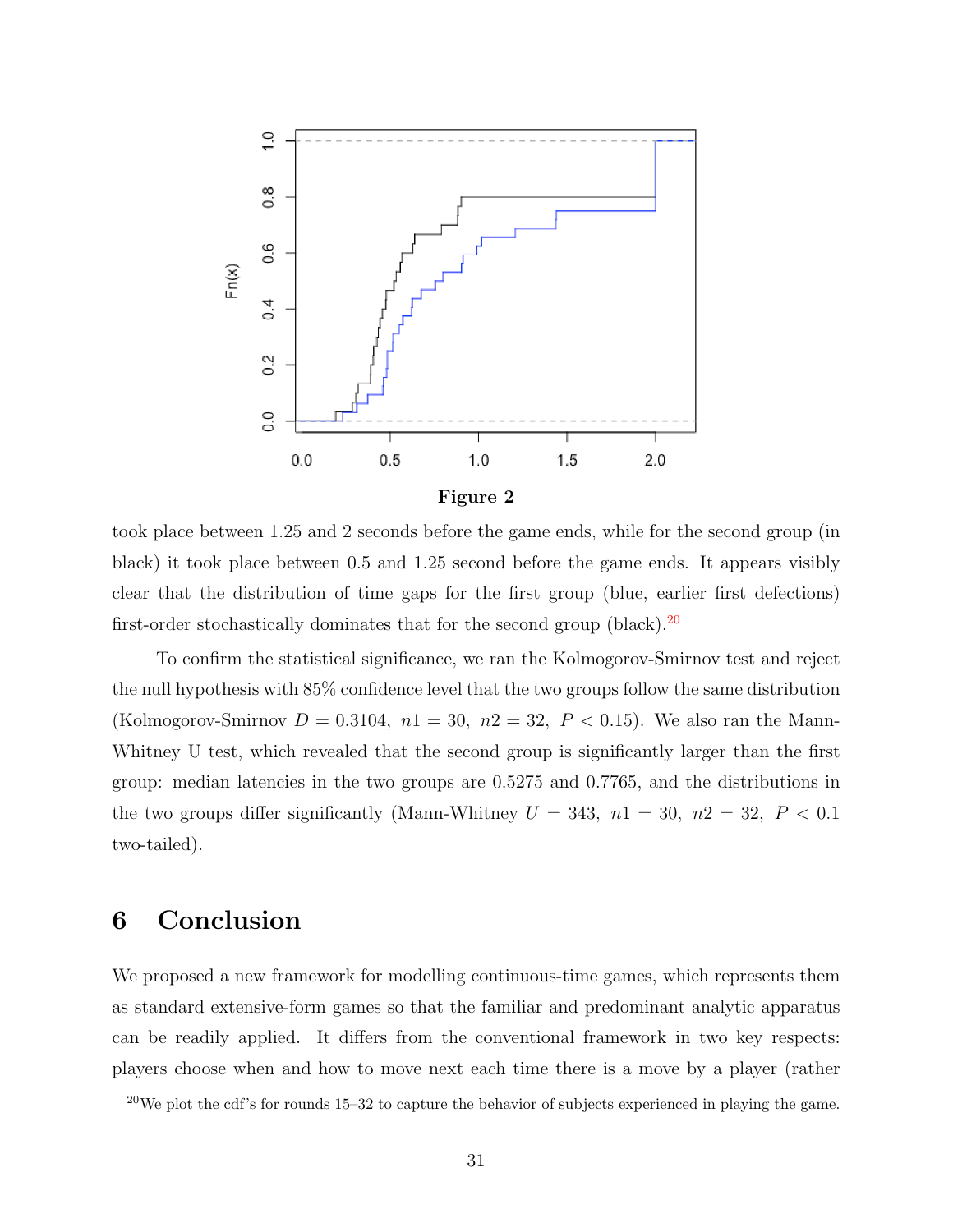than at every instant of time); and they are subject to a player-specific reaction lag which is the minimal time that has to elapse before their next move from each such decision point. We believe this approach enhances realism of the model, as well as resolving inherent technical problems of the conventional framework (e.g., indeterminacy of outcomes and precluding inductive strategies such as the grim-trigger strategy).

While our approach is different critically as outlined above, it is clearly rooted in and builds upon previous studies. In particular, Proposition 1 shows that our benchmark model in Section 3 is equivalent to a simplified version of Bergin and MacLeod (1993), i.e., with the additional assumption of uniform inertia. In a similar vein, our fully-fledged model in Section 4 may be viewed as an elaboration of their model with additional ingredients of reaction-lag types and mixed behavior strategies. That is, we could have incorporated the same new ideas of our fully-fledged model by imposing additional structures and ingredients on the model of Bergin and MacLeod.<sup>[21](#page-31-0)</sup> In this sense, we follow the tradition of Simon and Stinchcombe (1989) and Bergin and MacLeod (1993), which impose structures on the conventional continuous-time model in order to make it better represent strategic scenarios in reality. Compared with these two classical papers, what we achieve is that we identify the additional structures needed in a continuous-time model for it to be representable as a standard extensive-form game which we are much better equipped to study.

We show that our framework sheds new light on some recent experimental observations. In particular, it explains the gradual unraveling of cooperation near the end of continuoustime prisoners' dilemma games reported by Friedman and Oprea (2012). It is our hope that this approach will be fruitfully extended to accommodate various other situations of intertemporal economic interactions of interest.

<span id="page-31-0"></span> $^{21}$ However, such an approach would have required tremendous notational complications, while the current models in Sections 3 and 4 are much simpler notationally.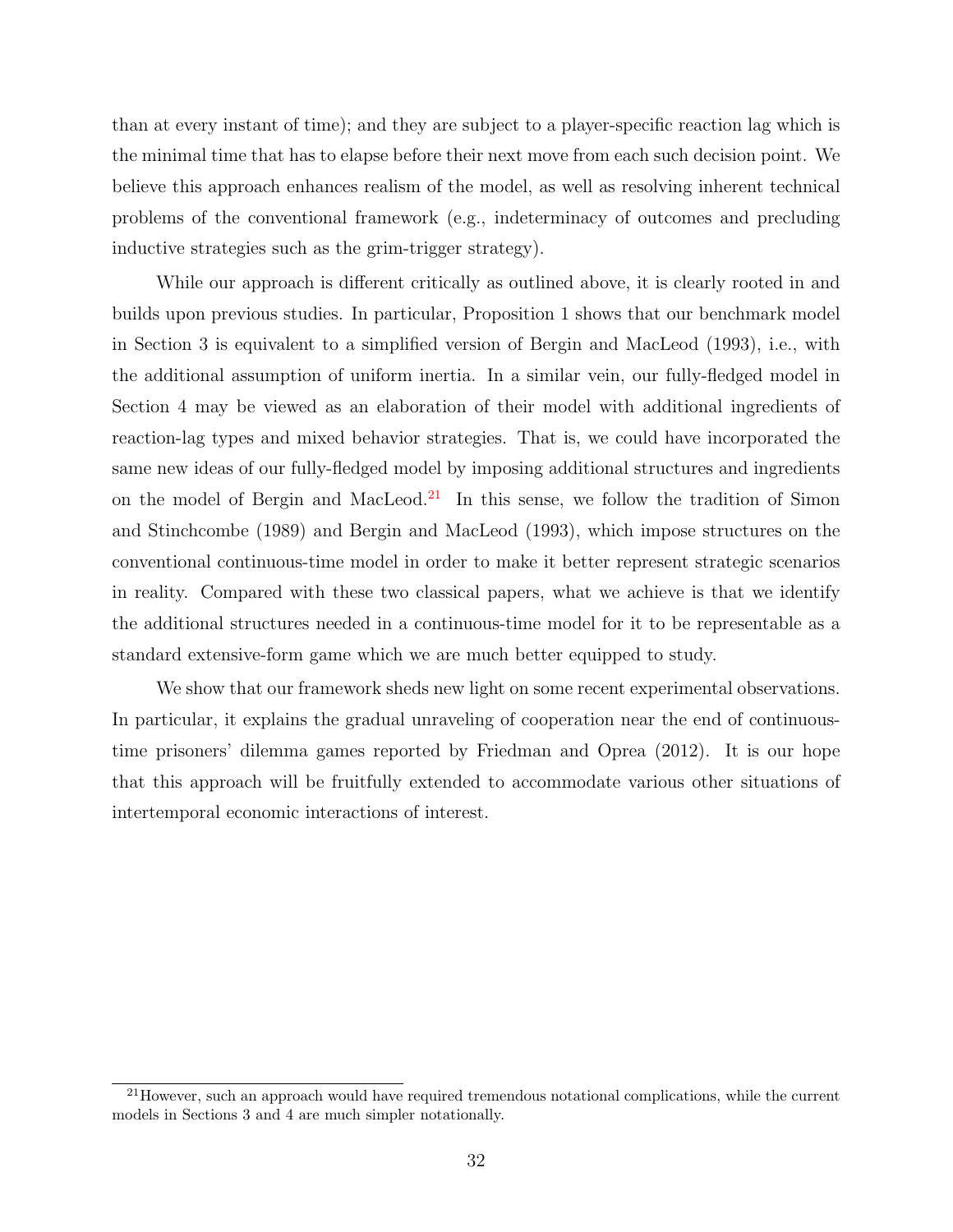### Appendix

#### <span id="page-32-0"></span>**A.1** Definition of  $\psi$

To keep track of the action being played, we define an auxiliary function  $\iota_i : A_i \times \{0,1\}$  as

 $\iota_i(a_i,0) = \iota_i(b_i,1) = a_i \text{ and } \iota_i(b_i,0) = \iota_i(a_i,1) = b_i$ 

for each  $i \in I$ , where the first argument of  $\iota_i$  is the action prior to a jump and the second argument depicts whether player i jumps  $(1)$  or not  $(0)$ . Then, we define

$$
[\psi : \mathcal{H} \longrightarrow A_1 \times A_2] \equiv \begin{pmatrix} \psi_1 : \mathcal{H} \longrightarrow A_1, \\ \psi_2 : \mathcal{H} \longrightarrow A_2 \end{pmatrix}
$$

inductively on  $k = 0, 1, 2, \dots$ , as

$$
\psi(h^0) = h^0, \quad \forall h^0 \in H^0,
$$
  
and for each  $h = [h^-, (t^{k+1}, I^{k+1})]$  where  $h^- \in H^k$ ,  

$$
\psi_1(h) = \begin{cases} \iota_1(\psi_1(h^-), 1) & \text{if } 1 \in I^{k+1} \\ \iota_1(\psi_1(h^-), 0) & \text{if } 1 \notin I^{k+1} \end{cases} \quad \text{and} \quad \psi_2(h) = \begin{cases} \iota_2(\psi_2(h^-), 1) & \text{if } 2 \in I^{k+1} \\ \iota_2(\psi_2(h^-), 0) & \text{if } 2 \notin I^{k+1} \end{cases}
$$

.

#### A.2 Proof of Proposition [1](#page-16-0)

Every terminal history in our model can be translated naturally to an outcome in the Bergin-MacLeod model, and we record it by the following function.

$$
\eta: \mathcal{H}^T \longrightarrow \mathcal{O}.
$$

We first describe  $\eta$  rigorously. For each  $h = [h^0, (t^1, I^1), ..., (t^{k-1}, I^{k-1}), (t^k = 1, I^k = \{1, 2\})] \in$  $\mathcal{H}^T,$ 

$$
\eta(h)[t] = \psi([h^0, (t^1, I^1), ..., (t^{k'}, I^{k'})]), \ \forall k' \in \{0, ..., k-1\}, \ \forall t \in [t^{k'}, t^{k'+1}).
$$

That is, starting at time  $t^{k'}$ , agents play the action profile  $\psi([h^0, (t^1, I^1), ..., (t^{k'}, I^{k'})])$  until time  $t^{k'+1}$  at which point they switch to the action profile  $\psi([h^0, (t^1, I^1), ..., (t^{k'}, I^{k'}), (t^{k'+1}, I^{k'+1})])$ .

Furthermore, for each non-terminal history  $h \in \mathcal{H} \setminus \mathcal{H}^T$ , we let  $\hat{h} \in \mathcal{H}^T$  denote the terminal history which is a simple extension from  $h$  with no further jumps except the convention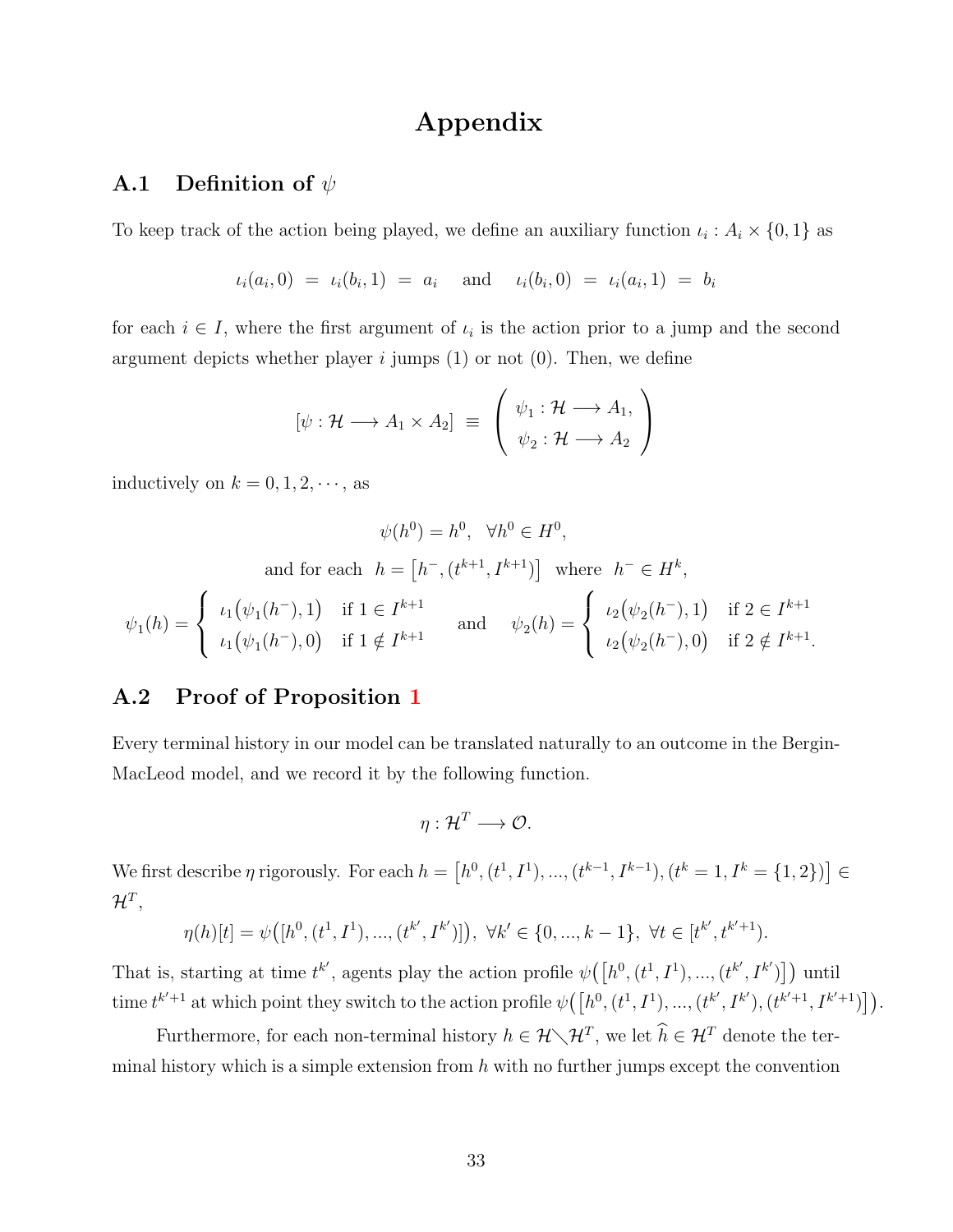of both players jumping at  $t = 1$ : specifically,

$$
\hat{h}^0 = [h^0, (t^1 = 1, I^1 = \{1, 2\})],
$$
  
and  $\forall h = [h^0, (t^1, I^1), ..., (t^k, I^k)] \in \mathcal{H} \setminus [\mathcal{H}^T \cup \{h^0\}],$   

$$
\hat{h} = [h^0, (t^1, I^1), ..., (t^k, I^k), (t^{k+1} = 1, I^{k+1} = \{1, 2\})].
$$

We are now ready to define the profile of surjective functions  $[\xi_i : X_i \to S_i]_{i \in I}$  which establish Proposition [1.](#page-16-0) For each  $i \in I$ , define  $\xi_i : X_i \to S_i$  as follows. Fixing any  $x_i \in X_i$ , define

$$
\xi_i(x_i) \equiv \left(\overline{s}_i^0, \ \overline{s}_i^+ : \mathcal{H} \to (0,1]\right),
$$

where  $\overline{s}_{i}^{0}$  and  $\overline{s}_{i}^{+}$  $i<sub>i</sub>$  are described in details as follows. First,

$$
\overline{s}_i^0 = x_i(o, t = 0), \,\forall o \in \mathcal{O},
$$

and  $\bar{s}_i^0$  is well-defined due to Assumption BM1.<sup>[22](#page-33-0)</sup> That is, following the strategy,  $x_i$  dictates that agent i play  $x_i(o, t = 0)$  at time 0, and hence, for our targeted strategy  $\xi_i(x_i) \equiv$  $\left(\overline{s}_i^0, \ \overline{s}_i^+\right.$  $i<sup>+</sup>$   $\in$   $S<sub>i</sub>$ , we require that agent *i* play  $x<sub>i</sub>(o, t = 0)$  under  $\xi<sub>i</sub>(x<sub>i</sub>)$ . Second,

$$
\forall h \in \mathcal{H} \setminus \mathcal{H}^T,
$$
  
define  $E = \left\{ t > \tau(h) : x_i(\eta(\widehat{h}), \tau(h)) \neq x_i(\eta(\widehat{h}), t) \right\},$   

$$
\overline{s}_i^+(h) = \begin{cases} \min E, & \text{if } E \neq \emptyset; \\ 1, & \text{if } E = \emptyset; \end{cases}
$$

That is, upon reaching history h at time  $\tau(h)$ , agent i plays  $x_i(\eta(h), \tau(h)) = \psi_i(h)$  at time  $\tau(h)$ . Due to inertia, players must stick to  $\psi(h)$  for, at least, a short while after  $\tau(h)$ , and given player  $-i$  not taking another move,  $\overline{s}_i^+$  $i<sub>i</sub>(h)$  is the earliest time point at which agent i may take the next move (as described by  $x_i(\eta(h), \tau(h)) \neq x_i(\eta(h), t)$ ). This completes the definition of  $\xi_i(x_i) \equiv (\overline{s}_i^0, \overline{s}_i^+)$ <sup>+</sup>). It is straightforward to show that  $\xi_i(x_i)$  is surjective, and we omit the details.

Finally, we prove

<span id="page-33-1"></span>
$$
\Lambda^{BM} \left[ \left( x_i \right)_{i \in I} \right] = \eta \left[ \Lambda \left( \left[ \xi_i \left( x_i \right) \right]_{i \in I} \right) \right], \forall \left( x_i \right)_{i \in I} \in X. \tag{13}
$$

Fix any  $(x_i)_{i \in I} \in X$ . Due to Assumption UI (uniform inertia), the lengths of inertia are bounded below by  $\varepsilon_1 > 0$  and  $\varepsilon_2 > 0$  for  $x_1$  and  $x_2$ , and as a result, both players can take

<span id="page-33-0"></span><sup>&</sup>lt;sup>22</sup>Assumption BM1 requires  $x_i(o, t = 0) = x_i(o', t = 0)$  for any  $(o, o') \in \mathcal{O} \times \mathcal{O}$ .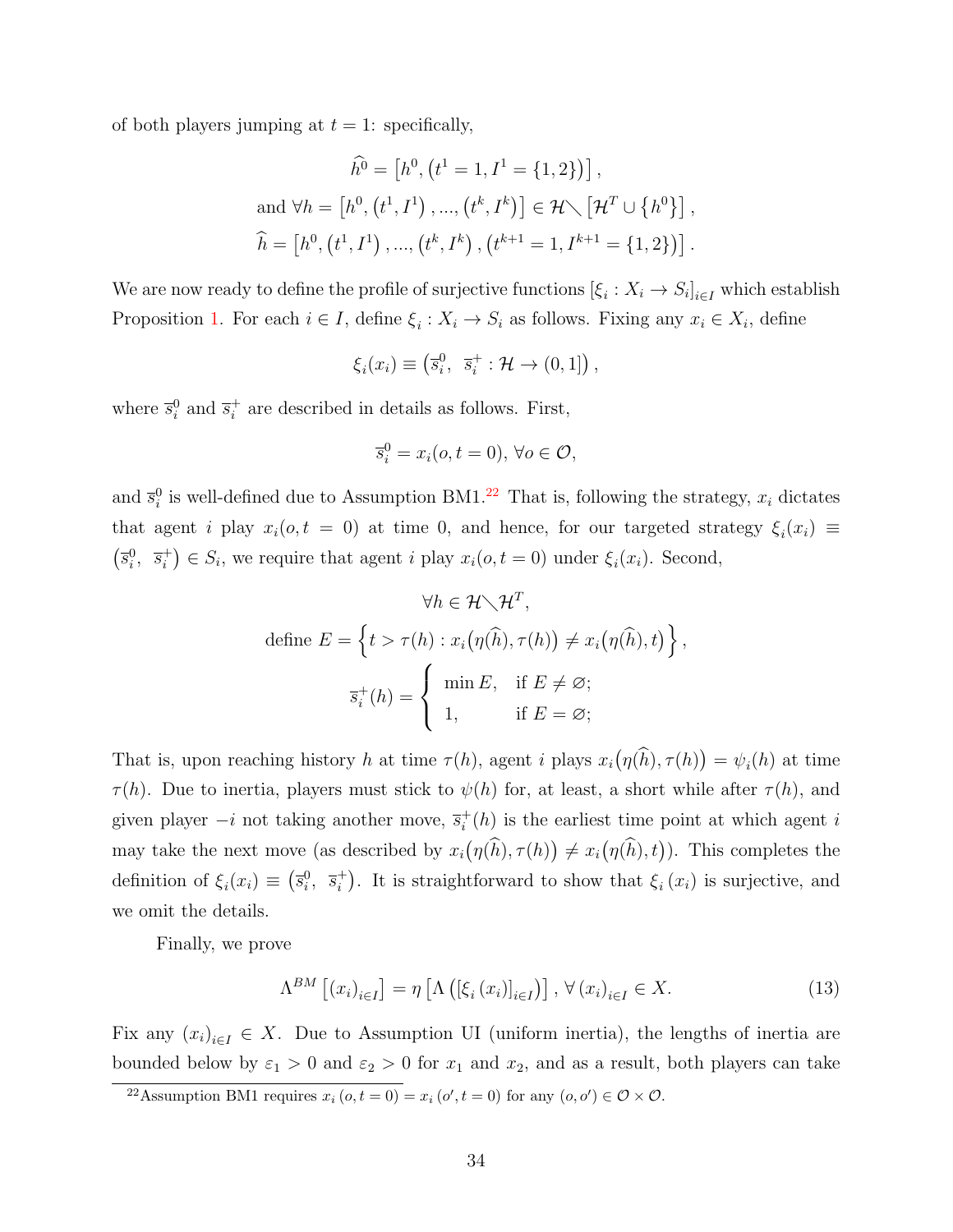finite moves for the time interval  $[0, 1]$ . Then, we prove  $(13)$  by induction on the (sequentially numbered) jumps. Recall  $\xi_i(x_i) \equiv (\overline{s}_i^0, \overline{s}_i^+)$  $i_i^+$ :  $\mathcal{H} \to (0,1]$  for each  $i \in I$ .

First, under  $(x_1, x_2)$ , players choose action profile  $[x_1 (o, t = 0), x_2 (o, t = 0)]$  (for any  $o \in \mathcal{O}$  at time 0, and analogously, under  $(x_1, x_2)$ , players choose action profile  $\left[\overline{s}_1^0\right]$  $x_1(o, t = 0), \, \overline{s}_2^0 = x_2(o, t = 0)$ . Furthermore, this generates the initial history  $h^0 = [\overline{s}_1^0, \, \overline{s}_2^0]$ for  $[\xi_1(x_1), \xi_2(x_2)]$  and outcome  $h^0$  for  $(x_1, x_2)$  up to time  $t = 0$ .

Second, since both players will stay put with  $h^0$  for a short while due to inertia,  $\overline{s}_i^+$  $i^+(h^0) =$  $\min\left\{t > \tau(h^0): x_i(\eta(\widehat{h}^0), \tau(h^0)) \neq x_i(\eta(\widehat{h}^0), t)\right\}$  is the first time point agent i will take the next move. There are three cases to consider: (i)  $\overline{s}_1^+(h^0) < \overline{s}_2^+(h^0)$ ; (ii)  $\overline{s}_1^+(h^0) > \overline{s}_2^+(h^0)$ ; (iii)  $\overline{s}_1(h^0) = \overline{s}_2^+(h^0).$ 

In case (i), the first jump occurs at  $\overline{s}_1^+(h^0)$ , which generates the history  $h^1 = [h^0, (t^1 =$  $\overline{s}_1^+(h^0), I^1 = \{1\})$  for  $[\xi_1(x_1), \xi_2(x_2)]$  and outcome  $\hat{h}^1$  for  $(x_1, x_2)$  up to time  $t = \overline{s}_1^+(h^0)$ . Or quivalently, both players take the action profile  $h^0$  at time 0, and stay put until time  $\overline{s}_1^+(h^0)$ , and at time  $\overline{s}_1^+(h^0)$ , player 1 switches her action, while player 2 does not.

A similar description as above applies to case (ii), which we omit.

In case (iii), the first jump occurs at  $\overline{s}_1^+(h^0)$ , which generates the history  $h^1 = [h^0, (t^1 =$  $\overline{s}_1^+(h^0), I^1 = \{1,2\}$ ) for  $[\xi_1(x_1), \xi_2(x_2)]$  and outcome  $\hat{h}^1$  for  $(x_1, x_2)$  up to time  $t = \overline{s}_1^+(h^0)$ . Or quivalently, both players take the action profile  $h^0$  at time 0, and stay put until time  $\overline{s}_1^+(h^0)$ , and at time  $\overline{s}_1^+(h^0)$ , both player 1 and player 2 switch their actions.

To sum, we showed above that, under  $(x_1, x_2)$  and  $[\xi_1(x_1), \xi_2(x_2)]$ , both players take the same action profile at time 0, and for the first jump, they take the same jump at the same time point. Or equivalently,  $(x_1, x_2)$  and  $[\xi_1(x_1), \xi_2(x_2)]$  generate the same outcome and history, respectively, up to the same time of the first jump. Then, inductively, by repeating the same argument as above, we can show that  $(x_1, x_2)$  and  $[\xi_1(x_1), \xi_2(x_2)]$  generate the same outcome and history, respectively, up to the same time of the second jump, the third jump, and so on. Since only finite jumps occur under both under  $(x_1, x_2)$ , we conclude that [\(13\)](#page-33-1) holds.

#### <span id="page-34-0"></span>A.3 Proof of Proposition [2](#page-20-1)

We will prove a stronger result than Proposition [2.](#page-20-1) Recall that  $\Upsilon^{[\theta_i,\sigma_i]_{i\in I}}$  denote the distribution of terminal histories induced by  $[\theta_i, \sigma_i]_{i \in I}$ . For each  $h \in \mathcal{H}$ , let  $\Upsilon_h^{[\theta_i, \sigma_i]_{i \in I}}$  denote the distribution of terminal histories induced by  $[\theta_i, \sigma_i]_{i \in I}$  conditional on reaching history h.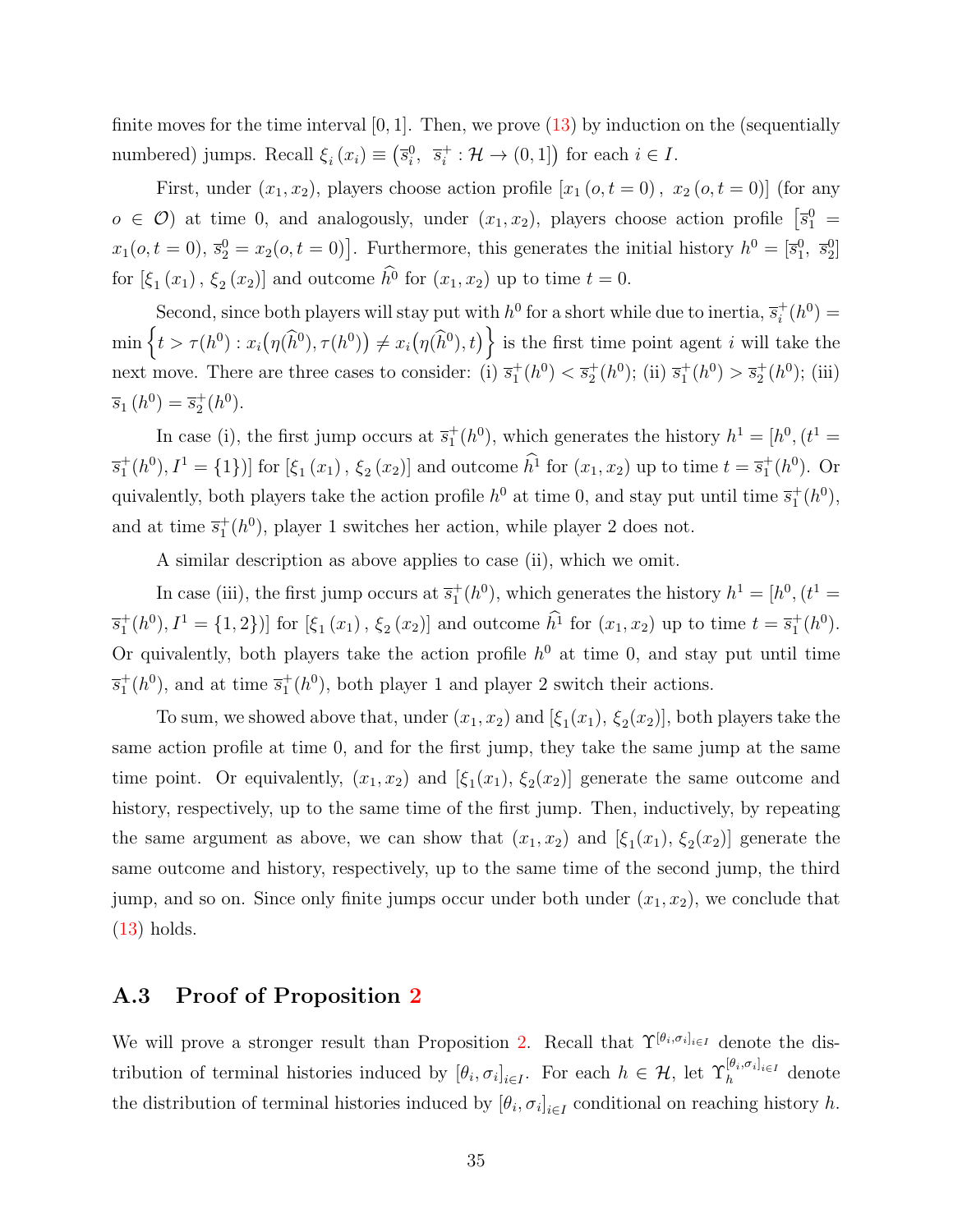Given  $(\theta_i, \sigma_1, \sigma_2)$ , define a value function  $V_i(\theta_{-i}, h \mid \theta_i, \sigma_1, \sigma_2)$  as follows.

<span id="page-35-0"></span>
$$
V_i \left( \cdot \mid \theta_i, \sigma_1, \sigma_2 \right) : \Theta_{-i} \times \mathcal{H} \longrightarrow \mathbb{R},
$$
  
\n
$$
V_i \left( \theta_{-i}, h \mid \theta_i, \sigma_1, \sigma_2 \right) \equiv \int_{\mathcal{H}^T} \widehat{u} \left( h' \right) \Upsilon_h^{(\theta_1, \theta_2, \sigma_1, \sigma_2)} \left[ dh' \right] - \widehat{u} \left( h \right),
$$
\n(14)

i.e., given players taking  $(\sigma_1, \sigma_2)$ ,  $V_i(\theta_{-i}, h \mid \theta_i, \sigma_1, \sigma_2)$  is the expected (future) utility (after h) of type  $\theta_i$  conditional on reaching h, which is the (future) value function of  $\theta_i$  upon reaching h.

It is straightforward to see that

$$
\widehat{U}_i \left( \theta_{-i} \mid \theta_i, \sigma_1, \sigma_2 \right) \equiv V_i \left( \theta_{-i}, h^0 \mid \theta_i, \sigma_1, \sigma_2 \right),
$$

<span id="page-35-1"></span>and hence, Proposition [2](#page-20-1) follows from the following result which is proved below.

**Proposition 4** Consider any model  $\langle \Sigma \equiv \Pi_{i \in I} \Sigma_i \rangle$  which satisfies Assumptions 3 and 4. For any  $i \in I$  and any  $(\theta_i, \sigma_1, \sigma_2) \in \Theta_i \times \Sigma_1 \times \Sigma_2$ , the function  $V_i(\theta_{-i}, h \mid \theta_i, \sigma_1, \sigma_2)$  as defined in  $(14)$  is measurable.

Define a function  $\Xi : \Delta(\mathbb{R}) \times \Delta(\mathbb{R}) \to \Delta(\mathbb{R} \times \mathbb{R})$  such that for any  $\mu_1 \in \Delta(\mathbb{R})$  and  $\mu_2 \in \Delta(\mathbb{R})$ , we have

$$
\Xi(\mu_1, \mu_2) [\{(x_1, x_2) : x_1 \le c, x_2 \le d\}] = \mu_1 [\{x_1 : x_1 \le c\}] \times \mu_2 [\{x_2 : x_2 \le d\}], \forall (c, d) \subset \mathbb{R} \times \mathbb{R},
$$

i.e., for two independent real random variables,  $x_1$  and  $x_2$  with distributions  $\mu_1$  and  $\mu_2$ , respectively,  $\Xi(\mu_1, \mu_2)$  is the joint distribution of  $(x_1, x_2)$ .

We need the following technical lemma to prove Proposition [4,](#page-35-1) and the proof of Lemma [1](#page-35-2) is relegated to Section [A.4.](#page-39-0)

<span id="page-35-2"></span>**Lemma 1** Consider a measurable space X and two metric spaces  $Y_1$  and  $Y_2$ , which induces the probability spaces  $(\Delta(Y_1), \mathcal{B}[\Delta(Y_1)])$  and  $(\Delta(Y_2), \mathcal{B}[\Delta(Y_2)])$ . Then, for any bounded measurable function  $f: X \times Y_1 \times Y_2 \to \mathbb{R}$ , and any measurable functions listed as follows,

$$
\rho_1 : X \to \triangle(Y_1),
$$
  

$$
\rho_2 : X \to \triangle(Y_2),
$$

the function  $\Pi: X \to \mathbb{R}$  such that

$$
\Pi(x) = \int f(x, y_1, y_2) d\Xi (\rho_1 [x] (dy_1), \rho_2 [x] (dy_2))
$$

is measurable.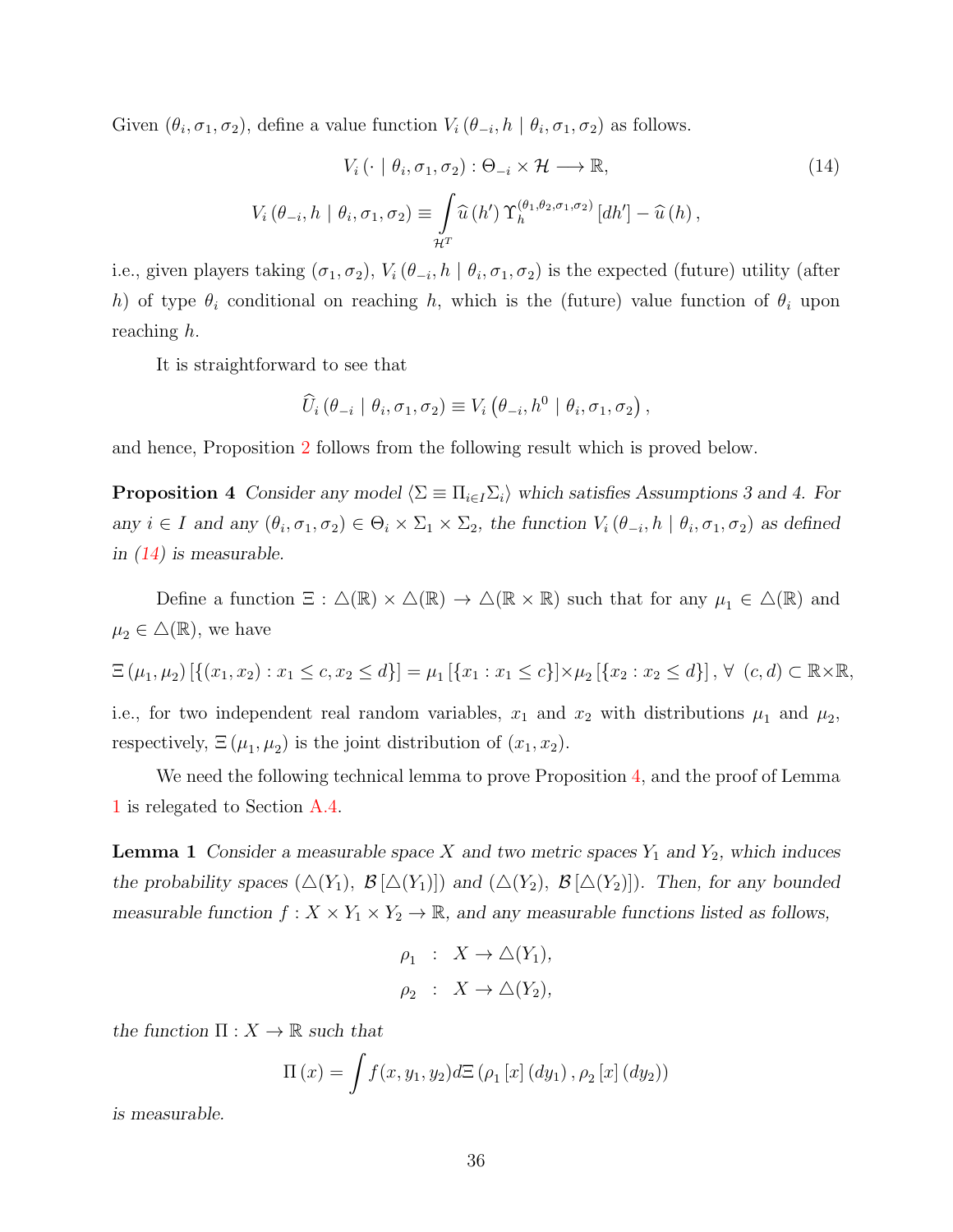**Proof of Proposition [4:](#page-35-1)** Fix any  $i \in I$  and any  $(\theta_i, \sigma_1, \sigma_2)$ . For any  $a, b \in \Theta_{-i}$  such that  $0 < a < b < 1$ , define

$$
V_{i,(a, b]}(\cdot \mid \theta_i, \sigma_1, \sigma_2) \quad : \quad (a, b] \times \mathcal{H} \longrightarrow \mathbb{R},
$$
  

$$
V_{i,(a, b]}(x, h \mid \theta_i, \sigma_1, \sigma_2) \equiv V_i(x, h \mid \theta_i, \sigma_1, \sigma_2),
$$

i.e.,  $V_{i,(a, b]}$  ( $\cdot \mid \theta_i, \sigma_1, \sigma_2$ ) denote the function of  $V_i$  ( $\cdot \mid \theta_i, \sigma_1, \sigma_2$ ) with the restricted domain  $(a, b] \times H$ . It suffices to show that  $V_{i,(a, b]} \left( \cdot \mid \theta_i, \sigma_1, \sigma_2 \right)$  is measurable for any  $a, b \in \Theta_{-i}$  such that  $0 < a < b < 1.^{23}$  $0 < a < b < 1.^{23}$  $0 < a < b < 1.^{23}$ 

From now on, we fix any  $a, b \in \Theta_{-i}$  such that  $0 < a < b < 1$  and show  $V_{i,(a, b]} \left( \cdot \mid \theta_i, \sigma_1, \sigma_2 \right)$ is measurable. Pick any  $\delta > 0$  such that  $\delta < \min{\{\theta_i, a\}}$ . For each positive integer n, define

$$
\mathcal{H}^{n} = \left\{ h = \left[ h^{0}, \left( t^{1}, I^{1} \right), ..., \left( t^{k}, I^{k} \right) \right] \in \mathcal{H} \setminus H^{0} : 1 - n \times \delta < t^{k} \leq 1 - (n - 1) \times \delta \right\}.
$$

Clearly,  $\mathcal{H}\setminus H^0=\begin{bmatrix} \end{bmatrix}$ N  $n=1$  $\mathcal{H}^n$  for some positive integer N, and

$$
(a, b] \times \mathcal{H} = ((a, b] \times H^0) \cup ((a, b] \times (\mathcal{H} \setminus H^0))
$$
  
= 
$$
((a, b] \times H^0) \cup \left(\bigcup_{n=1}^N (a, b] \times \mathcal{H}^n\right).
$$

We first show  $V_{i,(a, b]} \left( \cdot \mid \theta_i, \sigma_1, \sigma_2 \right)$  is measurable on  $\begin{pmatrix} N \\ V \end{pmatrix}$  $n=1$  $(a, b] \times \mathcal{H}^n$  $\setminus$ , and then show it is measurable on  $((a, b] \times H^0)$ . We prove the former inductively.

For each  $\mathcal{H}^n$ , we further paritition it into two parts:

$$
\mathcal{H}^{(n,2)} = \left\{ h = \left[h^0, \left(t^1, I^1\right), \dots, \left(t^k, I^k\right)\right] \in \mathcal{H}^n : \begin{array}{l} \forall i \in I, \, \exists k' \leq k, \text{ such that } i \in I^{k'} \text{ and} \\ 1 - n \times \delta < t^{k'} \leq 1 - (n-1) \times \delta \end{array} \right\},
$$
  

$$
\mathcal{H}^{(n,1)} = \mathcal{H}^n \setminus \mathcal{H}^{(n,2)},
$$
  

$$
\mathcal{H}^n = \mathcal{H}^{(n,1)} \cup \mathcal{H}^{(n,2)},
$$

<span id="page-36-0"></span><sup>23</sup>To see this, consider a strictly decreasing sequence  $\{a_1, a_{2,...}\}$  and a strictly increasing sequence  $\{b_1, b_{2,...}\}$ such that  $a_1 = b_1 = \frac{1}{2}$  and  $\lim_{n \to \infty} a_n = 0$  and  $\lim_{n \to \infty} b_n = 1$ . Note that

$$
\Theta_{-i} = (\cup_{n=1}^{\infty} (a_{n+1}, a_n]) \cup (\cup_{n=1}^{\infty} (b_n, b_{n+1}]).
$$

Consider any measurable set  $E \subset \mathbb{R}$ , and the measurability of  $V_i(\cdot | \theta_i, \sigma_1, \sigma_2)$  on any  $(a, b] \times \mathcal{H}$  implies that  $V_{i,(a_{n+1},a_n]}^{-1}(E \mid \theta_i, \sigma_1, \sigma_2)$  and  $V_{i,(b_n,b_{n+1}]}^{-1}(E \mid \theta_i, \sigma_1, \sigma_2)$  are measurable, and as a result,

$$
V_i^{-1}(E \mid \theta_i, \sigma_1, \sigma_2) = \left(\bigcup_{n=1}^{\infty} V_{i,(a_{n+1},a_n]}^{-1}(E \mid \theta_i, \sigma_1, \sigma_2)\right) \cup \left(\bigcup_{n=1}^{\infty} V_{i,(b_n,b_{n+1}]}^{-1}(E \mid \theta_i, \sigma_1, \sigma_2)\right)
$$

is measurable, i.e.,  $V_i$  ( $\cdot \mid \theta_i, \sigma_1, \sigma_2$ ) is measurable on  $\Theta_{-i} \times \mathcal{H}$ .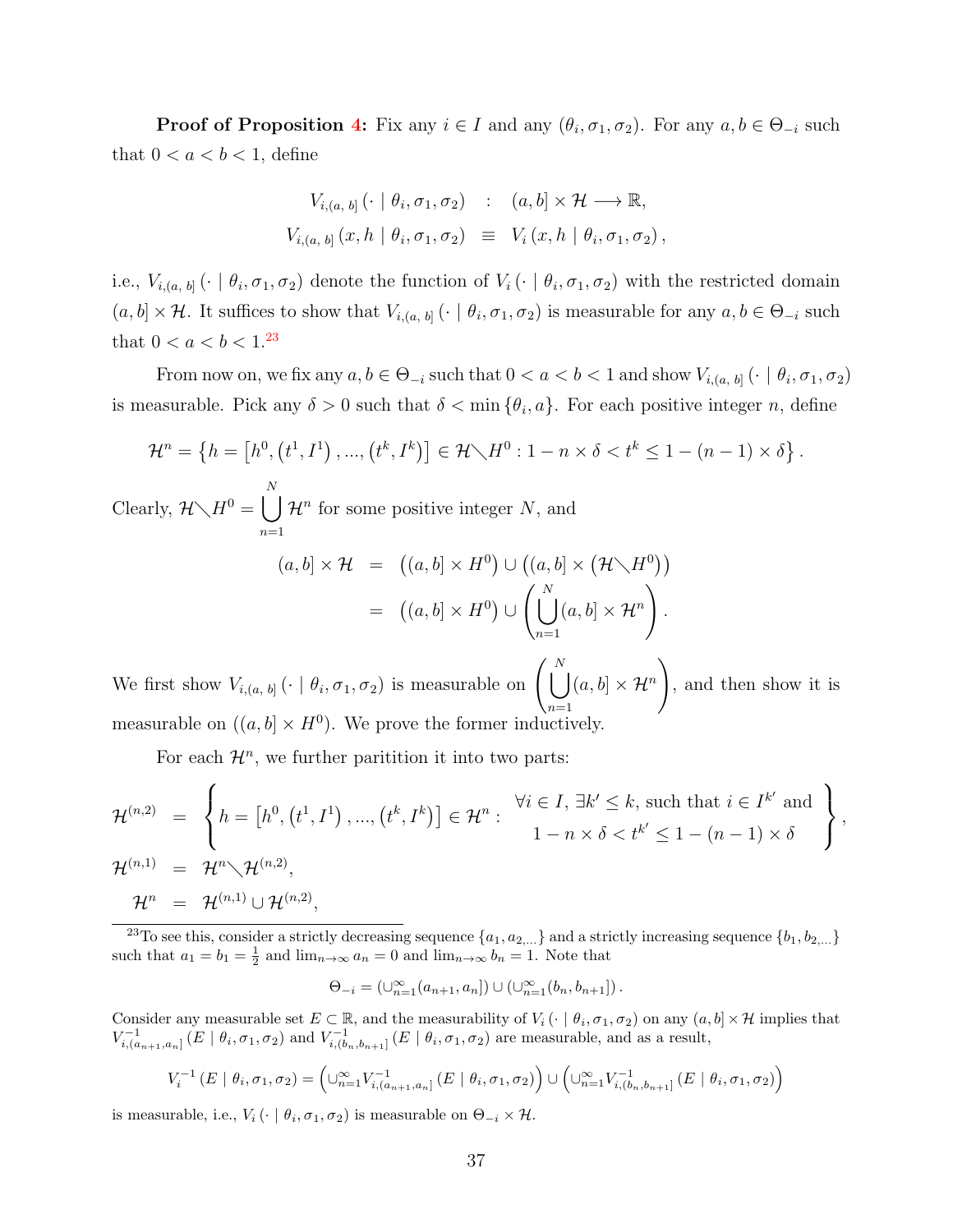i.e.,  $\mathcal{H}^n$  is the set of histories in which the last jump occurs in the interval  $(1 - n \times \delta,$  $1 - (n-1) \times \delta$ ;  $\mathcal{H}^{(n,2)}$  is the subset of histories in  $\mathcal{H}^n$  such that both players jump in the interval  $(1 - n \times \delta, 1 - (n - 1) \times \delta];$   $\mathcal{H}^{(n,1)}$  is set of histories in  $\mathcal{H}^n$  such that only one player jumps in this interval.

Inductively, we prove that  $V_{i,(a, b]}$  ( $\cdot \mid \theta_i, \sigma_1, \sigma_2$ ) is measurable on each  $(a, b] \times \mathcal{H}^n$ . We use the first two steps to show  $V_{i,(a, b]} (\cdot | \theta_i, \sigma_1, \sigma_2)$  is measurable on each  $(a, b] \times \mathcal{H}^1$ .

Step 1: consider  $n = 1$ , we show  $V_{i,(a, b]} \left( \cdot \mid \theta_i, \sigma_1, \sigma_2 \right)$  is measurable on  $(a, b] \times \mathcal{H}^{(1,2)}$ . For any  $h \in \mathcal{H}^{(1,2)}$ , both players jump in the interval  $(1 - \delta, 1]$ . Since  $\delta < \min{\{\theta_i, \theta_{-i}\}}$  for any  $\theta_{-i} \in (a, b]$ , players cannot jump anymore, and as a result, we have

$$
V_{i,(a, b]} (\theta_{-i}, h = [h^0, (t^1, I^1), ..., (t^k, I^k)] | \theta_i, \sigma_1, \sigma_2) = u_i (\psi(h)) \times [1 - t^k],
$$
  

$$
\forall (\theta_{-i}, h) \in (a, b] \times \mathcal{H}^{(1,2)},
$$

and clearly,  $V_{i,(a, b]} \left( \cdot \mid \theta_i, \sigma_1, \sigma_2 \right)$  is measurable on  $(a, b] \times \mathcal{H}^{(1,2)}$ .

Step 2: we show  $V_{i,(a, b]} \left( \cdot \mid \theta_i, \sigma_1, \sigma_2 \right)$  is measurable on  $(a, b] \times \mathcal{H}^{(1,1)}$ . For any  $h \in \mathcal{H}^{(1,1)}$ , only one player jump in the interval  $(1 - \delta, 1]$ . If one more jump occurs, we proceed to the histories in  $\mathcal{H}^{(1,2)}$  $\mathcal{H}^{(1,2)}$  $\mathcal{H}^{(1,2)}$ . We now apply Lemma 1 to show measurability of  $V_{i,(a, b]}$  ( $\cdot$  |  $\theta_i, \sigma_1, \sigma_2$ ) on  $(a, b] \times \mathcal{H}^{(1,1)}$ . Consider

$$
X = (a, b] \times \mathcal{H}^{(1,1)},
$$
  
\n
$$
Y_1 = Y_2 = [0, 1],
$$
  
\n
$$
\rho_1 [(\theta_{-i}, h)] (y_1) = \sigma_1 (\theta_1, h),
$$
  
\n
$$
\rho_2 [(\theta_{-i}, h)] (y_2) = \sigma_2 (\theta_2, h),
$$

 $f((\theta_{-i}, h), y_1, y_2) = V_{i,(a, b]}(\theta_{-i}, \eta(h, y_1, y_2) \mid \theta_i, \sigma_1, \sigma_2) + u_i \left[ \psi(h) \right] \times \left[ \min \left\{ y_1, y_2 \right\} - \tau(h) \right],$ where  $\eta: \mathcal{H}^{(1,1)} \times Y_1 \times Y_2 \to \mathcal{H}^{(1,2)}$  such that

$$
\eta\left(h = \left[h^0, \left(t^1, I^1\right), \dots, \left(t^k, I^k\right)\right], y_1, y_2\right)
$$
\n
$$
= \begin{cases}\n\left[h^0, \left(t^1, I^1\right), \dots, \left(t^k, I^k\right), \left(t^{k+1} = y_1, I^{k+1} = \{1\}\right)\right] & \text{if } t^k < y_1 < y_2, \\
\left[h^0, \left(t^1, I^1\right), \dots, \left(t^k, I^k\right), \left(t^{k+1} = y_1, I^{k+1} = \{1, 2\}\right)\right] & \text{if } t^k < y_1 = y_2, \\
\left[h^0, \left(t^1, I^1\right), \dots, \left(t^k, I^k\right), \left(t^{k+1} = y_2, I^{k+1} = \{2\}\right)\right] & \text{if } t^k < y_2 < y_1, \\
\left[h^0, \left(t^1, I^1\right), \dots, \left(t^k, I^k\right), \left(t^{k+1} = 1, I^{k+1} = \{1, 2\}\right)\right] & \text{if } t^k \ge \min \{y_1, y_2\}.\n\end{cases}
$$

It is straightforward to show that  $\rho_1$ ,  $\rho_2$  and  $\eta$  are measurable, which further implies f is measurable, i.e., all of the assumptions in Lemma [1](#page-35-2) hold. As a result, for any  $x = (\theta_{-i}, h) \in$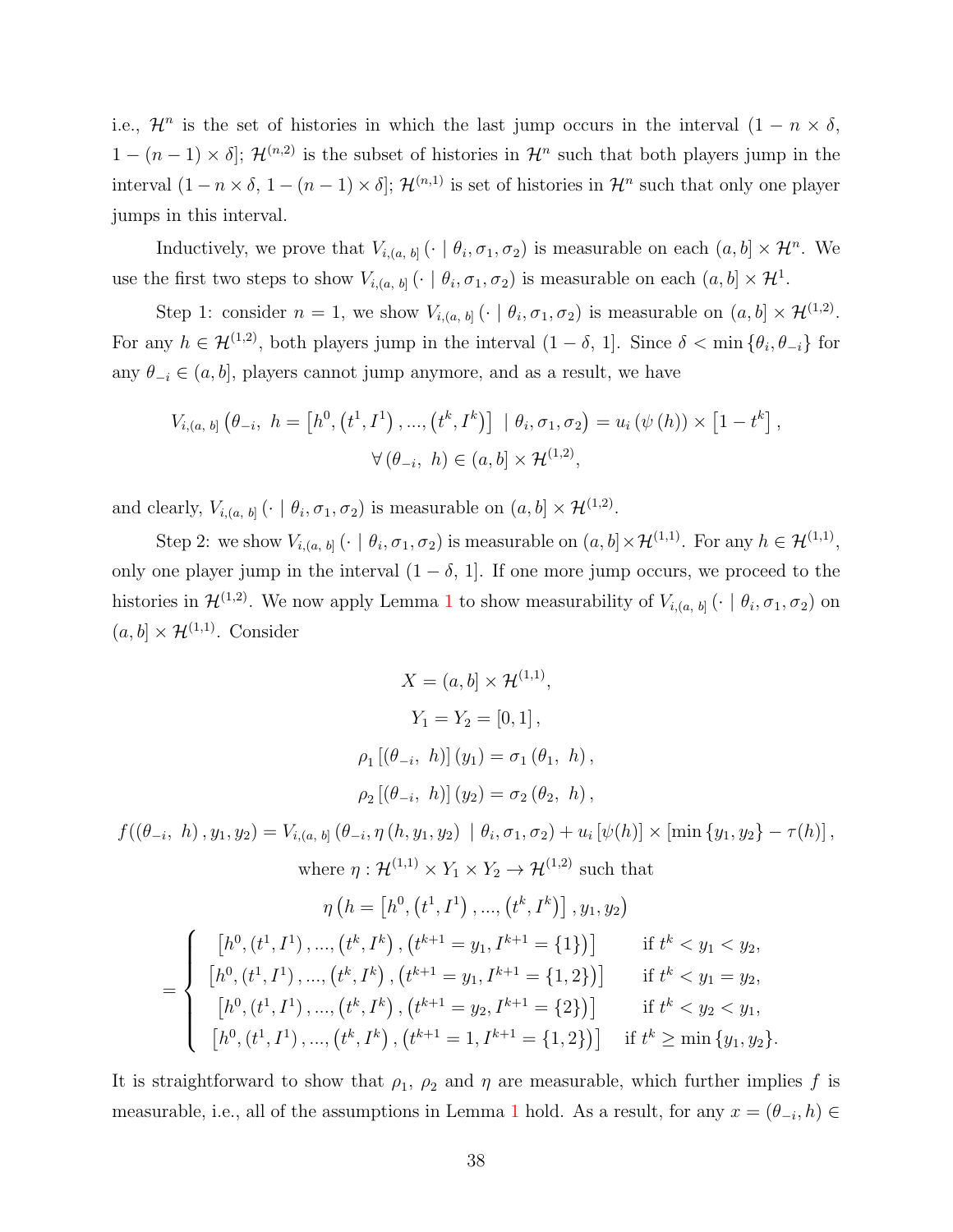$(a, b] \times \mathcal{H}^{(1,1)} = X$ , we have

$$
V_{i,(a, b]}(\theta_{-i}, h \mid \theta_i, \sigma_1, \sigma_2) = \Pi(x) = \int f(x, y_1, y_2) d\Xi (\rho_1[x] (dy_1), \rho_2[x] (dy_2)),
$$

and  $V_{i,(a, b]} \left( \cdot \mid \theta_i, \sigma_1, \sigma_2 \right)$  is measurable on  $(a, b] \times \mathcal{H}^{(1,1)}$ .

Steps 1 and 2 prove that  $V_{i,(a, b]}$  ( $\cdot \mid \theta_i, \sigma_1, \sigma_2$ ) is measurable on each  $(a, b] \times \mathcal{H}^1$ .

Step 3: Assume  $V_{i,(a, b]} \left( \cdot \mid \theta_i, \sigma_1, \sigma_2 \right)$  is measurable on  $(a, b] \times \left[ \cup_{n=1}^l \mathcal{H}^n \right]$  for some positive integer l, and we will use the next two steps to show that  $V_{i,(a, b]}$  ( $\cdot$  |  $\theta_i, \sigma_1, \sigma_2$ ) is measurable on  $(a, b] \times \mathcal{H}^{l+1}$ .

Step 4: We show  $V_{i,(a, b]} \left( \cdot \mid \theta_i, \sigma_1, \sigma_2 \right)$  is measurable on  $(a, b] \times \mathcal{H}^{(l+1,2)}$ . For any  $h \in$  $\mathcal{H}^{(l+1,2)}$  $\mathcal{H}^{(l+1,2)}$  $\mathcal{H}^{(l+1,2)}$ , any additional jump would lead to histories in  $[\cup_{n=1}^{l} \mathcal{H}^n]$ . We now apply Lemma 1 to show measurability of  $V_{i,(a, b]} \left( \cdot \mid \theta_i, \sigma_1, \sigma_2 \right)$  on  $(a, b] \times \mathcal{H}^{(l+1,2)}$ . Consider

$$
X = (a, b] \times \mathcal{H}^{(l+1,2)},
$$
\n
$$
Y_1 = Y_2 = [0, 1],
$$
\n
$$
\rho_1 [(\theta_{-i}, h)] (y_1) = \sigma_1 (\theta_1, h),
$$
\n
$$
\rho_2 [(\theta_{-i}, h)] (y_2) = \sigma_2 (\theta_2, h),
$$
\n
$$
f((\theta_{-i}, h), y_1, y_2) = V_{i,(a, b]} (\theta_{-i}, \eta(h, y_1, y_2) | \theta_i, \sigma_1, \sigma_2) + u_i [\psi(h)] \times [\min \{y_1, y_2\} - \tau(h)],
$$
\nwhere  $\eta : \mathcal{H}^{(l+1,2)} \times Y_1 \times Y_2 \to \bigcup_{n=1}^l \mathcal{H}^n$  such that\n
$$
\eta \left( h = \left[ h^0, (t^1, I^1), ..., (t^k, I^k) \right], y_1, y_2 \right)
$$
\n
$$
= \begin{cases}\n\left[ h^0, (t^1, I^1), ..., (t^k, I^k), (t^{k+1} = y_1, I^{k+1} = \{1\}) \right] & \text{if } t^k < y_1 < y_2, \\
\left[ h^0, (t^1, I^1), ..., (t^k, I^k), (t^{k+1} = y_1, I^{k+1} = \{1, 2\}) \right] & \text{if } t^k < y_1 = y_2, \\
\left[ h^0, (t^1, I^1), ..., (t^k, I^k), (t^{k+1} = y_2, I^{k+1} = \{2\}) \right] & \text{if } t^k < y_2 < y_1, \\
\left[ h^0, (t^1, I^1), ..., (t^k, I^k), (t^{k+1} = 1, I^{k+1} = \{1, 2\}) \right] & \text{if } t^k \ge \min \{y_1, y_2\}.\n\end{cases}
$$

It is straightforward to show that  $\rho_1$ ,  $\rho_2$  and  $\eta$  are measurable, which further implies f is measurable, i.e., all of the assumptions in Lemma [1](#page-35-2) hold. As a result, for any  $x = (\theta_{-i}, h) \in$  $(a, b] \times \mathcal{H}^{(l+1,2)} = X$ , we have

$$
V_{i,(a, b]}(\theta_{-i}, h \mid \theta_i, \sigma_1, \sigma_2) = \Pi(x) = \int f(x, y_1, y_2) d\Xi(\rho_1[x] (dy_1), \rho_2[x] (dy_2)),
$$

and  $V_{i,(a, b]} \left( \cdot \mid \theta_i, \sigma_1, \sigma_2 \right)$  is measurable on  $(a, b] \times \mathcal{H}^{(l+1,2)}$ .

Step 5: We now show  $V_{i,(a, b]}$  ( $\cdot \mid \theta_i, \sigma_1, \sigma_2$ ) is measurable on  $(a, b] \times \mathcal{H}^{(l+1,1)}$ . For any  $h \in \mathcal{H}^{(l+1,1)}$ , any additional jump would lead to histories in  $\left[\cup_{n=1}^{l} \mathcal{H}^{n}\right] \cup \mathcal{H}^{(l+1,2)}$ . Previously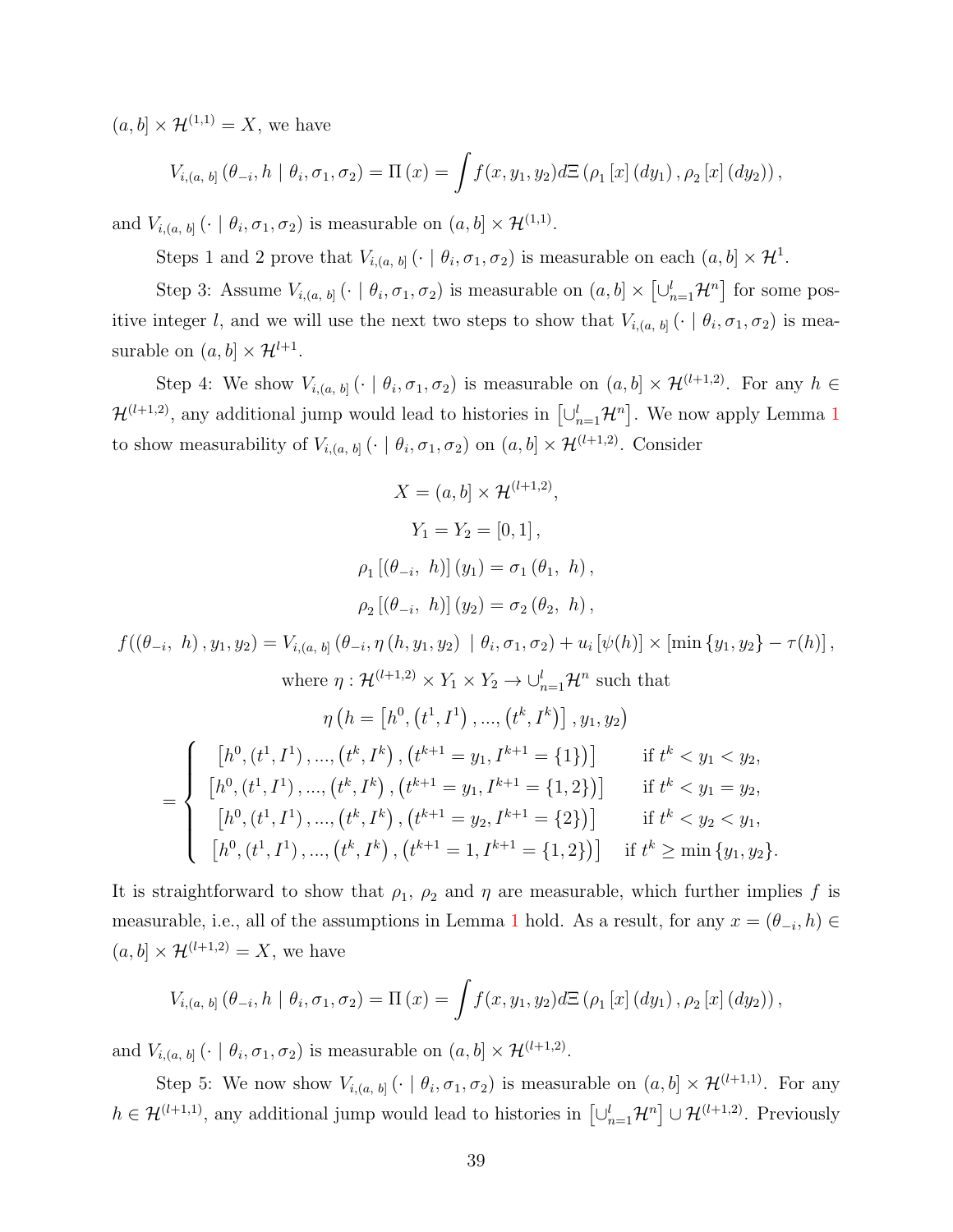steps shows that  $V_{i,(a, b]} \left( \cdot \mid \theta_i, \sigma_1, \sigma_2 \right)$  is measurable on  $(a, b] \times \left( \left[ \cup_{n=1}^l \mathcal{H}^n \right] \cup \mathcal{H}^{(l+1,2)} \right)$ , and a similar argument as Step 4 impies that  $V_{i,(a, b]}$  ( $\cdot \mid \theta_i, \sigma_1, \sigma_2$ ) is measurable on  $(a, b] \times \mathcal{H}^{(l+1,1)}$ . Furthermore, Steps 4 and 5 prove that  $V_{i,(a, b]}$  ( $\cdot \mid \theta_i, \sigma_1, \sigma_2$ ) is measurable on  $(a, b] \times \mathcal{H}^{l+1}$ .

To sum, Steps 1-5 prove that  $V_{i,(a, b]} \left( \cdot \mid \theta_i, \sigma_1, \sigma_2 \right)$  is measurable on  $(a, b] \times (\mathcal{H} \setminus H^0)$ . Finally, we show  $V_{i,(a, b]}$  ( $\cdot \mid \theta_i, \sigma_1, \sigma_2$ ) is measurable on  $(a, b] \times H^0$ . Starting from the initial history  $h = \emptyset$ , any additional jump would lead to a history in  $(\mathcal{H} \setminus H^0)$ . Previously steps shows that  $V_{i,(a, b]}$  ( $\cdot \mid \theta_i, \sigma_1, \sigma_2$ ) is measurable on  $(a, b] \times (\mathcal{H} \setminus H^0)$ , and a similar argument as in Step 4 impies that  $V_{i,(a, b]}$  ( $\cdot \mid \theta_i, \sigma_1, \sigma_2$ ) is measurable on  $(a, b] \times H^0$ .

### <span id="page-39-0"></span>A.4 Proof of Lemma [1](#page-35-2)

We need a series of lemmas to prove Lemma [1,](#page-35-2) and the proofs of these lemmas can be found in Appendix [A.4.1.](#page-40-0)

<span id="page-39-2"></span>**Lemma 2** Consider a measurable space X and a separable metric space Y, which induces the probability space  $(\Delta(Y), \mathcal{B}[\Delta(Y)])$ . Then, for any bounded measurable function f:  $X \times Y \to \mathbb{R}$  and any measurable function  $k : X \to \Delta(Y)$ , the function  $\Sigma : X \to \mathbb{R}$  such that

$$
\Sigma(x) = \int\limits_Y f(x, y) d[k[x](y)]
$$

is measurable.

<span id="page-39-3"></span>**Lemma 3** Consider two independent real random variables, x and y with distributions  $\mu_x \in \Delta(\mathbb{R})$  and  $\mu_y \in \Delta(\mathbb{R})$ , respectively. Then, the funcion  $\Xi : \Delta(\mathbb{R}) \times \Delta(\mathbb{R}) \to \Delta(\mathbb{R} \times \mathbb{R})$ such that

<span id="page-39-4"></span>
$$
\Xi\left(\mu_x,\mu_y\right)\left[\{(x,y):x\leq c,y\leq d\}\right]=\mu_x\left[\{x:x\leq c\}\right]\times\mu_y\left[\{y:y\leq d\}\right],\,\forall\,\,(c,d)\subset\mathbb{R}\times\mathbb{R},\tag{15}
$$

(i.e., the joint distribution) is continuous, and hence also measurable.

<span id="page-39-1"></span>**Lemma 4** Consider two random variables, x and y with distributions  $\mu_x \in \Delta(X)$  and  $\mu_y \in$  $\Delta(Y)$ , respectively. For any two measurable functions,  $g': Z \to \Delta(X)$  and  $g'': Z \to \Delta(Y)$ , define  $\gamma: Z \to \triangle (X \times Y)$ , such that  $\gamma(z) = \Xi[g'(z), g''(z)]$  is measurable.

**Proof of Lemma [1:](#page-35-2)** Consider  $y = (y_1, y_2)$ . Since  $k_1 : X \to \Delta(Y_1)$  and  $k_2 : X \to$  $\Delta(Y_2)$  are measurable, by Lemma [4,](#page-39-1) the function  $k : X \to \Delta(Y)$  such that

$$
k(x) = \Xi(k_1[x], k_2[x])
$$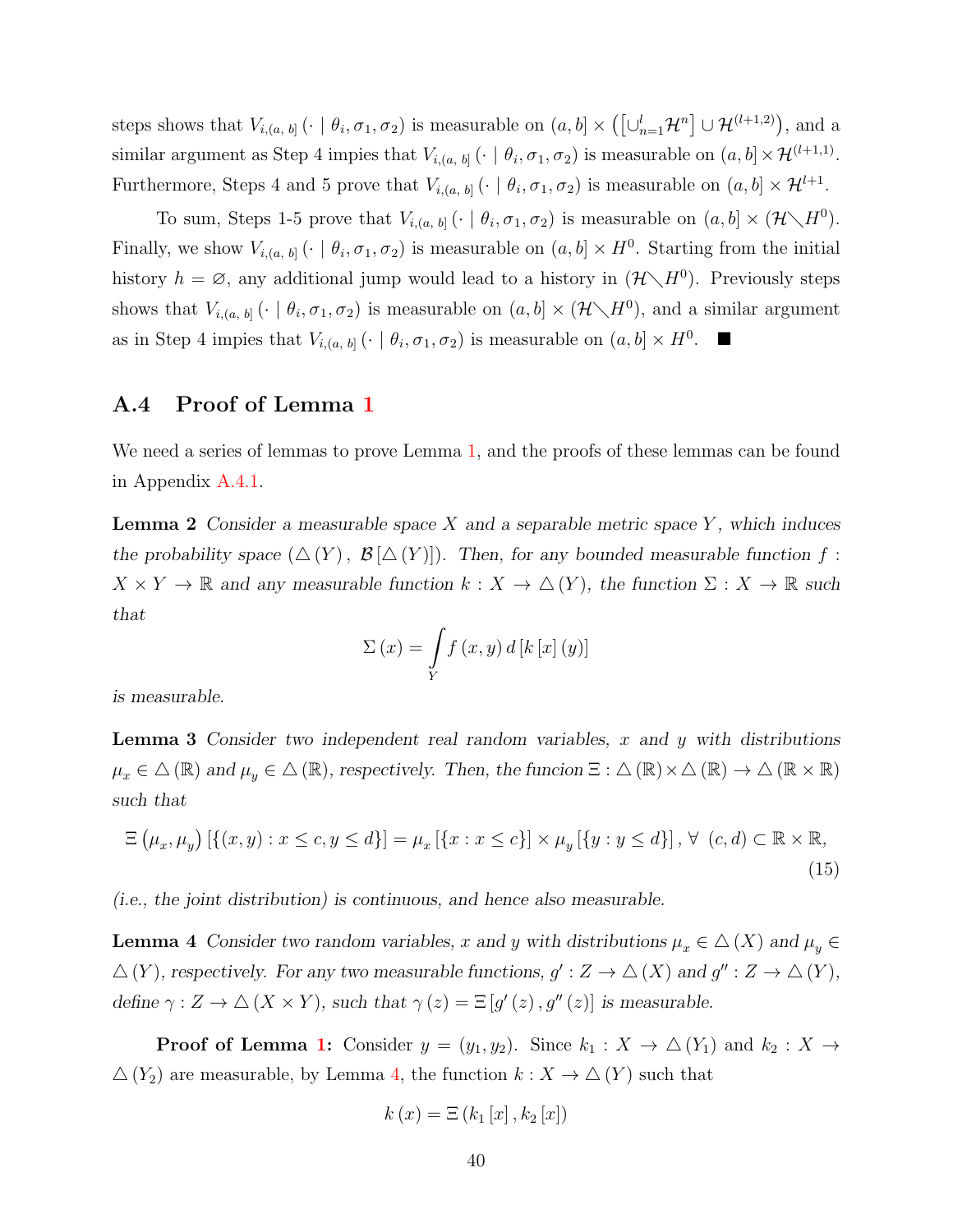is measurable. Then,

$$
\Pi(x) = \int f(x, y_1, y_2) dE(k_1[x](y_1), k_2[x](y_2)) = \int f(x, y) d[k[x](y)],
$$

is measurable, as implied by Lemma [2.](#page-39-2)  $\blacksquare$ 

#### <span id="page-40-0"></span>A.4.1 proofs of Lemmas [2-](#page-39-2)[4](#page-39-1)

<span id="page-40-1"></span>We need the following theorem to prove Lemma [2.](#page-39-2)

**Theorem 1 (17.25 Theorem, Kechris (1995))** Consider a measurable space X and a separable metric space Y, which induces the probability space  $(\Delta(Y), \mathcal{B}[\Delta(Y)])$ . Then, for any bounded measurable function  $f: X \times Y \to \mathbb{R}$ , the function  $F: X \times \Delta(Y) \to \mathbb{R}$  such that

$$
F(x,\mu) = \int\limits_Y f(x,y) \, d\mu(y)
$$

is measurable.

**Proof of Lemma [2:](#page-39-2)** Since k is measurable, the function  $\tau : X \to X \times \Delta(Y)$  such that  $\tau(x) = (x, k[x])$  is measurable. Furthermore, by Theorem [1,](#page-40-1) the function F is measurable, so  $\Sigma = F \circ \tau$  is measurable.

**Proof of Lemma [3:](#page-39-3)** For real random variables, convergence in weak\* topology is equivalent to convergence in distribution. Consider any  $(\mu_x, \mu_y) \in \Delta(\mathbb{R}) \times \Delta(\mathbb{R})$ , and any sequence  $\{(\mu^n_x, \mu^n_y)\}\$  such that  $\mu^n_x \to \mu_x$  and  $\mu^n_y \to \mu_y$  in distribution, i.e.,

<span id="page-40-3"></span>
$$
\forall (c, d) \subset \mathbb{R} \times \mathbb{R},
$$

$$
\lim_{n \to \infty} \mu_x^n [\{x : x \le c\}] = \mu_x [\{x : x \le c\}], \tag{16}
$$

<span id="page-40-2"></span>
$$
\lim_{n \to \infty} \mu_y^n [\{ y : y \le d \}] = \mu_y [\{ y : y \le d \}], \tag{17}
$$

which immediately implies

$$
\forall (c,d) \subset \mathbb{R} \times \mathbb{R},
$$
  
\n
$$
\lim_{n \to \infty} \Xi(\mu_x^n, \mu_y^n) [\{(x, y) : x \le c, y \le d\}] = \lim_{n \to \infty} (\mu_x^n [\{x : x \le c\}] \times \mu_y^n [\{y : y \le d\}]), (18)
$$
  
\n
$$
= \lim_{n \to \infty} \mu_x^n [\{x : x \le c\}] \times \lim_{n \to \infty} \mu_y^n [\{y : y \le d\}],
$$
  
\n
$$
= \mu_x [\{x : x \le c\}] \times \mu_y [\{y : y \le d\}],
$$
 (19)

$$
= \ \Xi\left(\mu_x, \mu_y\right) \left[\{(x, y) : x \le c, y \le d\}\right],\tag{20}
$$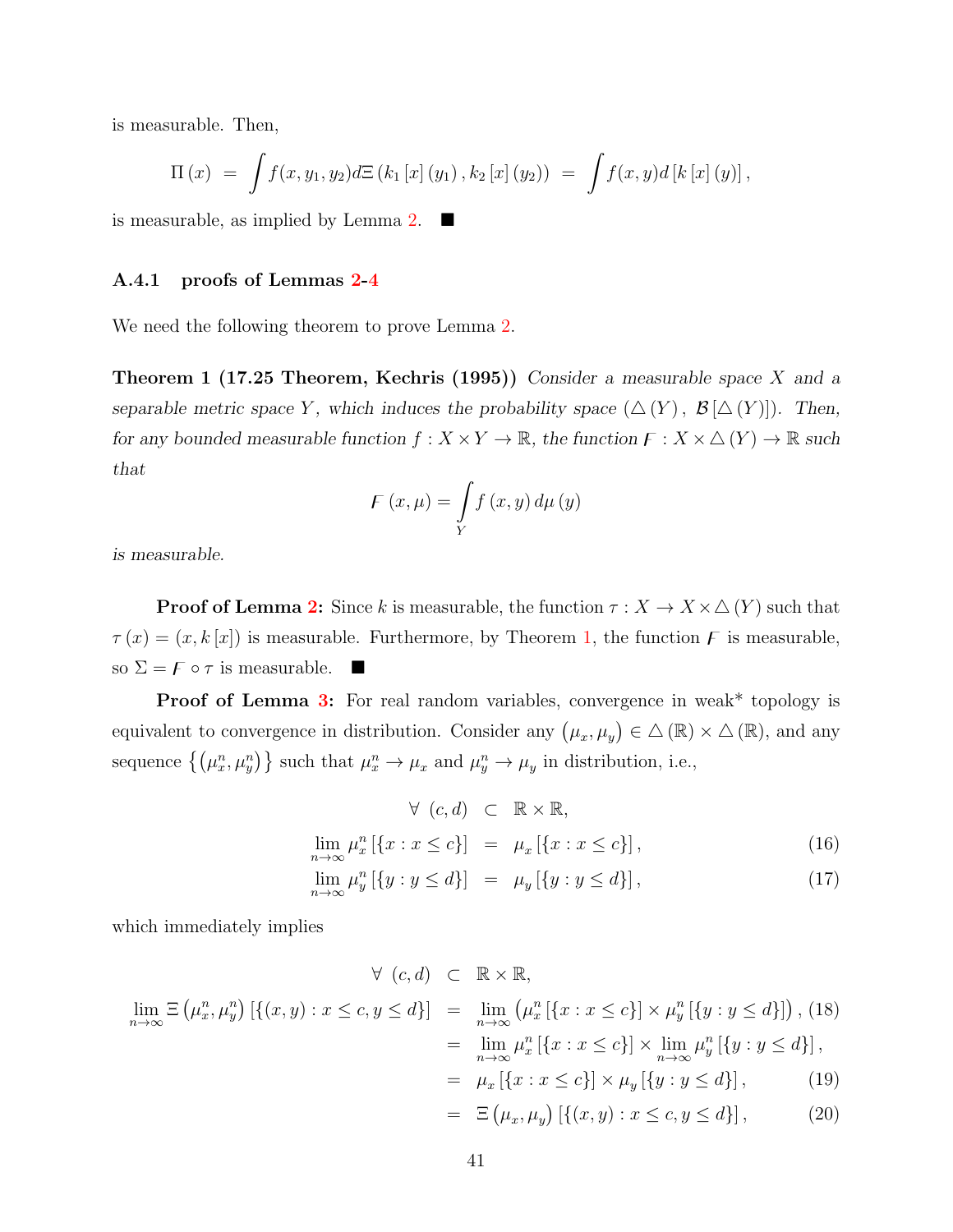where  $(18)$  and  $(20)$  follow from  $(15)$ , and  $(19)$  follows from  $(16)$  and  $(17)$ . Therefore, the sequence  $\{\Xi\left(\mu_x^n,\mu_y^n\right)\}$  converges to  $\Xi\left(\mu_x,\mu_y\right)$  in distribution, or equivalently, in weak\* topology.

**Proof of Lemma [4:](#page-39-1)** Since g' and g'' are measurable, the function  $\eta : Z \to \Delta(X) \times$  $\Delta(Y)$  such that  $\eta(z) = [g'(z), g''(z)]$  is measurable. Furthermore, by Lemma [3,](#page-39-3) the function  $\Xi$  is measurable, so  $\gamma = \Xi \circ \eta$  is measurable.

### References

- Anderson, Robert. 1984. "Quick Response Equilibria," University of California, Berkeley, C.R.M. I.P. #323.
- Aumann, Robert. 1964. "Mixed and Behavior Strategies in Infinite Extensive Games" In Advances in Game Theory, edited by M. Dresher, L. S. Shapley, and A. W. Tucker, pp. 627–650, Princeton University Press, Princeton.
- Bergin, James. 1992. "A Model of Strategic Behaviour in Repeated Games." Journal of Mathematical Economics, 21: 113–153.
- Bergin, James, and W. Bentley MacLeod. 1993. "Continuous Time Repeated Games." International Economic Review, 34: 21–37.
- Bigoni, Maria, Marco Casari, Andrzej Skrzypacz, and Giancarlo Spagnolo. 2015. "Time Horizon and Cooperation in Continuous Time" Econometrica, 83: 587–616.
- Billingsley, Patrick. 1995. Probability and Measure, 3rd ed., John Wiley & Sons, NJ., USA.
- Calford, Evan, and Ryan Oprea. 2017. "Continuity, Inertia, and Strategic Uncertainty: A Test of the Theory of Continuous Time Games" Econometrica, 85: 915–935.
- Choi, Syngjoo, Sanjeev Goyal, and Frederic Moisan. 2020. "Network Formation in Large Groups," Cambridge Working Papers in Economics: 1935.
- DeMarzo, Peter, and Yuliy Sannikov. 2006. "Optimal Security Design and Dynamic Capital Structure in a Continuous-Time Agency Model," Journal of Finance, 61: 2681–2724.
- Friedman, Daniel, and Ryan Oprea. 2012. "A Continuous Dilemma." American Economic Review, 102: 337–363.
- Harsanyi, John. 1967. "Games with Incomplete Information Played by "Bayesian" Player, Part I. The Basic Model" *Management Science*, **14**: 159–182.
- Hurewicz, Witold. 1958. Lectures on Ordinary Differential Equations, MIT Press, Cambridge, MA., USA.
- Kamada, Yuichiro, and Michihiro Kandori. 2020. "Revision Games," Econometrica, 88: 1599–1630.
- Kechris, Alexander. 1995. Classic Descriptive Set Theory, Graduate Texts in Mathematics 156, Springer, New York, USA.